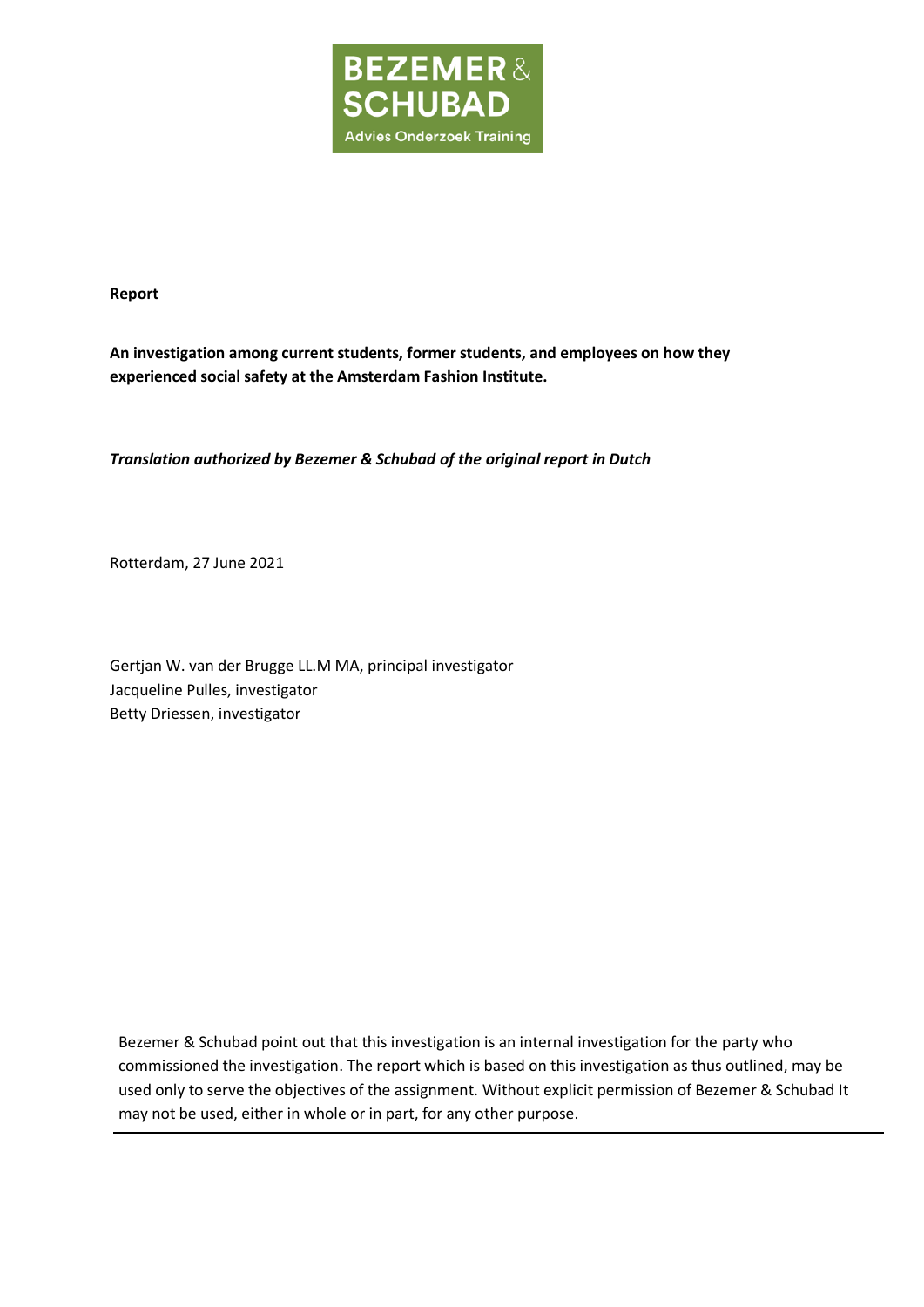

## **Table of Contents**

|                           | <b>Management Summary</b>                                                      |                |
|---------------------------|--------------------------------------------------------------------------------|----------------|
| ı.                        | Introduction                                                                   | 6              |
| Li.                       | Motives for an investigation and nature of the assignment                      | 6              |
| I.ii.                     | Stocktaking cultural investigation: an investigation of perceptions            | $\overline{7}$ |
| I.iii.                    | Investigative methodology: interviews after voluntary applications and written | 7              |
|                           | statements                                                                     |                |
| I.iv.                     | Investigative methodology: interviews by invitation                            | 9              |
| 1.9.                      | Investigative methodology: interviews and reports                              | 9              |
| I.vi.                     | Investigative methodology: written statements                                  | 10             |
| I.vii.                    | Definition and frame of reference                                              | 11             |
| I.viii.                   | Structure of the report                                                        | 13             |
| I.ix.                     | Publicity and comments on particular individuals                               | 15             |
| $\mathsf{I}.\mathsf{x}$ . | Miscellaneous                                                                  | 16             |
| П.                        | <b>Perceptions of Current and Former Students</b>                              | 18             |
|                           | Introduction                                                                   | 18             |
| А.                        | Leadership, Policy, and Strategy                                               | 19             |
| В.                        | Not covered in this chapter                                                    | 22             |
| C.                        | Processes                                                                      | 23             |
| D.                        | Other important themes                                                         | 31             |
| Ш.                        | <b>Perceptions of Staff</b>                                                    | 35             |
|                           | Introduction                                                                   | 35             |
| А.                        | Leadership, Policy and Strategy                                                | 35             |
| В.                        | Personnel Management and Resource Management                                   | 39             |
| C.                        | Processes                                                                      | 43             |
| D.                        | Other important themes                                                         | 47             |
| IV.                       | Analysis, Conclusions, Recommendations, Concluding Comments                    | 51             |
| IV.i.                     | Introduction                                                                   | 51             |
| IV.ii.                    | Factors that impact social safety                                              | 51             |
| IV.iii.                   | Confrontation of the findings with the frame of reference: conclusion          | 53             |
| IV.iv.                    | Supplemental considerations of the conclusion                                  | 60             |
| IV.v.                     | Representativeness also in relation to quantitative analyses                   | 62             |
| IV.vi.                    | Assessment of the Reporting structure                                          | 66             |
| IV.vii.                   | Present and Past - How to proceed - Recommendations and Final Remarks          | 68             |
|                           | Attachments: semi-structured questionnaires                                    | 70             |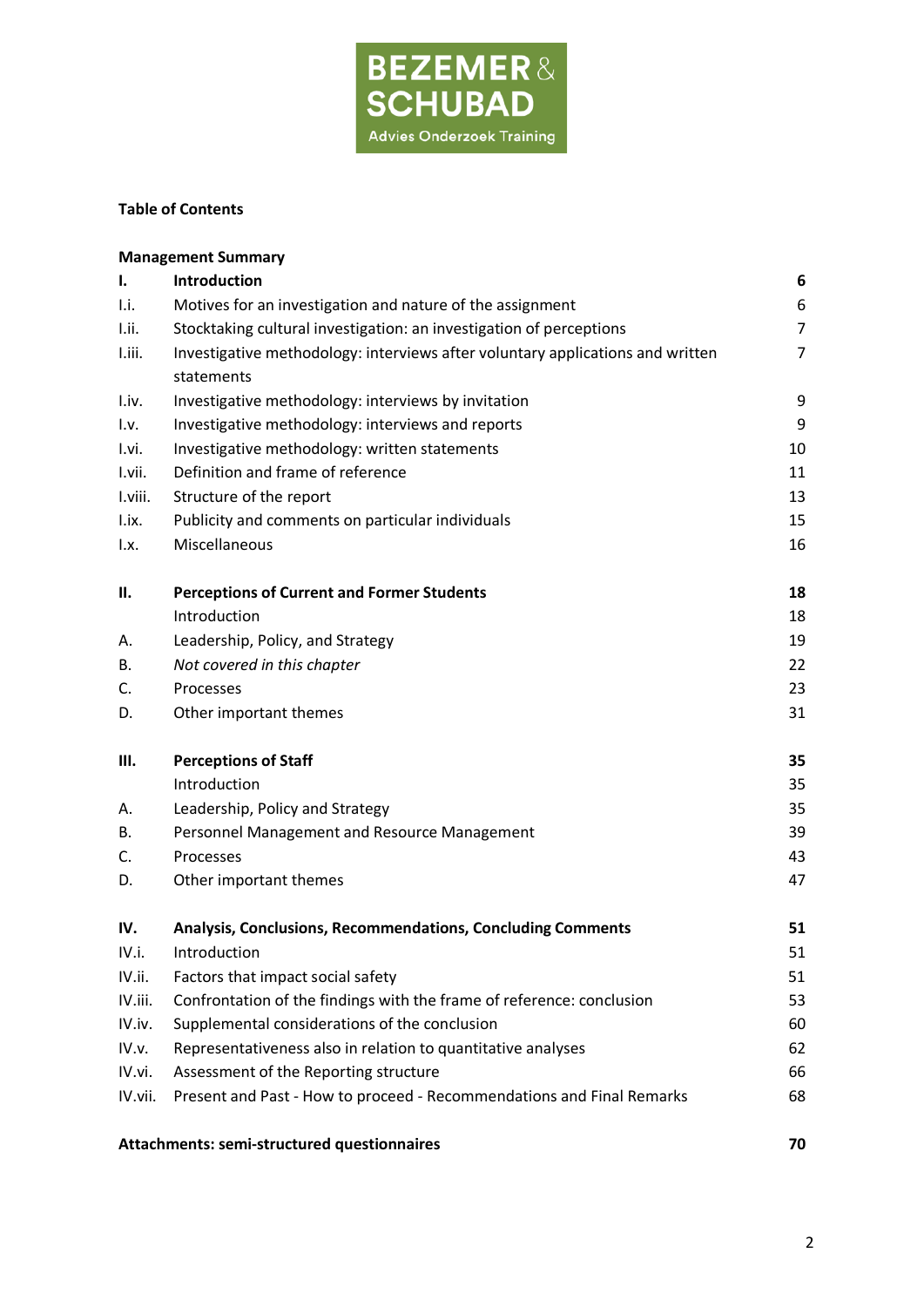

#### **Management Summary**

This report is the result of an investigation into perceived social safety in the Amsterdam Fashion Institute that Bezemer & Schubad conducted in the spring of 2021 on behalf of the Dean of the Faculty of Digital Media and Creative Industries of Amsterdam University of Applied Sciences.

**Chapter I** sets out the aspects of procedural accountability. It must be stressed that this is a perception survey of which fact finding is not the primary purpose. The purpose is to explore the (subjective) perceived social safety of the target groups: students, former students, and staff. The investigation was carried out by conducting 109 semi-structured interviews with persons who volunteered to take part. The advantages (no one can say they were not heard & only persons who believe they have something to say are interviewed) and disadvantages (bias, only persons with strong opinions sign up) of voluntary participation are taken into consideration.

39 students and former students signed up. That is a very small number compared to the approximately 1,400 students who are currently enrolled at AMFI and the many thousands of former students. 70 out of 169 members of staff (employees & freelancers) signed up. That is a very large number. The representativeness of both numbers is discussed. In addition to signing up for an interview, members of the target groups were also given the opportunity to submit a written statement. 41 persons made use of that possibility.

All interviewees and other respondents were promised that their contributions would be anonymous and that third parties would not be able to trace back any information in the report to their person. To assess social safety, this investigation uses the standards laid down in the Occupational Health and Safety Act and the branch-specific Occupational Health and Safety Catalogue, as well as the social safety standards adopted by AMFI and Amsterdam University of Applied Sciences. In addition, the pillars of Psychological Safety in the Workplace that Prof Amy Edmondson describes in her theories are also drawn upon.

**Chapter II** discusses the social safety perceived by students and former students during their studies at AMFI. These experiences are dominantly negative to very negative. For example, 9 out of 39 state that they have been under professional treatment of a psychologist or other professional therapist to cope with the psychological damage sustained during their studies at AMFI, with several people mentioning PTSD. Furthermore, 15 of the 39 (not including the 9 in professional treatment) indicate that they suffer or have suffered from seriously damaged self-confidence, performance anxiety, depression, suicidal thoughts, severe stress, social anxiety and the like as a result of their studies at AMFI.

The main sources of the absence of social safety mentioned are: an extremely high workload, the behaviour of some lecturers supposedly aimed at breaking students' self-esteem and confidence, the unpredictability and arbitrariness of some teachers, the lack of constructive feedback, teachers behaving more like members of the jury in a contest than as teachers, intimidation by some teachers, competition among students, and the perception of being enrolled in a disorganised school that finds itself in a state of ideological confusion.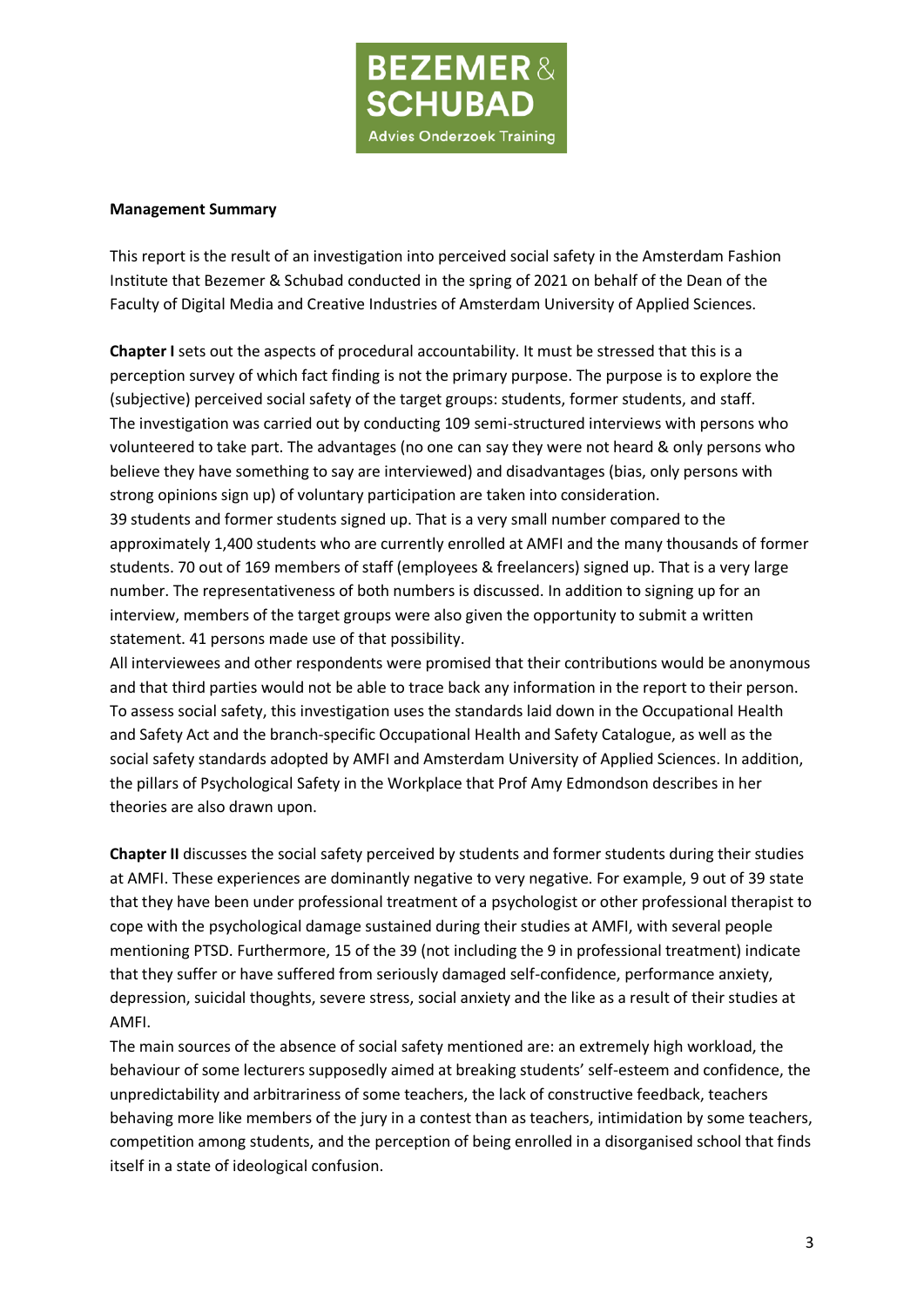

Students and former students also indicate that many - but not all - of the negative experiences date from the past and that first signs of a more humane AMFI are beginning to appear. The chapter concludes with 22 short statements, pieces of advice, from (former) students to the institute's management.

**Chapter III** discusses social safety, as perceived by the 70 members of staff who were interviewed. Their experiences are dominantly negative and critical, albeit more nuanced than the experiences shared by students. Members of staff identify the following main sources of the absence of social safety: high workloads; the organisation being in a state of ideological confusion and chaos; the lack of direction, vision, and strategy; the perception of non-transparent, ad-hoc management practices; hypocritical window dressing; sharp divisions and cliquishness among faculty; and a lack of training and guidance. The vast majority of the 70 staff members interviewed state that they believe the criticism levelled at the organisation by students and former students to be justified. The researchers highlight that, in addition to criticism, the first signs of faith and confidence in the renewal process that is currently underway can be detected.

The chapter concludes with 70 short statements, pieces of advice, given by members of staff to the institute's management.

**Chapter IV** tests the outcomes of Chapters II and III against the frame of reference introduced in chapter I. It is concluded that all standards are severely violated at AMFI, making it plausible that - for many at AMFI - the organisation is or was not only perceived as being socially unsafe, but actually is or was unsafe.

The representativeness of the survey is also analysed in this chapter. There can be no doubt that the perceptions of the interviewed population of the faculty is representative. Despite the relatively small number of students interviewed, their contributions are to be considered meaningful and representative given the fact that their criticisms were endorsed by the vast majority of the 70 members of staff and given the additional supporting evidence provided by some of AUAS's own quantitative measurements. Other quantitative analyses, however, sketch substantially more nuanced pictures than the reality perceived by students and faculty. For example, the hard figures on student success rates and staff-absenteeism are many times more positive than evidenced by the output of the interviews.

Similarly, scores on factors such as perceived safety and general satisfaction in the most recent National Student Survey paint a significantly more positive picture than the one emerging from the interviews. This difference may be attributed to the renewal process that has been initiated by the institute.

In this chapter, the researchers also identify factors that impede or hinder social safety in the study and/or work environment at AMFI and factors that facilitate or encourage social safety, concluding that the systems and culture with regard to reporting the perceived absence of social safety warrant improvement.

The concluding paragraph makes 14 recommendations to the institute's management.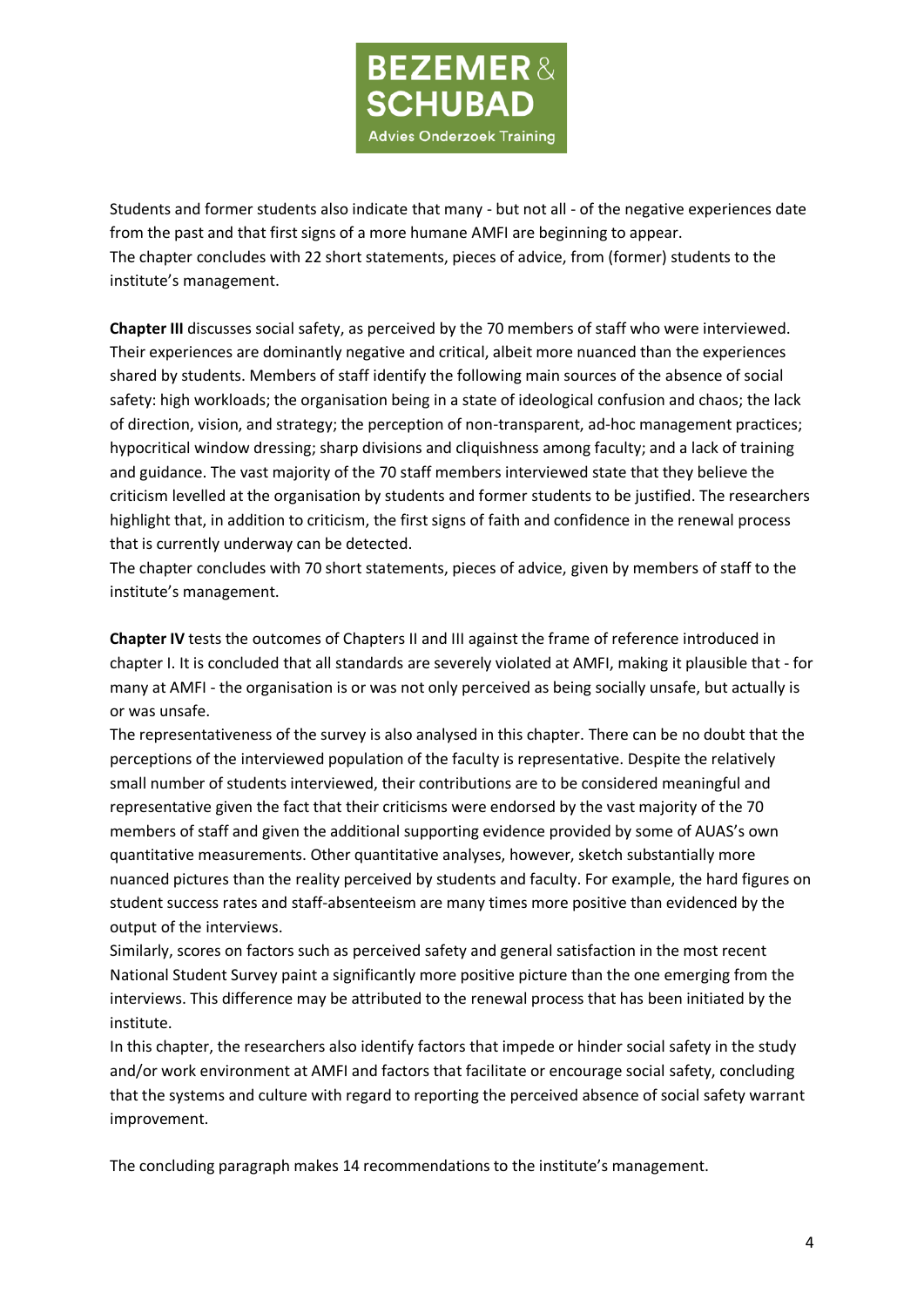

- 1. Draw up a clear, broad-based, and unambiguous multi-year strategy for AMFI, resulting in stability and fostering safety and security.
- 2. Achieve transparency, coherence, consistency, and predictability in the behaviour of the management team. Avoid ad-hoc and incident-driven decision-making.
- 3. Put an end to so-called management by window dressing. Convey a message that lines up with reality and historical facts, even if these conflict with the institution's desired image.
- 4. Create a clear, broad-based, and unified vision of education and of students' professional future. In doing so, prevent tension and insecurity among students and faculty, partisanship and cliquishness among faculty, and gaps in the curriculum, which only serve to increase insecurity.
- 5. Give a powerful impulse to the educational innovation that is already underway. Erase all traces of the educational approach that targeted the crude demolition of students' self-esteem and confidence, that was characterised by unpredictability, arbitrariness, subjectivity, and favouritism, and that forced students to reflect on intimate and confidential details about their private lives and personal histories in public, partly prompted by profoundly intrusive questions from teachers.
- 6. Promote collaboration and team building among students rather than competition.
- 7. Bring workloads for students and faculty to an acceptable level. No one seems to have a problem with hard work, but many are uncomfortable with workloads that lead to exhaustion, burnouts, tension, and absenteeism.
- 8. Bring some peace and quiet to the organisation. Calm it down. Ensure clear and above all final decision-making so that each decision taken does not always trigger a new debate. Be clear about the duties, powers, and responsibilities of coordinators in particular.
- 9. Create clarity about the position of AMFI as part of Amsterdam University of Applied Sciences.
- 10. Do not take for granted that AMFI is inclusive and diverse in every way. Prevent students and staff from feeling excluded and/or discriminated against for various reasons (ethnicity, wealth, background, character).
- 11. Create a culture in which seeking help is not seen as a sign of weakness. Make sure that help is findable and reliable.
- 12. Work to create a culture in which it is clear what behaviour is expected of an AMFI-teacher and in which behaviour that deviates from these standards is not accepted and normalised, but addressed and tackled; a culture in which people are called to account when necessary.
- 13. Improve coaching and mentoring of new teachers and work on the continuing education and coaching of incumbent teachers. Critically evaluate the hiring policy that results in the high number of former students among faculty.
- 14. As managers, do not only consider necessary changes in the structure, systems, and culture of the organisation, but also pay full attention to the concrete composition of the AMFI workforce and to individual case histories.

The report closes with the observation that the first steps leading to improvement have been taken. The first positive signs are there to be noticed.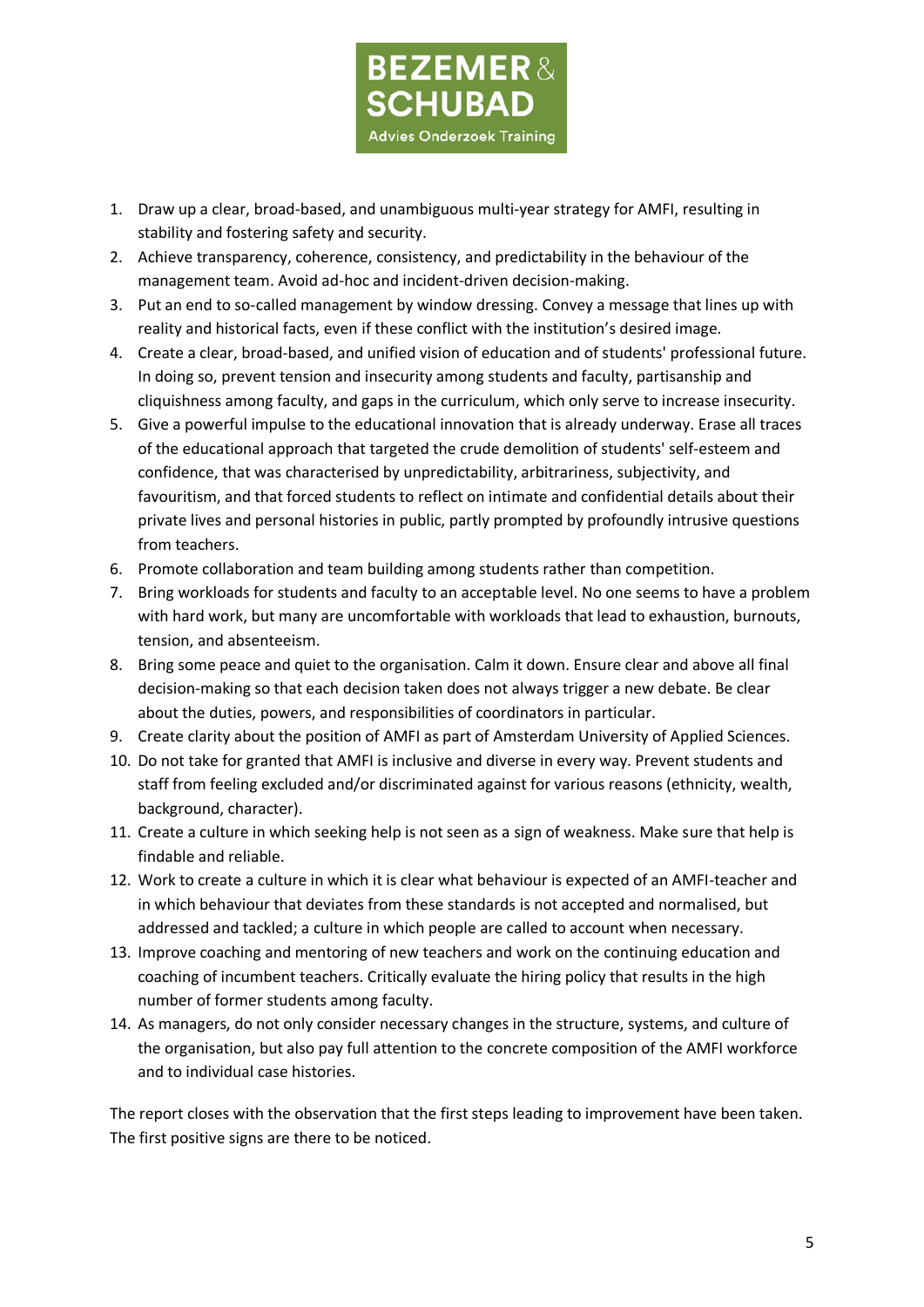

#### **I. Introduction**

#### **I.i. Motives for an investigation and nature of the assignment**

In March 2021 the Amsterdam Fashion Institute (AMFI) was in the news as the institute where Martijn N., the now-suspended director of MOAM, had studied, and where, having graduated he had remained active as a guest lecturer (until 2015) and as a parttime examiner. Martijn N. was accused of serious sexual misconduct. He is also said to have been suspended several times for misconduct during his studies. The publicity surrounding Martijn N. and AMFI's reaction to it caused considerable disquiet among students, former students, parents of current or former students, and current and former staff. People from these groups have expressed concern, have indicated that there is an unsafe working and learning climate at AMFI, and have said as much in the press, on social media, and on the specially created website [www.timetotellAMFI.com,](http://www.timetotellamfi.com/) to which anyone who has had negative experiences with AMFI can e-mail their story via the e-mail address created for that purpose, truth@timetotellAMFI.com.

The negative publicity surrounding Martijn N. follows earlier negative publicity in June 2020. This was the result of a declaration of solidarity by AMFI with the Black Lives Matter (BLM) movement, which several students and former students found out of place, at odds with their own experiences, and hypocritical.

AMFI is part of the Faculty of Digital Media & Creative Industry (FDMCI), which is itself part of the Amsterdam University of Applied Sciences (AUAS). AMFI has three main programmes: Design, Business and Development, and Branding.

The AUAS is committed to a safe working and study climate for staff and students. The Dean of the FDMCI has asked Bezemer & Schubad to carry out an assessment of the mechanisms for reporting undesirable behaviour, to determine which factors hamper or get in the way of social safety in the study and/or working climate and which ones facilitate or foster social safety. One element of the assignment is also to give students and staff who experience a lack of social safety the opportunity to share and/or discuss their experiences and perceptions with an independent person who can be an interlocutor without bias and without self-interest. The Dean of FDMCI has also requested advice on possible measures to be taken to optimise the social safety of students and staff.

Although AMFI cannot, in all respects in terms of its curriculum, be compared with related programmes such as ARTEZ, Design Academy Eindhoven, and the Royal Academy of Art, the disquiet around the question of social safety in each of these and other art programmes is similar—also at the international level. Studies have been or are being carried out at those institutions too. An analysis of this wider context is not part of the present investigative assignment.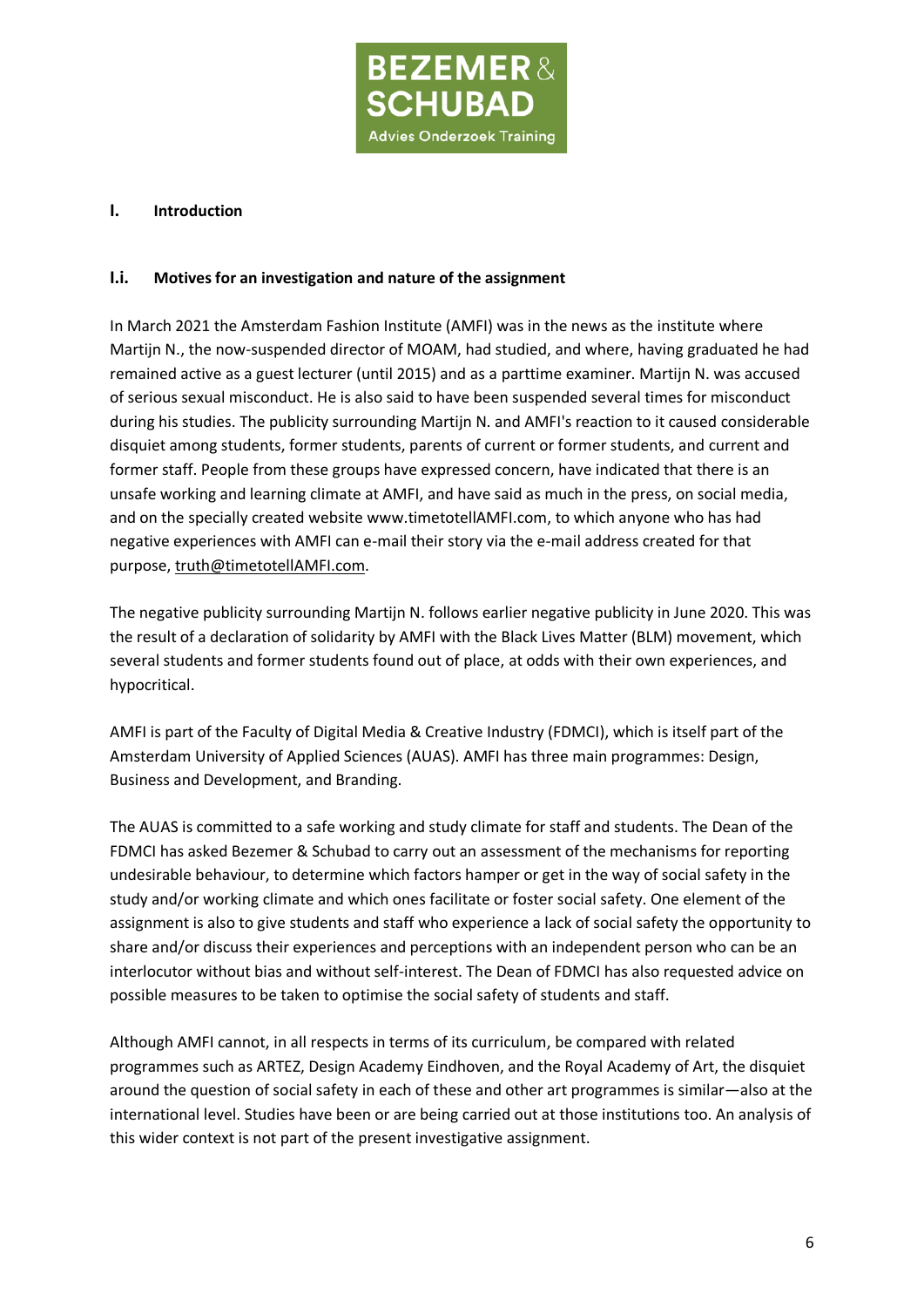

## **I.ii. Stocktaking cultural investigation: an investigation of perceptions**

The assignment that the Dean of the FDMCI has entrusted to Bezemer & Schubad is to carry out what is known as an investigation of perceptions regarding the social safety of current and former students and staff. How do they perceive their social safety? It is the perceptions of these groups that are key here. Ascertaining the truth is not irrelevant, but it does not determine the outcome of the investigation. In other words, if—as will become apparent—a number of former students and (mainly senior) current students state that they are suffering from PTSD, depression and eating disorders as a result of their education at AMFI, the investigators record this as their truths. The same goes for the statement of a lecturer that they received a lot of heart-warming gifts from students but never any negative criticism of any kind. No doctor's certificates on the one hand or tangible proof of the gifts on the other, are asked for. This does not mean that these subjective truths will not occasionally be considered from a different perspective—for example, that of the National Student Survey (NSE) thus leading to the observation that there are other truths as well or that it is plausible that a subjective truth has an objective basis.

If AUAS wishes to attach consequences to the outcome of this investigation, for example in the organisational or personnel sphere, they must be aware of the nature of the assignment as it has been given: an investigation of perceptions in which ascertaining the truth is not the overriding concern.

The approach taken in a survey of perceptions is first and foremost qualitative. The number of participants in the study makes it possible to begin both Chapters II and III with some meaningful, albeit crude, quantitative data.

### **I.iii. Investigative methodology: interviews after voluntary applications and written statements**

The investigators have based their analysis, conclusions, and recommendations on the results of interviews with persons who had voluntarily registered via the confidential e-mail address to which the investigators alone had access: *AMFI@bezemerschubad.nl*. The Dean of FDMCI gave Bezemer & Schubad complete freedom to have the total number of interviews determined exclusively by the number of registrations, rather than having them capped at a number that could be considered technically sound for investigative purposes. The deliberate dropping of this restriction resulted in 129 applications for interviews, an unusually large number for this type of investigation. Of these, 20 applicants withdrew, provided a written contribution, or did not respond after receiving an invitation via the planning tool that was used. Of the 109 interviewees, 70 are members of staff, 48 of that number being lecturers. The remaining 21 have minor or no teaching duties or hold coordination, support, management, or staff roles. Eighteen current and 21 former students took part in the investigation.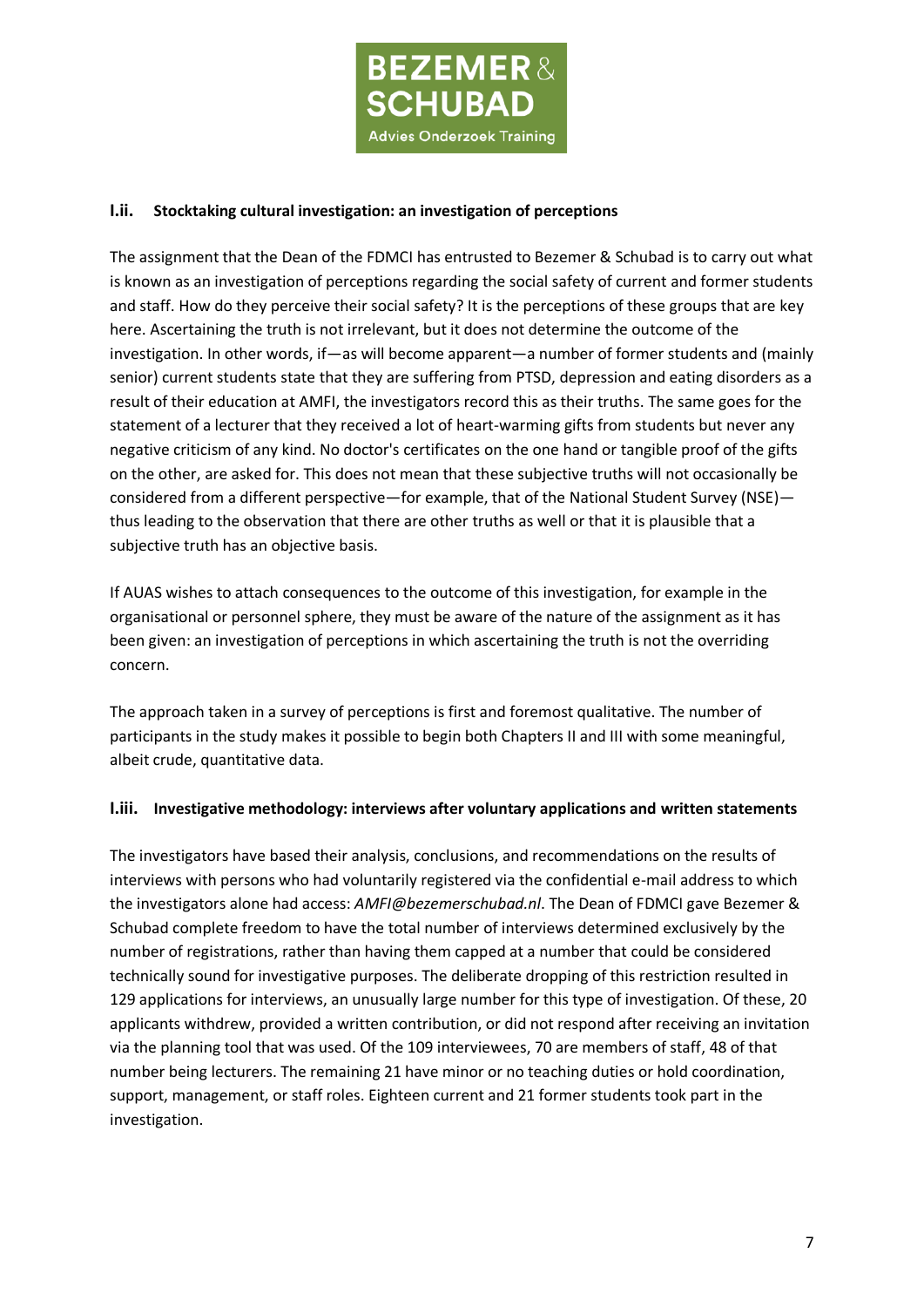

The method of voluntary submission rather than sampling was preferred because it was expected to yield outcomes that would be more meaningful and more relevant. That is because only those who felt they could contribute to the study and who were prepared to make the effort to sign up and free up one hour to do so, were interviewed. This meant that no one could claim that their personal story, whether for or against AMFI, had not been heard. With this aim in mind, applications that were submitted after the closing date were also handled with leniency.

The disadvantages of the method used of voluntary registration are obvious. Experience shows that bias arises since it is mainly outspoken opinions that are heard. That is because it is precisely those people who have either predominantly negative or really positive experiences who come forward. In the final chapter, the investigators account for the way in which they approached these drawbacks. The key point here is that the AUAS did not ask Bezemer & Schubad to conduct a quantitative study: individual experiences, including those of singular individuals, are more important in this study than the percentages of interviewees who shared positive or negative experiences. The report does contain, however, some statistically oriented remarks, referring, for instance, to recent and validated reports on student satisfaction and drop-out rates.

The investigators received indications from interviewees that staff members who were supposed to feel threatened by the investigation, had actively approached students to influence their potential contributions to the investigation, and that there were employees who had made agreements among themselves to make identical statements that in this case would try to exonerate a certain programme within AMFI. Voluntary registration carries the risk of such actions. Specific indications of the existence of such attempts to influence the investigation have not been found, but it cannot be ruled out they might have had an impact.

Thirty-nine of the interviewees—just over a third—are current or former students. That is remarkable: AMFI has approximately 1,400 current students and thousands of former students. One can only speculate about what motivated so many current and former students not to contribute to the investigation. Those who did participate put forward various theories on this score:

- Satisfaction with the programme, the idea being that it is mainly those who are dissatisfied who come forward with their opinions;
- Disinterest and the nature of AMFI students, who are thought to be primarily concerned with fashion and notoriously difficult to mobilise;
- Fear of discovery and negative consequences, notwithstanding the promise of anonymity;
- The unwillingness or inability to revisit traumas and a resolve to regard their time at AMFI as a closed period;
- Cynicism: the idea that this investigation is not going to help anyway.

Some evidence for the operation of each of these theories has been found.

The large number of staff who signed up is also striking: 70 out of a total of 92 employees with an employment contract, whether permanent or temporary, and 67 self-employed contractors. These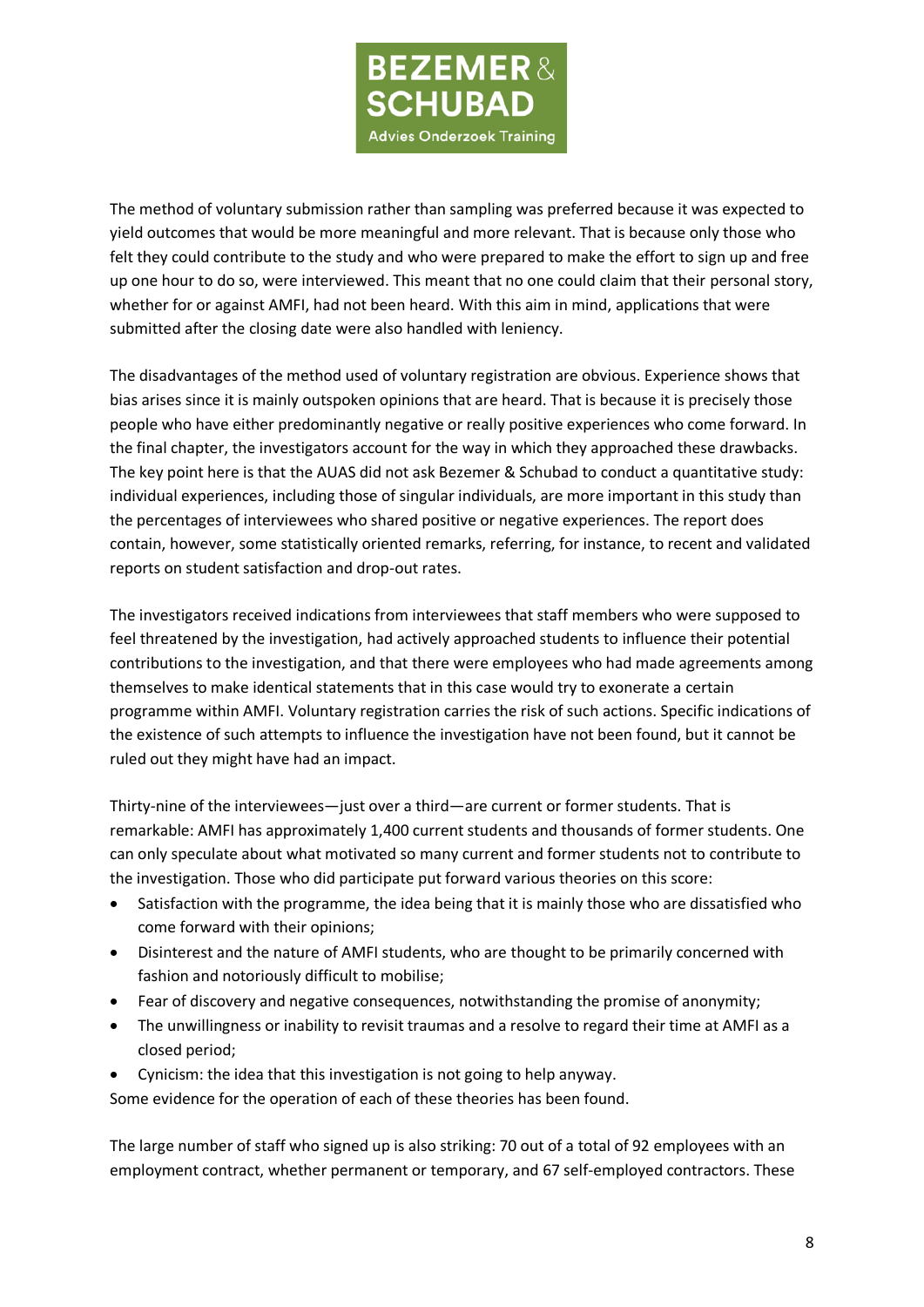

are numbers that, regardless of the content, indicate a high level of involvement. Even with these numbers, it cannot be ruled out that the resulting picture is not representative, but the chance is considerably smaller.

### **I.iv. Investigative methodology: interviews by invitation**

Unlike an investigation further to complaints or reports, a cultural investigation or an investigation of perceptions does not have strict procedural safeguards in the context of possible legal consequences for a defendant or a person to whom the reports relate, such as the right to full access to the investigative file and the right, based on the adversarial principle, to defend oneself against accusations that have been levelled. Nevertheless, the procedure used by Bezemer & Schubad for this type of investigation contains the following stipulation: "*If, in the course of the investigation, it becomes apparent that one or more persons are the focus of the root-cause analysis, an interview with those persons will be conducted before the investigator draws up their final analysis*". This provision meets the requirements of procedural integrity and fairness wherever possible, but it cannot be equated with a formal adversarial process, given that the investigator's sources remain anonymous and that the aim is to ensure that allegations, incidents and the like are not traceable to individuals. At the beginning of each interview, in fact, all interviewees were promised anonymity, confidentiality, and the protection of sources.

The initial analysis of the results of the interviews led the investigators to invite two people for an interview as part of the root-cause analysis. The output of these discussions has been used in the same way as that of all the others in formulating the analysis and conclusions.

#### **I.v. Investigative methodology: interviews and reports**

The interviews were semi-structured. They were based on two lists of fifteen questions each, one for current and former students, and one for staff. After a few open-ended questions, such as 'Why did you apply for an interview?' and 'What do you think it is important to bring up about social safety?', there were five clusters of questions based on the pillars of Psychological Safety in the Workplace in the theory of Amy Edmondson, Professor of Leadership and Management at Harvard Business School: Attitude to risk and failure, Ability to discuss sensitive issues, Willingness to help, Inclusiveness and diversity, Appreciation, and Being yourself. It is worth noting here that, whereas the term 'social safety' has come into vogue in recent years, the term 'psychological safety' has recently emerged as a better alternative. In the present report, the term 'social safety' is still used for the most part, but in alternation with the new terminology.

This basic structure meant there was enough room for individual touches in each interview. Where appropriate, the basic structure was abandoned. This occurred frequently in cases where respondents' emotions were running high, or where it would have been inappropriate to limit their answers to the first open questions in view of the content involved.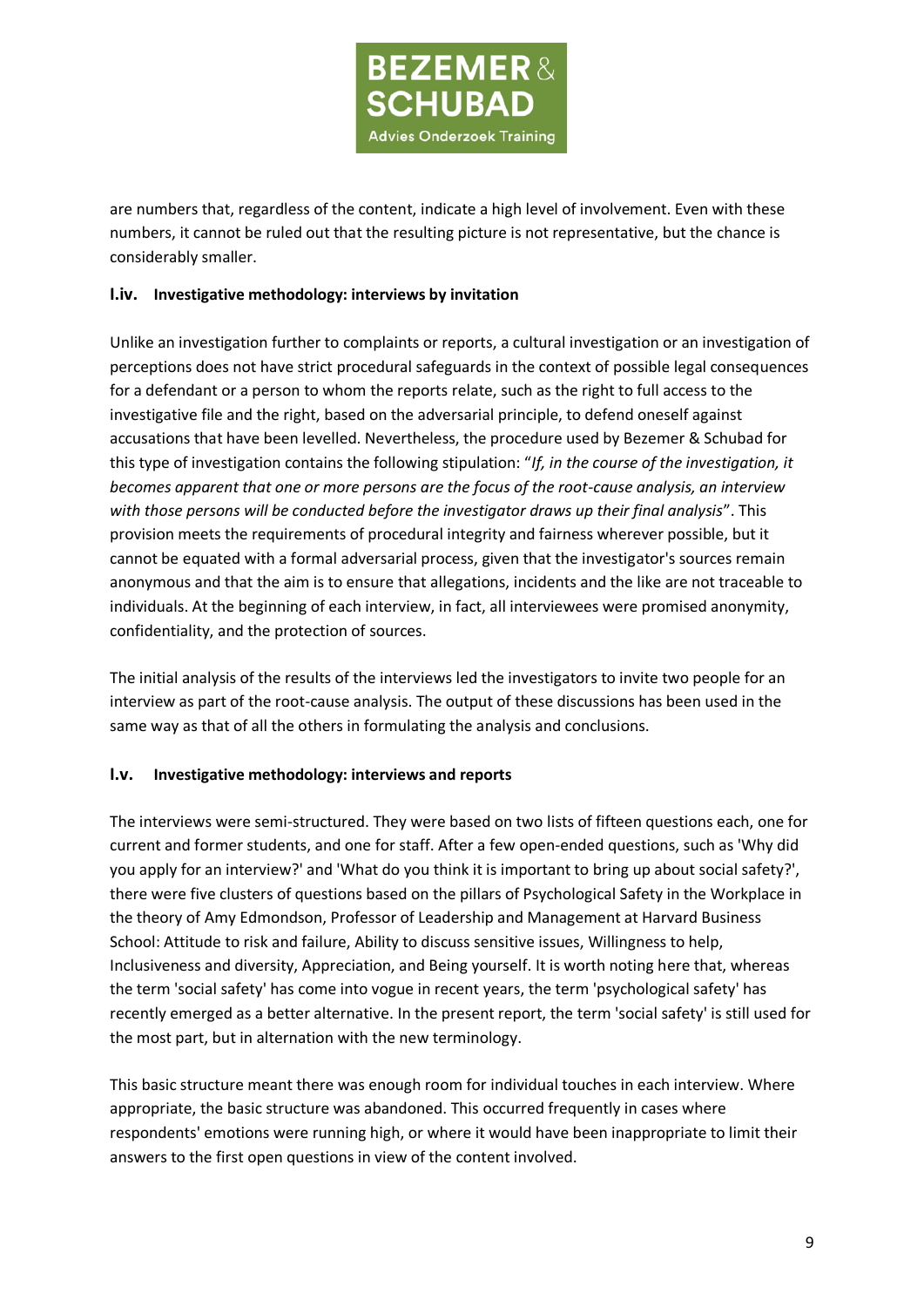

All but two interviews were held via Teams or Zoom because of Coronavirus restrictions. These media did not appear to hinder respondents in any way from sharing personal and confidential information or showing their emotions. On the contrary, the investigators often got the impression that the intimacy of the respondents' home settings made for considerable openness and depth.

All respondents were promised confidentiality and the protection of sources. Statements by those with unique functions or about unique situations have been abstracted in this report to the point where individuals cannot be identified.

A working report of each interview was produced solely for the internal use of the investigators in drafting this report. An audio recording was made of each interview with the consent of each interviewee, exclusively for internal use only by the investigations secretary in drafting the interview reports. These recordings were subsequently deleted.

### **I.vi. Investigative methodology: written statements**

In addition to the interviews, 41 people e-mailed written statements to the investigators: Bezemer & Schubad had opened a special e-mail address for this purpose. 19 Individuals sent statements in addition to their own interviews, sometimes in stages with new information each time. 22 Individuals made statements in writing only. The investigators also drew on these written statements for the analysis and conclusions. Statements came from four current and seventeen former students, sixteen employees, and four parents of current or former students. Statement in this last category, which were not foreseen in the original investigative assignment, are dealt with in Chapter II, together with those by students and former students.

The statements range in length from many pages ("*the longest e-mail I have ever written*") to short statements ("*Some creative lecturers believe they belong to a higher species of human being than other lecturers*") and from heartfelt exclamations ("*Good luck opening the cesspool!*") to nuanced reflections and analyses. Many statements are emotionally charged and intense. This intensity can also be felt in some extensive, detailed statements that had clearly been written with a lot of care and attention by students who in some cases had graduated more than ten years before.

Even after registration for an interview was no longer possible, written statements continued to come in. At a certain point, after the forty-first statement had been received, the writing of this report had progressed so far that new statements could not be included in the investigation. The senders were informed of the reasons for this.

#### **I.vii. Definition and frame of reference**

The result of an investigation of perceptions is to present the perceptions of respondents as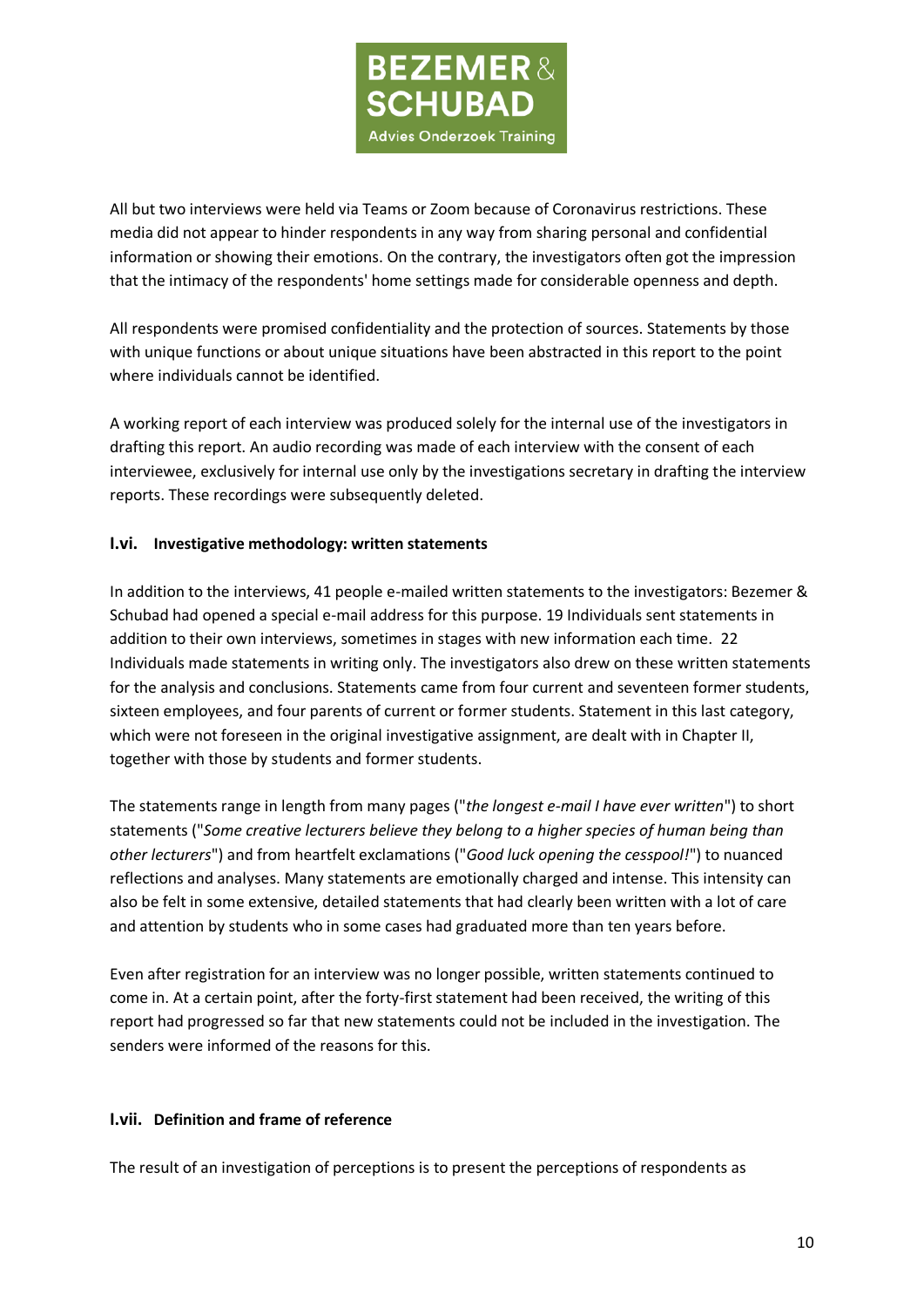

accurately as possible. But it does not stop there. After all, if, to take one example, several interviewees complain about serious forms of age discrimination, bullying, and intimidation, this is certainly an important perception that should be reported unfiltered. This perception may, however, be calibrated against the judgements of the Human Rights Board, for instance. If this calibration shows that there is no question of intimidation—that employees have rightly been called to account for their dysfunctional behaviour, for example—then the perception remains relevant, but it is considered in the light of the question of whether there is a culture of complaint in the organisation.

The definitions used in this study for the concept of social safety are taken, in hierarchical order, from the Working Conditions Act and the Working Conditions Decree and from the definitions that the AUAS and AMFI use themselves. The definitions from the Working Conditions Act that are relevant to this study are quoted here in the terminology used by the Health and Safety Catalogue for Higher Professional Education, compiled by Zestor, the Labour Market and Training Fund for Higher Professional Education.

*The Working Conditions Act defines undesirable behaviour as 'psychosocial workload', which can be divided into three areas:*

- 1. *[Internal inappropriate behaviour:](https://www.arbocatalogushbo.nl/ongewenst-gedrag/%23ongewenst) aggression, violence, and intimidation, sexual harassment, discrimination and bullying by staff.*
- 2. *[Aggression, violence, and other undesirable behaviour by third parties s](https://www.arbocatalogushbo.nl/ongewenst-gedrag/%23agressie)uch as students, parents, intruders, visitors, and suppliers.*
- 3. *Work pressure (this section is presented in detail [elsewhere\)](https://www.arbocatalogushbo.nl/werkdruk/)*

*We speak of work pressure when there is an insufficient balance between the workload and the employee's capacity to cope. This happens, for example, when the amount of work and the time pressure are too great in view of the employee's capacity to work.*

*Work pressure can also arise from other psychologically stressful factors, such as poor working relationships, disruptive events at work, a lack of clarity around tasks and job descriptions, and job insecurity. High work pressure can lead to work-related stress, which in turn poses a risk to health and can lead to a reduction in performance and employability as well as to absenteeism.*

Students do not have employment contracts with their educational institutions and therefore fall outside the overall scope of the Working Conditions Act. The Zestor Health and Safety Catalogue is therefore not applicable to students. The Working Conditions Act itself is applicable if students perform work that is comparable to professional practice (Article 2.b. of the Working Conditions Act). Since the definitions in the Health and Safety Catalogue are taken directly from the Working Conditions Act, applying them by analogy is readily defensible in these cases, especially since it can be taken for granted that an institution for higher education will not want to apply lower standards of social safety for its students than for its employees.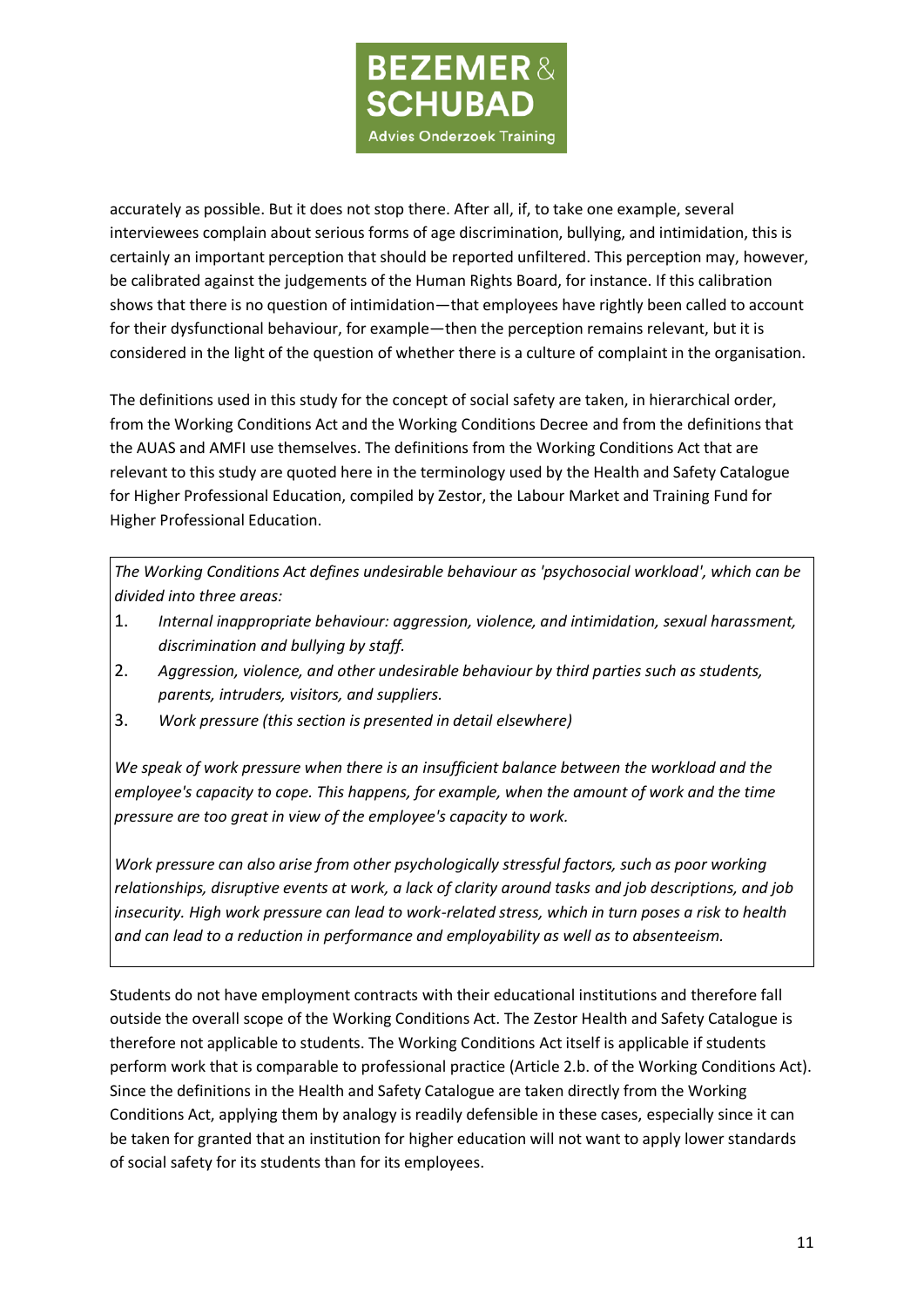

In the context of the work pressure they experienced, students and former students in particular also make implicit and explicit references to the Working Hours Act, referring not only to the work pressure they have experienced as a social-safety factor, but also to the actual number of hours worked that would exceed as an ongoing matter the legal maximum of 60 hours per week, and thus also endangering their health and physical safety. The Working Hours Act applies exclusively to employees and is therefore not part of the assessment framework.

The AUAS itself defines social safety in the Preamble to the Rules on Undesirable Behaviour:

*The AUAS is a widely accessible school where a wide variety of students and employees work together, study, and do research. Social safety, and a pleasant and healthy learning and working climate in which everyone feels welcome, are important conditions for this. The AUAS attaches great importance to a working environment in which employees and students can work and study in a safe and healthy way and with mutual respect. The AUAS wants to be a place where undesirable behaviour such as discrimination, intimidation including sexual intimidation, bullying, and aggression, is not accepted in any way. Undesirable behaviour must be open to discussion, and both staff and students must be accountable for such behaviour. Even if a staff member or student does not directly experience undesirable behaviour but witnesses it, they can take responsibility by raising the issue.*

AMFI is working on a Code of Conduct, which was presented to the investigators as a work in progress that should be read more as a statement of ambition than as a description of the status quo. The most relevant passages from it are as follows:

- 1. *AMFI is a community that thrives on a diverse and inclusive body of students and lecturers. Our differences are what brings us together and what adds value to our community.*
- 2. *Students and employees of AMFI treat each other with respect. We do not do or say anything that someone else might consider a violation of their dignity and safety.*
- 3. *There is zero tolerance for any form of misconduct, e.g., harassment, bullying, racism, sexism, ableism, ageism, classism, homophobia, transphobia, genderphobia, discrimination and inappropriate sexual behaviour. That includes but is not limited to expression through words, images, actions or behaviour.*

The 2018 AMFI Manifesto, which is prominently displayed on a wall just inside the main entrance of the AMFI building, is certainly also a relevant part of the assessment framework.

*Why We believe that fashion is a force for good Who*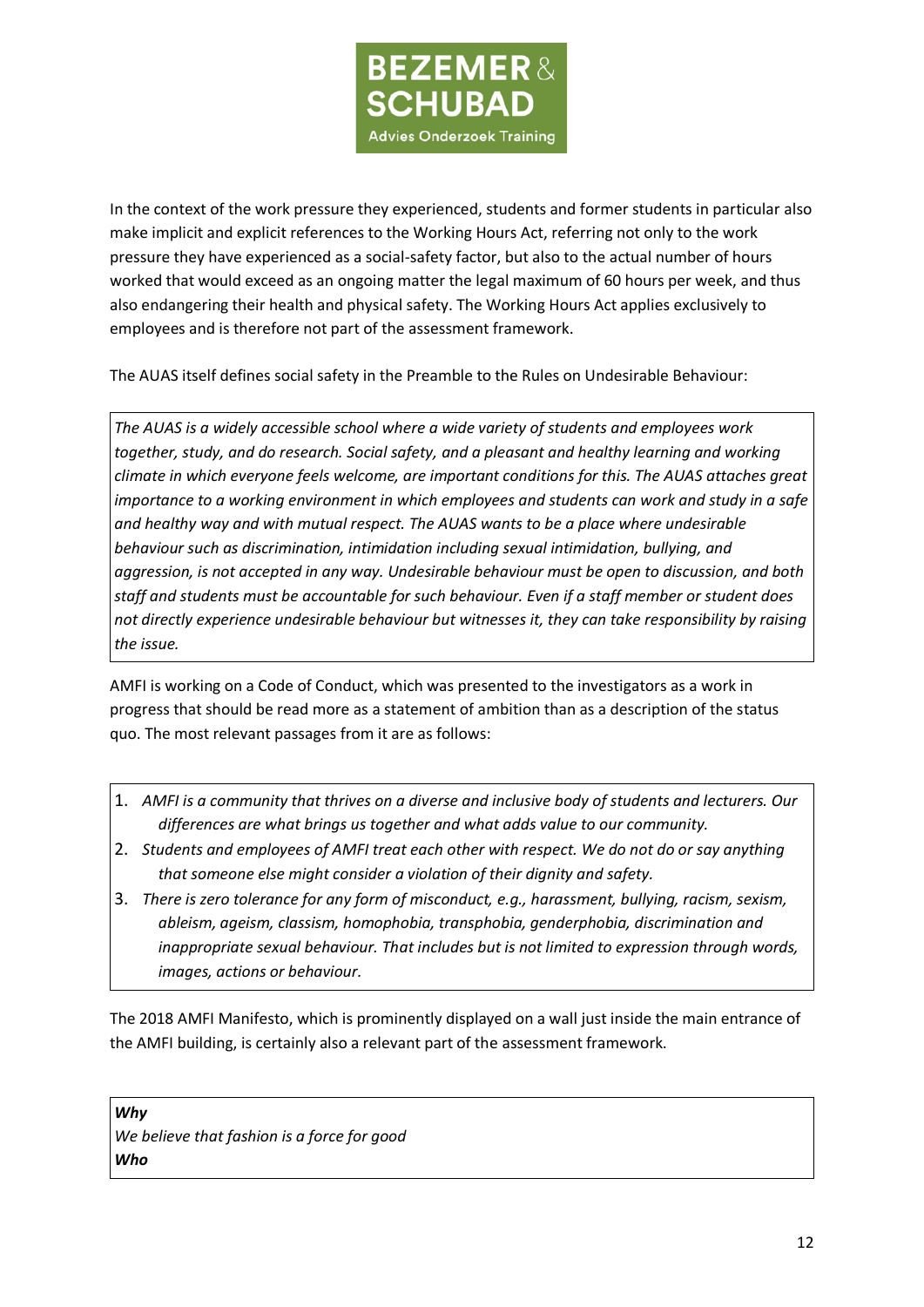

*We cultivate an environment of mutual respect and shared knowledge Through creativity We meet in an interdisciplinary space with curiosity, compassion and creativity How We learn by doing, embracing failure and achievement What We are a fashion community of change makers*

When respondents asked for a definition of the term social safety at the beginning of their interview, the answer always made reference to the above points.

In the final chapter, the perceptions of the respondents are considered from the perspective of these points. These perceptions will, where possible and relevant, also be considered from the standpoint of hard metrics that have been validated, even though they are incommensurable with them. For example, it can be interesting to compare the perception of various respondents that more than half of the students drop out on their way to graduation with the validated results of performance measures.

## **I.viii. Structure of the report**

One hundred and nine interviews and 41 written statements make for a rich harvest. In order to structure this output without sacrificing its integral character, this report uses the focus areas of the well-known INK management model (see: [www.ink.nl\)](http://www.ink.nl/). The idea is emphatically not to screen the organisation for quality, but only to ensure the integral character of the organization at some level as the relevant aspects of the social-safety theme are being discussed.

"Relevant" in this context means that the aspects must be able to relate to the previously cited definitions of social safety from the Working Conditions Act, from Zestor, from the AUAS's and AMFI's own ambitions, and to the pillars of Amy Edmondson's theory.

The five organisational focus areas are clustered into three main groups. Under each main group, the most prominent themes are named. This procedure is applied twice: first in Chapter II, for the findings from the interviews with, and statements by, current and former students, and then in Chapter III, for the findings from the interviews and statements by the staff. In this context, "findings" means the results of the interviews and written statements, which are presented in the most neutral way possible.

Chapter IV contains the summary analyses and conclusions based on a comparison of the findings with the frame of reference. Some remarks are then made about the possibly objective character of the subjective perceptions and about the representative nature of the investigation.

The three main thematic groupings are as follows: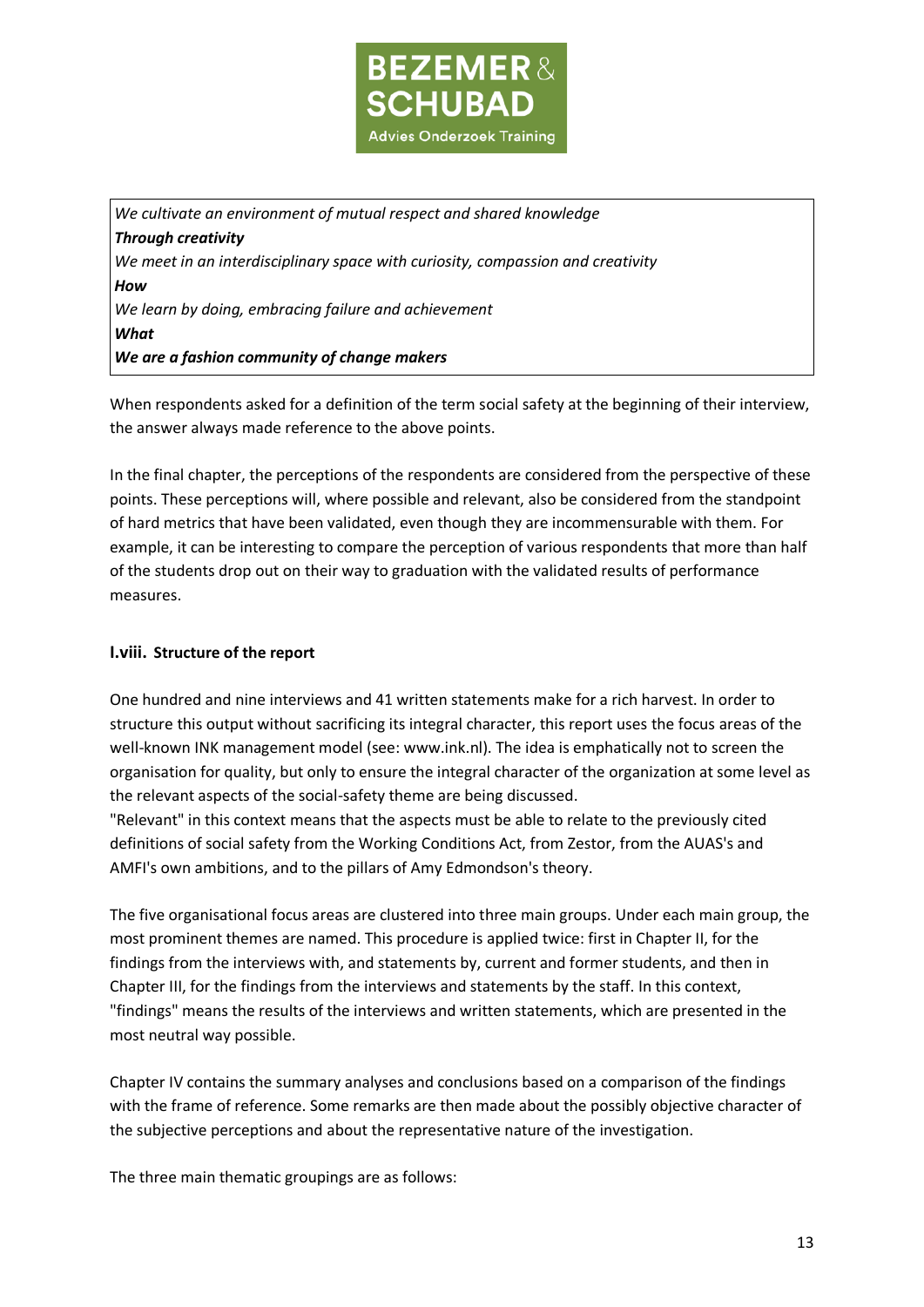

# A. Leadership, policy, and strategy

- Leadership
- Clarity, or a lack thereof, around tasks and job descriptions and job security or insecurity
- Responses to disruptive incidents

### B. Personnel and Resource Management

- Work pressure among staff
- Guidance, training, and coaching
- Recruitment and promotions policy, both in general and as regards former students of AMFI
- Diversity and inclusiveness
- Division of labour and allocation of tasks
- Contracts

## C. Management of Processes

#### Chapter II (former students)

(including all educational processes, from admission to graduation, from pedagogy and didactics to how people are treated, from work pressure to educational costs)

- Work pressure among students
- Educational costs
- Make-up of the student population in relation to inclusiveness and diversity
- Educational aspects, pedagogy and didactics, and how students are treated as a general matter
- Training for the tough world of fashion, and reality school
- Breaking down to build up
- Assessments: Work or person
- **Intimidation**
- Substantive, pedagogical, and didactic competencies of lecturers
- Graduation rates, dropouts, and academic performance
- Interactions among students
- Differences among the three programmes
- Support structures, the culture around reporting, and procedures for reporting

#### Chapter III (staff)

- Views of education and educational innovation: Two camps
- Views of the fashion industry: Two camps
- Reflections on the criticism by current and former students
- Culture of interaction among employees
- Organisation
- Differences among the three programmes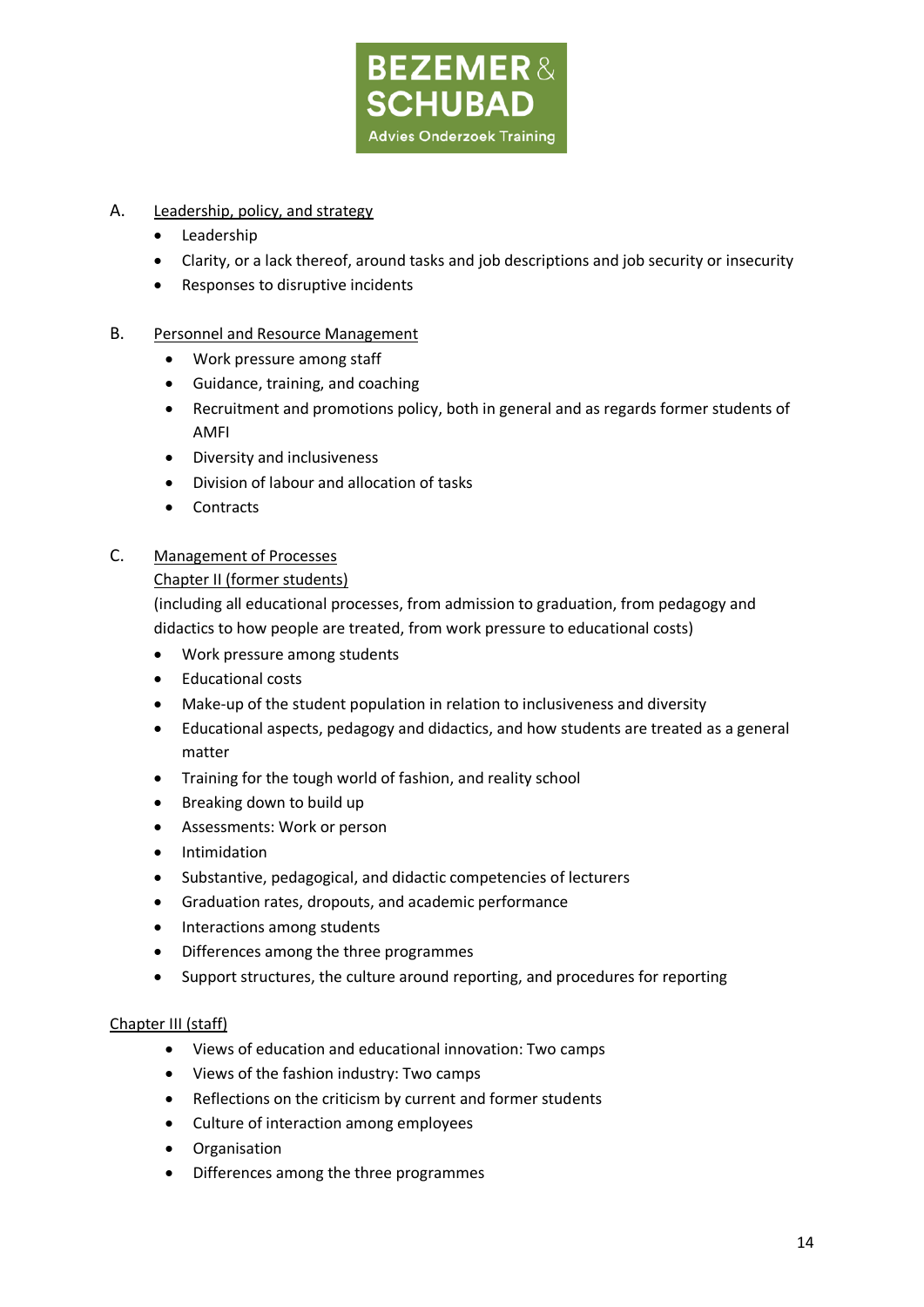

• Support structures, the culture around reporting, and procedures for reporting

Component B (Personnel and Resource Management) is discussed only in Chapter III (Perceptions on the part of staff). Part C (Educational and Other Processes) comes in for ample attention in Chapter II from the perspective of current and former students, but it is also discussed in Chapter III. The topic of work pressure is discussed in the chapter on students in the context of educational processes and in the chapter on staff in the context of personnel management.

Of the focus areas from the Results section of the INK model, only the components "staff and appreciation by staff", and "current and former students" ("customers" according to the model) are used. These are reflected in the results of the interviews and the written statements.

In a study of perceptions, it is not only the planned structure of a report of that can shape the reasoning behind its final structure. The output of the interviews, which could not have been anticipated, also plays a role here. Therefore, a fourth category has been added to the division into three main groupings. It covers topics that fit either not at all or not that well into the first three categories, but that turned out to be important for the interviewees. Hence the name: D. Other important topics.

# D. Other important topics.

- Perspectives on this investigation
- AMFI's dealings with Martijn N.
- Comments on particular individuals
- Post-AMFI effects
- Past, present, future
- Recommendations to management

Social safety, or a lack thereof, has many facets. A system or a structure, a culture, and an individual can all be overlapping and/or mutually reinforcing factors, for example as regards behaviour that is perceived as intimidating. There are thus overlaps between the categories set out above, so that the overall categorisation is not always so cut and dried. However, that is not material to the outcome of this investigation.

### **I.ix. Publicity and comments on particular individuals**

Bezemer & Schubad conducts investigations and writes confidential reports on them. These reports are intended exclusively for the party that commissioned the investigation and the individuals it appoints. In this case, the commissioning party, the Dean of FDMCI, decided for reasons of his own, even before formally commissioning the investigation, to publish the results, i.e. this report, in full. The only consequence for this report is described below.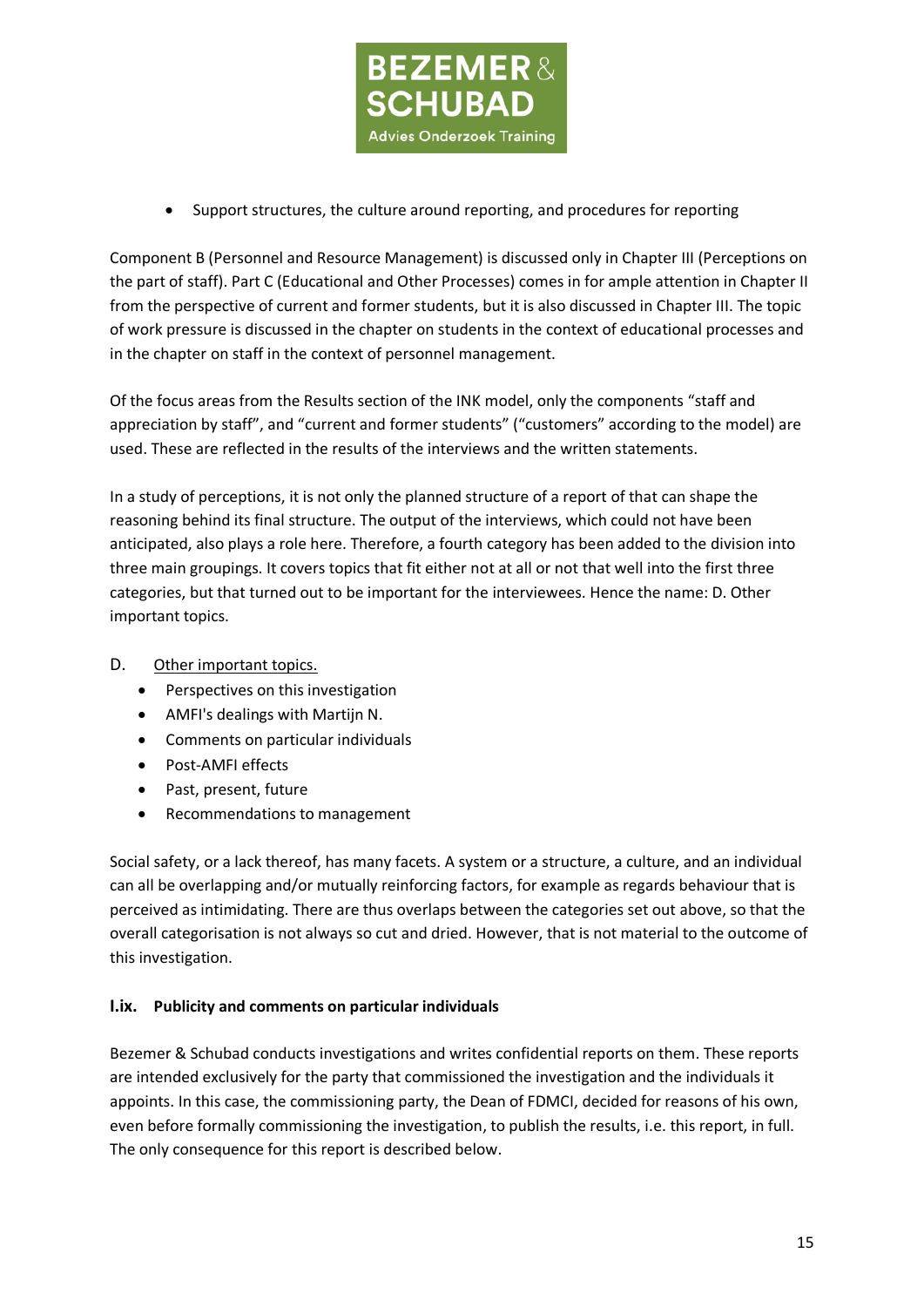

Cultures in organisations are made and borne along by individuals. Manifestations of the aspects of a culture are referred to as behaviours of the bearers of a culture. When asked about examples of social safety or a lack thereof, staff members and current and former students mentioned the names of individuals. Some of these names were mentioned more often than others. In this public report, no names are mentioned: neither those of the sources of information nor those of the individuals about whom something was said. The only exceptions to this are Martijn N. and the current director, Mr. Dirk Reynders. Although his name is not mentioned again beyond this one time here, he has a unique role and he is therefore recognisable even if he is not named.

A report about the working and study culture in any organisation that fulfils the assignment—among other things by identifying factors that hinder social safety, by giving a voice to students and lecturers, and by making recommendations for follow-up—cannot be written solely at an institutional level. References to the behaviour of individuals are inevitable, especially if one person is frequently perceived by the interviewees as hindering social safety.

Unfortunately, not mentioning the names of people who are mentioned more often than others as hindering social safety, does injustice to the other staff members who are seen by current and former students and colleagues as fostering social safety, but who are now in danger of being unjustly lumped together in generalising statements such as "*The feedback to students from some lecturers was felt to be unnecessarily coarse and hurtful.*"

### **I.x. Miscellaneous**

In the course of our investigation, we spoke with current and former students and to staff members who gave such clear reflections that they could have written their own analyses. It must be a cause for concern for AMFI that it is precisely these people who said they did not feel heard and that they were the ones who insisted on anonymity and untraceability. Nevertheless, their insights are gratefully used in parts of this report, sometimes with quotations, but always without acknowledgement of the source.

Fifteen of the 48 lecturers interviewed (both salaried and self-employed) (31%), said they themselves had graduated from AMFI, some very recently, others more than a decade ago. This ratio is slightly higher than for the whole of AMFI: 28% of the contractors and 24% of the regular staff members are former students. Unlike the results of the interviews with other former students, the results of the interviews with this special category of former students have, with a few exceptions, been incorporated into the chapter on the perceptions of lecturers. The substantive aspects of these numbers in relation to social safety are discussed elsewhere in this report.

The investigators took note of the reports on www.timetotellAMFI.com. A first scan shows that these messages largely correspond to the results of the interviews. The investigators also took note of approximately 50 posts on social media expressing support for the current director and for a senior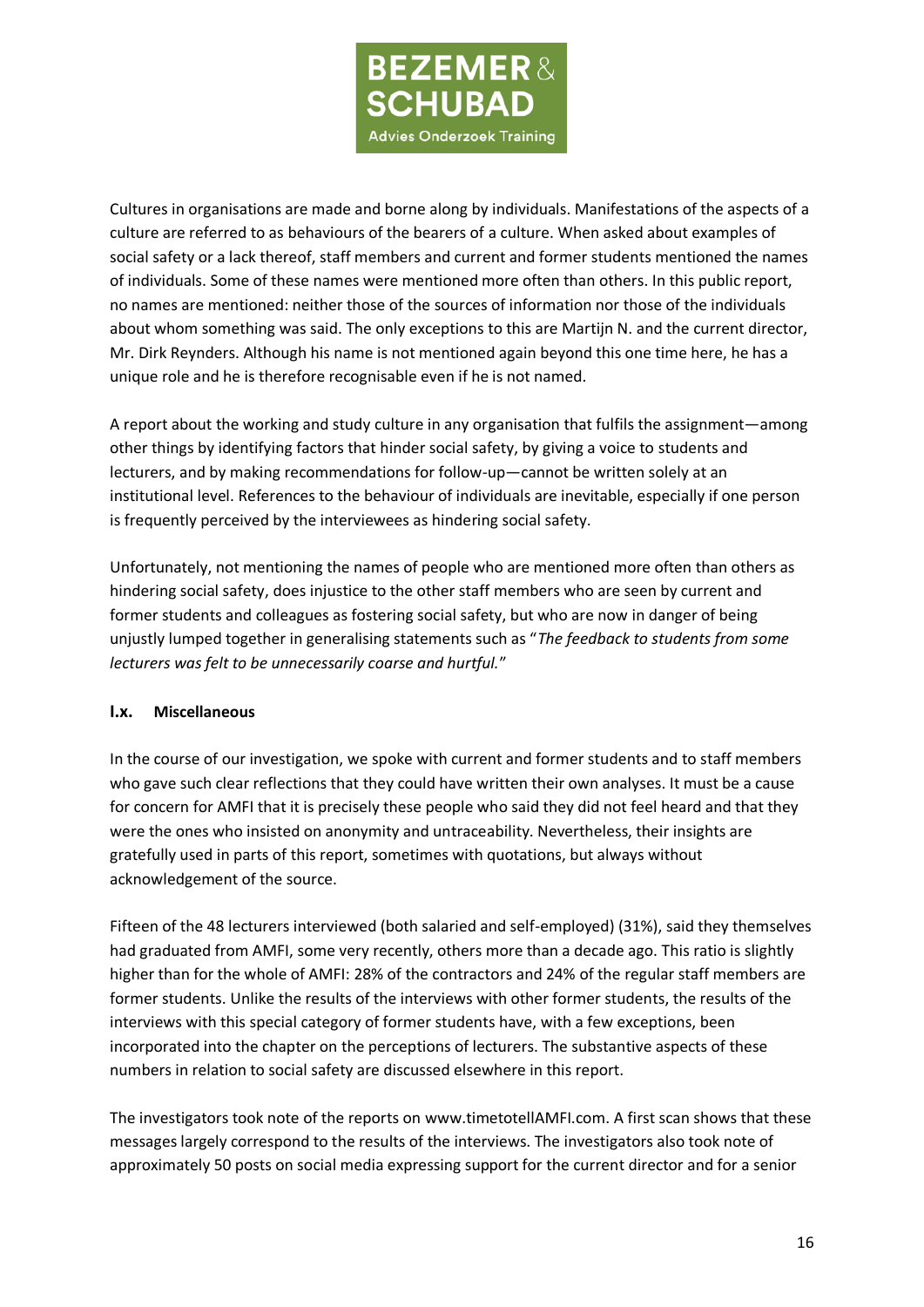

lecturer who is also a member of the management team. These posts were made after it had become known in the media that the student union ASVA was demanding the resignation of these two individuals. At that time, registration for participation in the study had already closed. Possible motives for the senders of these positive messages not to apply for an interview at an earlier stage have been mentioned earlier in this chapter.

Italicised passages in Chapters II and III are verbatim quotations, citations that have been paraphrased to avoid traceability to the source, or paraphrases of several quotations that have the same overall thrust. Almost all interviewees are quoted in this way. In some cases more than one quote has been included from the same individual, however, without creating an imbalance in the overall picture.

The investigators were not hindered or directed by AMFI of AUAS in carrying out the assignment. They were able to do their work in complete freedom. They were struck by the openness of many interviewees in sharing their passions, emotions and memories, painful as well as warm and beautiful.

This point is not constantly repeated, but it is important to realise that, wherever this report mentions *current and former students, lecturers, and staff*, it is only referring to the individuals within those groups who have contributed to this investigation.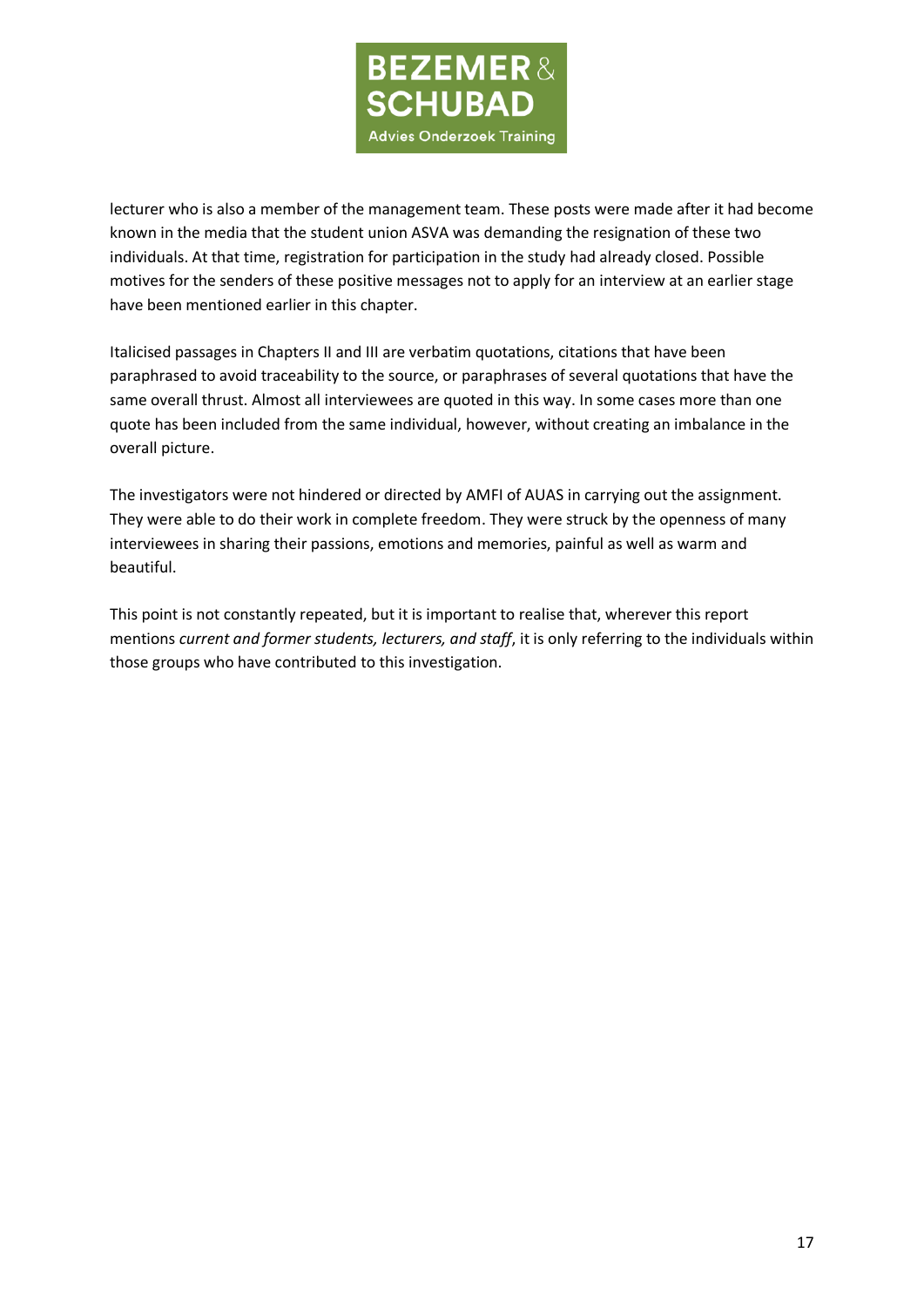

## **II. Perceptions of Current and Former Students**

### **Introduction:**

- ➢ 39 current and former students were interviewed.
- 27 of them expressed a negative or very negative opinion about social safety at AMFI;
- 10 of them painted a nuanced picture of social safety at AMFI;
- 2 of them portrayed social safety at AMFI in positive terms.
- ➢ Twenty-one current and former students submitted a written statement.
- 19 of these expressed a negative or very negative opinion about social safety at AMFI;
- One of them painted a nuanced picture of social safety at AMFI;
- One of them of them portrayed social safety at AMFI in positive terms.
- ➢ Four parents of current and former students submitted a written statement.
- All of them expressed a negative or very negative opinion about social safety at AMFI;
- ➢ Of the 39 current or former students interviewed:
- Four said they had suffered burnout as a result of their studies at AMFI;
- Nine said they were or had been getting professional treatment from a psychologist or other professional therapist to cope with the psychological damage suffered during their studies at AMFI. PTSD was mentioned on several occasions;
- Fifteen (not including the 9 getting professional treatment) said they had suffered or were suffering from serious damage to their self-confidence, fear of failure, depression, suicidal thoughts, severe stress, or social anxiety and the like, as a result of their studies at AMFI;
- The other 11 did not specifically report serious psychological distress or harm.
- ➢ Of the 21 current or former students who submitted a written statement (note that three of these were also interviewed):
- Two said they had suffered burnout as a result of their studies at AMFI;
- Five said they were or had been getting professional treatment from a psychologist or other professional therapist to cope with the psychological damage suffered during their studies at AMFI. PTSD was mentioned on several occasions:
- Eleven (not including the five getting professional treatment) said they had suffered or were suffering from serious damage to their self-confidence, fear of failure, depression, selfmutilation, eating disorders, severe stress, and panic and bouts of sweating during presentations, job applications and the like, as a result of their studies at AMFI. One of them said he/she was scarred for life as a result of trauma suffered at AMFI;
- The other three did not specifically report serious psychological distress or harm.

It will be clear that these perspectives strongly colour the remainder of this chapter and give it a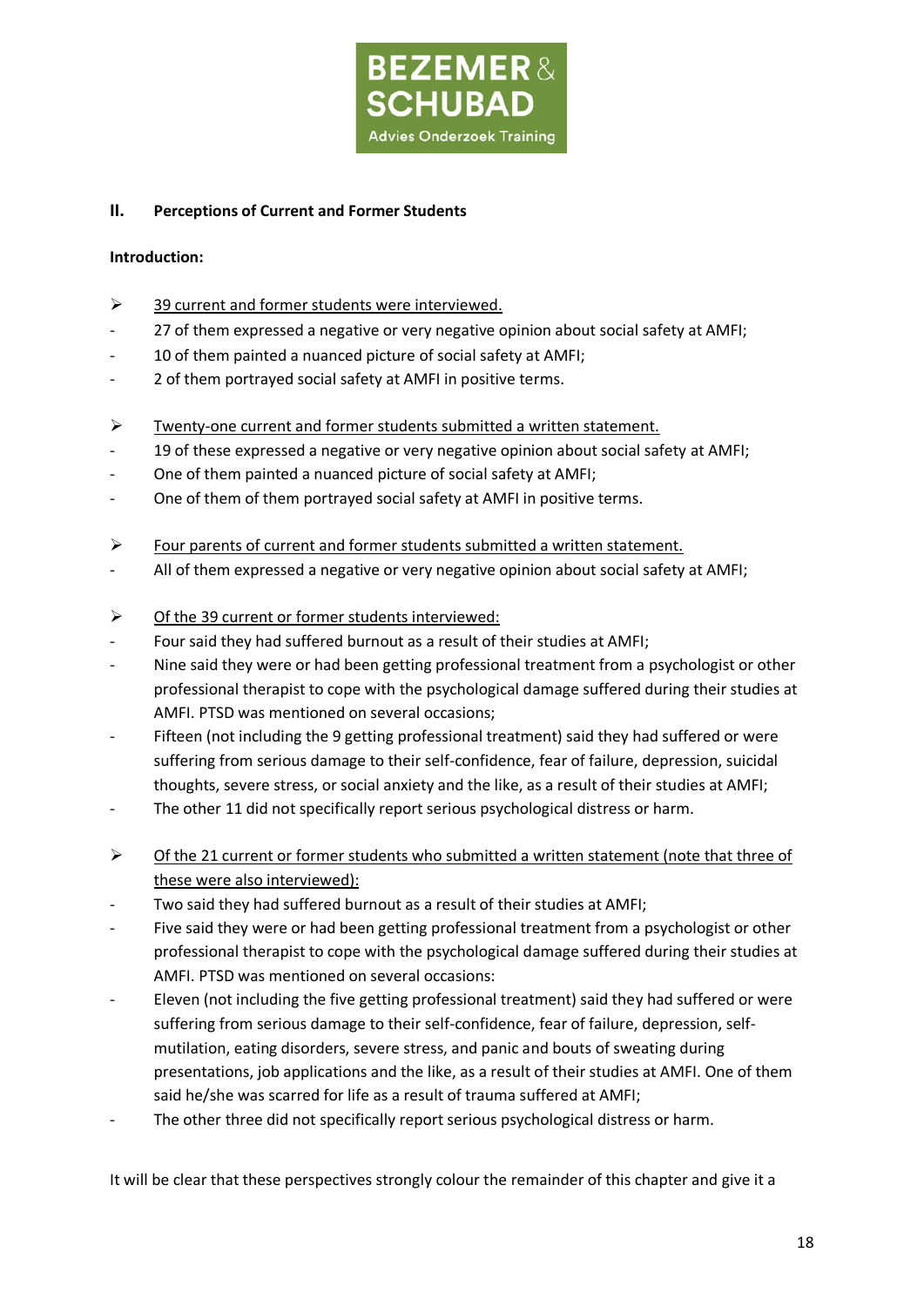

predominantly critical-negative feel. There are indications that the images portrayed by the current generation of students are less negative than those of former students, and that the beginning of a turnaround is noticeable. In addition, there is the question of the extent to which these perspectives are representative of all current and former students and their parents, a question to which quantitative analyses might possibly provide an answer. However, whatever the answer and whatever the nuances, these cannot detract from the seriousness and scope of the experiences presented below.

## **A. Leadership, Policy, and Strategy**

### • **Leadership**

Current and former students said they were angry—some also being bemused—at how the leadership prioritises the outside world over the world inside AMFI and prioritises image and branding over social safety and the improvement of education. *Exclusivity to the outside, a lack of social safety on the inside*. In this connection, some interviewees spoke with cynicism of the AMFI Manifesto: *Fashion is a Force for Good. Not if you are a student at AMFI. We Embrace Failure. This does not apply to lecturer X and lecturer Y, who will burn you down and humiliate you whenever they think you're failing. We cultivate an environment of mutual respect. Respect? AMFI cultivates a dogeat-dog culture and a lack of social safety—that's what they're really saying!*

Current and former students generally see the presence and quality of leadership in vague terms. They do not see a clear educational and organisational direction. However, they do see, and are bothered by, the great differences in how students are treated and by the great differences in the pedagogical quality of their lecturers and of the three departments. Some wonder why management does not intervene with lecturers who are underperforming or whose ways of treating students are way out of line, and how it is possible that the three programmes within one school differ so much in terms of their views on education, in the way they treat students in social safety offered to its students. Management is perceived as the safest, and Fashion & Design as the least safe. Branding is somewhere in between, but on the wrong side of the line.

Many current and former students experience AMFI, in terms of leadership, coordination, and direction, as disorganised—and therefore as unpredictable and unsafe—when it comes to timetables, planning, curriculum structure, student evaluations and assessments and the like. Some said they believe that being disorganised is an intrinsic characteristic of artistic training. Others said they thought this was nonsense. A few said they were unsettled by what they saw as ad hoc decisions, not supported by a vision or a policy. It often seemed to them as though the management team thought it had to take immediate, uncoordinated action, without any internal coordination.

Students also said they felt that the speed with which AMFI set up working groups and task forces meant that it was taking decisions on an ad hoc basis. There were doubts about the sincerity of the intentions behind them and about the effect the advice from these groups might have. Some felt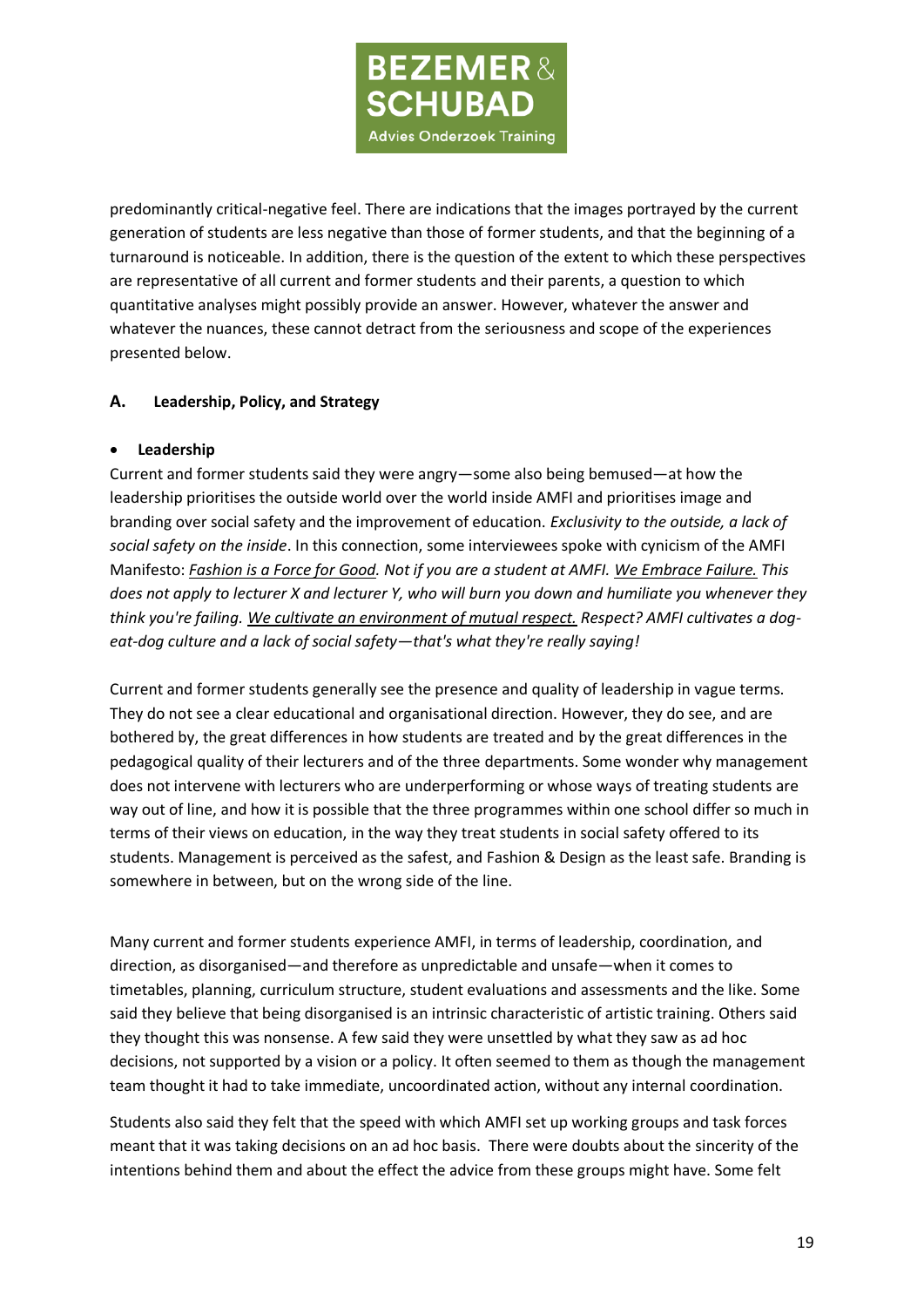

there was scepticism on the part of older lecturers about doing anything with the output of these working groups. That was demotivating.

Some said they did not feel comfortable with AMFI's overall strategy and that they were left wondering whether they were being trained for the fashion industry of the past rather than that of the future. This feeling of uncertainty was reinforced by the isolated position of the first-year curriculum. There had been a radical overhaul of this first-year curriculum, but not of that for the following years, so that there was a break in the structure of the study that caused uncertainty and thus a lack of safety. It was felt that the new phenomenon of the hybrid student who does not specialise in one of the three programmes caused white noise more than anything else and increased uncertainty about the programme. Others saw new opportunities in this hybridity.

Statements by current and former students give the impression that they experience AMFI as an organisation in a state of ideological confusion that creates uncertainty and a lack of safety. Current students in particular, but by no means exclusively, see a difference—one calls it a sharp division, while another speaks of a clash—between the old guard of lecturers and the young. The old guard is said to be stuck in the fashion world of 1995. The new guard distances itself from that, sometimes explicitly and even in the presence of students. And it works the other way around, too. The new guard is said to have a different view of education, to know what is going on now, to be more reflective, and to be focused on personal development. It is said that, for the old guard, it would be taboo for a student to have the ambition to work for companies such as H&M or Zara, and that it would be quite unsafe to share that ambition with certain lecturers, who were particularly keen to produce the next Victor & Rolf.

Current and former students said they believed that the management of the AUAS had no idea what is wrong at AMFI in terms of social safety, and that, if they did know, they would surely have intervened. It was suggested that AMFI might possibly have a special status of its own. In any case, some lecturers were said to have made clear that they cherished that status and openly distanced themselves from the AUAS in the presence of students, claiming that AMFI has a higher or better standing than the AUAS.

Current students and a few former students said they recognised a change for the better initiated by the current director. They said he was showing commitment, that he had been in classes to observe, that – unlike others - he answered e-mails, and that he was aware of the urgent need to improve social safety. Disappointment about his performance, or the lack of it, was also heard. In the opinion of some students that is understandable, given that his directorship coincided with the pandemic and the commotion around Black Lives Matter as well as Martijn N., which cannot be blamed on him.

The changes in the make-up of the management team under the leadership of the current Managing Director were remarked on both appreciatively and critically. As these comments could readily be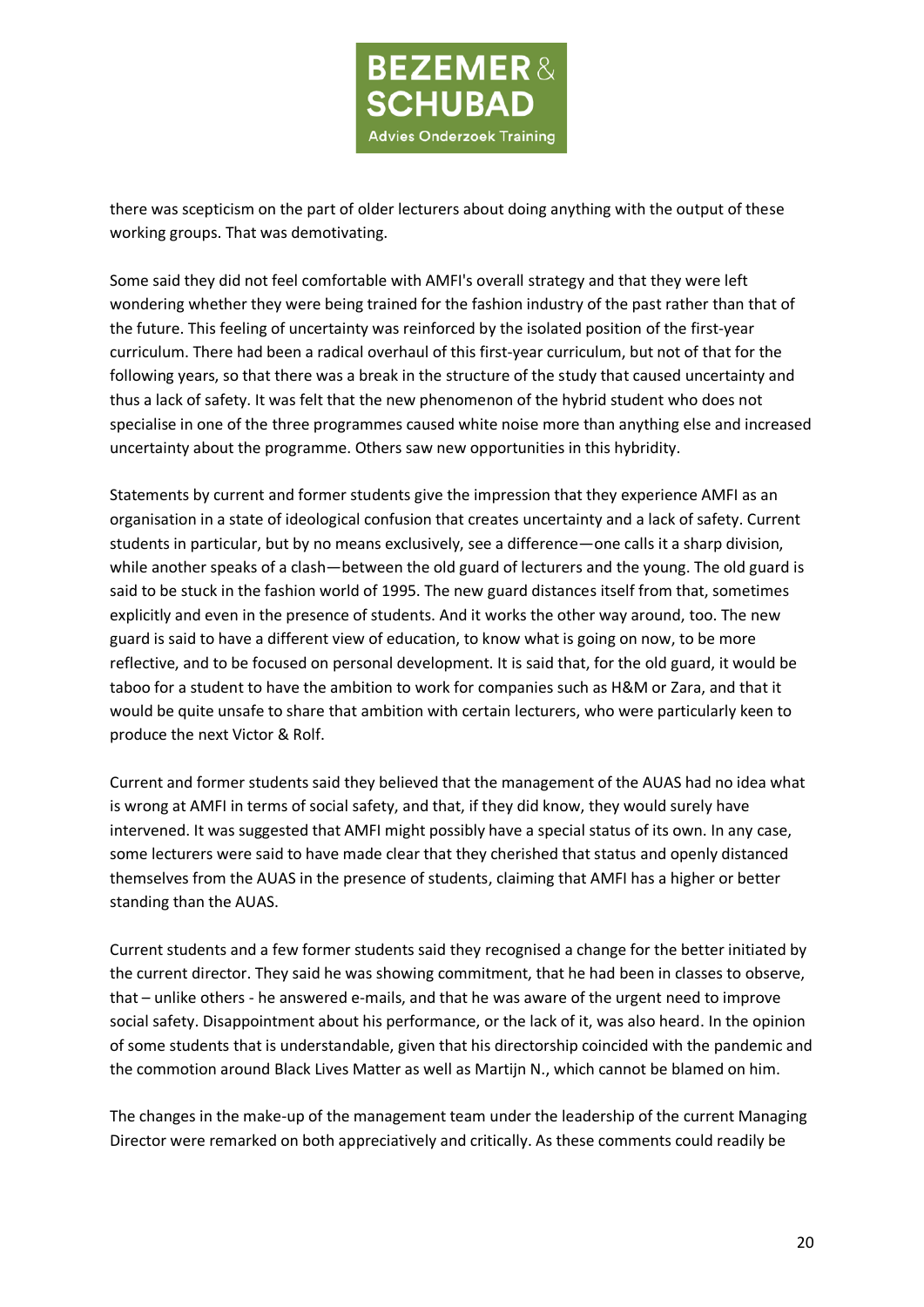

traced to individual current or former members of the management team, they are not discussed in detail in this document.

#### • **Clarity, or a lack thereof, around tasks, and job security or insecurity**

Almost all current and former students complained about the unpredictable behaviour of lecturers during the assessments, with the exception of the lecturers in the Management programme. Only a few spoke of clear criteria and balanced judgments. Others refer to criteria that were themselves clear, but that were nevertheless overruled by a lecturer based solely on their personal judgment. Many said they did not know where they stood. The vast majority, including those who have graduated, said they were aware of the intrinsically subjective nature of evaluations of creative output, but that this could not excuse what they saw as dangerous arbitrariness and unpredictability, sometimes exacerbated by what they saw as the incompetence of a lecturer who could not even explain the central concept of a programme component.

This perceived lack of safety was only compounded when students got feedback on their work that they saw as meaningless and that only made them feel more uncertain: *Do your thing, I'm not getting your whole concept, This isn't fashion, This is just ugly, You're not AMFI material, This is too flat, Your work is sexless, Are you a bit of a lesbian maybe?* Many examples were given of feedback that was perceived as humiliating, unnecessarily negative, and abusive.

And this uncertainty and these feelings of humiliation only grew when some lecturers in the Fashion & Design department encouraged fellow students to contribute to the feedback, where the obvious hierarchy—the lecturer was seen as a god and would gladly allow that perception to stand—was such that "sensible" students always agreed with the lecturer and where other lecturers present, who had an evidently lower social status, did not even think of distancing themselves from the negative feedback in terms of content or tone.

As the feedback was always given orally, some former students made audio recordings of it, so that they could at least learn from it. Listening to these again in the context of this investigation reawakened traumas in some people. They felt like targets, and got the impression that feedback was being given, not to make them better but to break them down.

Many stories were about the perceived unpredictability and unfairness of assessments, especially in Fashion & Design. *If it was fabric, then it had to be leather. Or maybe not. If it was blue at first, green would have been better.* According to several current and former students, assessments were about the lecturer's personal opinions, and not about what you needed as a student. Students said they were sure that certain lecturers had favourites alongside people who could never do well. You got criticism, but you had no idea how it might help you or what you should do differently or better. You had no control over it, and that was intimidating. Before an assessment, you knew that you would be affected by something, but not in what way. And that would make you feel insecure. The gist of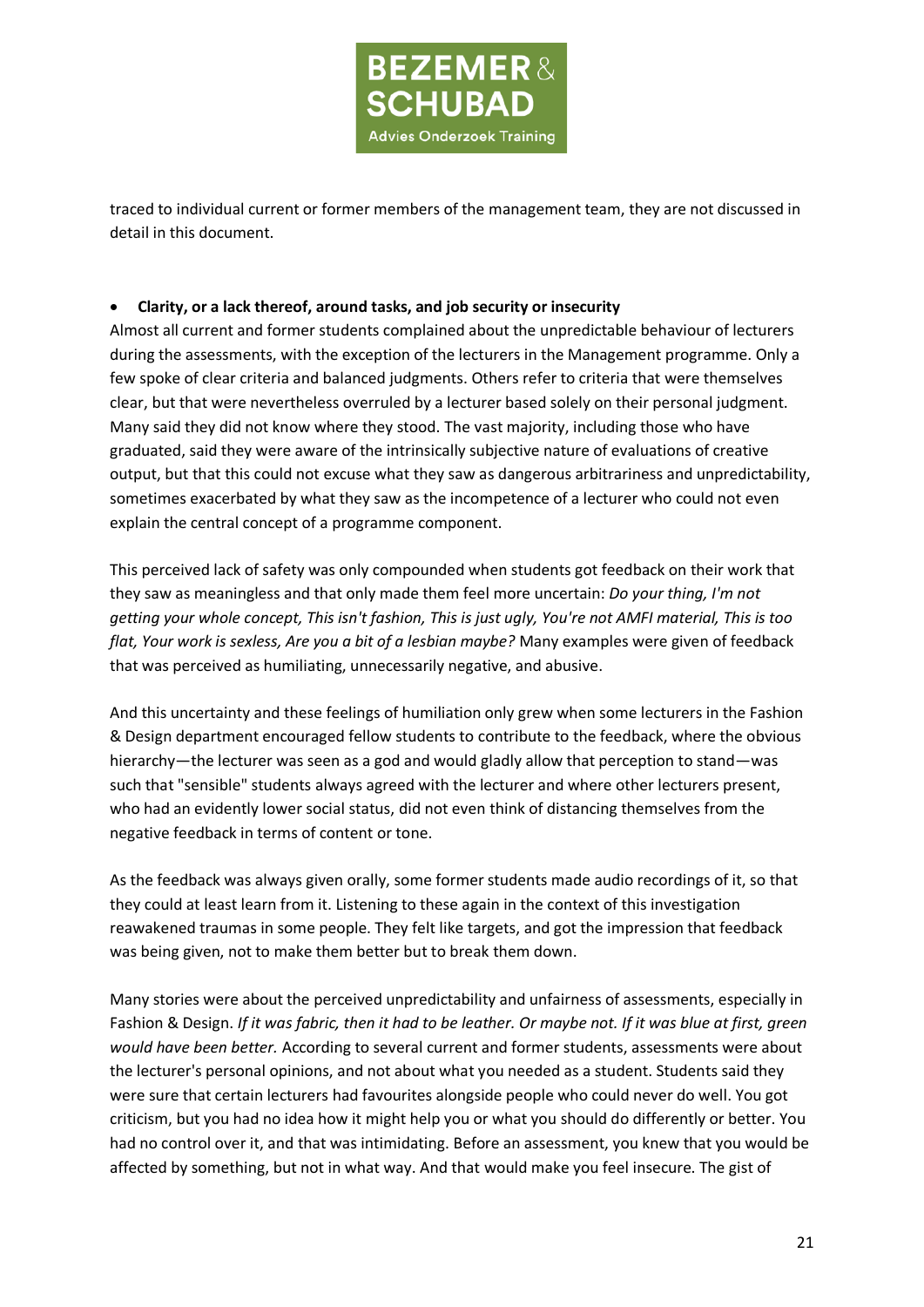

assessments at Fashion & Design was said to be something like: *If it's not extreme, sexual or fashionable enough, it's not good. A dark twist to the designs would invariably ensure a high rating.* This was experienced as oppressive. Students said that the lack of arguments and the subsequent failure to clarify how the design could be improved caused them not only uncertainty but also a disproportionate amount of work. They never knew when their work would be good enough.

Some lecturers were said not to be able to put their own egos aside when giving assessments, and to always base their views on their personal taste and supposed superiority, leaving no room for growth, only for a sense of insecurity. Several current and former students said that they had started to conform to the personal tastes of the lecturer and the prevailing norm at the academy, and that they had stopped focusing on their own development. Thanks to these adjustments, they said, the diploma did come within reach.

There was a lot of discussion and constant incomprehension among the students as to why some would get good marks and others would not. And they failed to understand why it was that only some students, but not others, were granted an exemption from a programme component or had a deadline put off. On this score, student saw an arbitrariness that could only make them feel uncertain, and had the sense that they were playing a game of fawning and favouritism. One student's story would be believed without any checks, while another's would not. Because students were also competing with each other, this perceived inequality led not only to incomprehension but also to jealousy and an unpleasant study climate.

Current and former students alike complained about the uncertainty and that some lecturers would cause by applying double standards—one for themselves and one for the students—and by failing to set any examples: students would get a failing mark if they were five minutes late in handing in an assignment, while some lecturers would take all the time they needed and, after many complaints, would still not have responded to an e-mail or a document after two months. It was remarked that, if it suited lecturers, students had to stick to the rules, but had to ignore them if that's what the lecturers felt like. It seemed to current and former students that each lecturer had their own take on the rules.

### • **Responses to disruptive incidents**

Current and former students saw AMFI's responses to the commotion around Black Lives Matter, and to the publicity surrounding Martijn N., as hypocritical denials of the reality of a lack of social safety at AMFI—as reactions that only served to increase that sense of insecurity. The way in which AMFI distanced itself from Martijn N., while at first he had been highly valued, was described as downright mendacious. In addition, from the perspective of their PR and branding expertise, students characterised the responses as highly unprofessional. And that in turn created doubts about the quality of the education they were getting.

#### **B.** *Not covered in this chapter*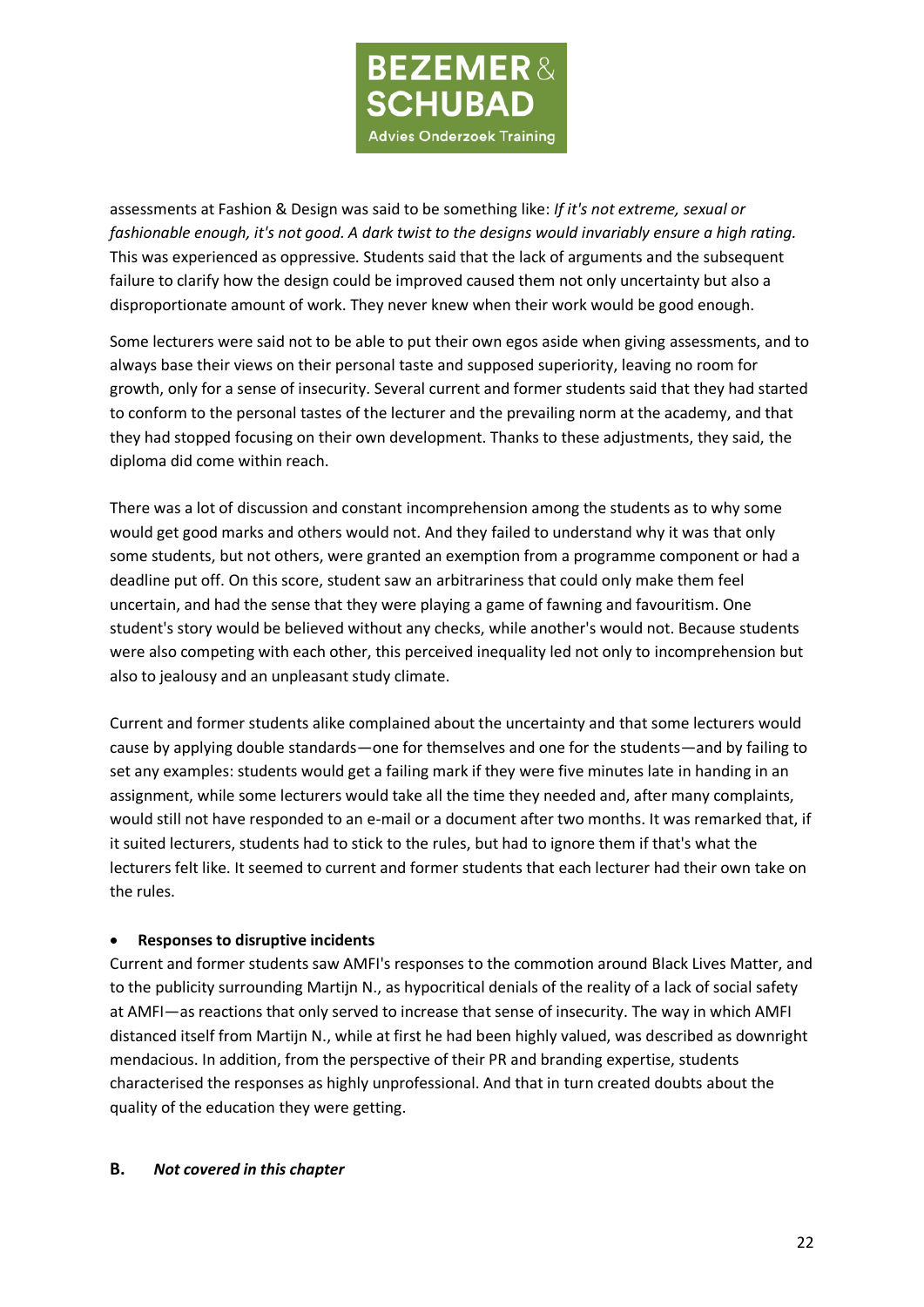

#### **C. Processes**

#### • **Work pressure**

With two exceptions, current and former students complained about the *bizarrely/absurdly* high work pressure. They said that working through the night was the norm, especially at Fashion & Design. Lecturers knew that, they said, and some lecturers would also regard it as the norm. Students declared that their lives revolved entirely around AMFI, noting that there is nothing wrong with working hard and that every student would have to work through the night sometimes, but not like at AMFI, where study took over your life and where some students missed important events in their circle of family and friends (*as if you still had time for friends*) because they felt they had to prioritise their studies.

A student who asked during the introduction whether AMFI also had a student union, was said to have been looked at pityingly by the lecturer and to have got a scornful response along the lines of: *So you haven't cottoned on yet, young lady—huh.* Students described the introduction as if they were entering a monastery or some secret sect: *You won't see your parents again until Christmas, break up your relationship because you don't have time for that anyway, quit your side job because there's no room for anything other than AMFI.* It was said that a social life alongside AMFI was just not possible. You were expected to work seven days a week. Students living at home would sometimes be able to manage finishing an assignment on time because they could put everything aside for the sake of their studies. Two students stated that they did have enough time for friends, a part-time job and a student club, and that they never felt unsafe for reasons of work pressure or otherwise.

Some lecturers were said to have given some theoretical justification for the study pressure: the stress thus created would give rise to original ideas. And that was found to be interesting. Students said they knew that lecturers saw stress as proof of dedication.

Parents described how they saw their children suffer, at risk of being lost, under the pressure of work and stress, not to mention their neglect of their health.

A few spoke from their own experience or from second-hand experience of the use of energystimulating drugs to keep going. It was mentioned that a single lecturer would also regard that as the acceptable norm, adding that alcohol and drugs were also good for creativity. The argument about creativity was also used by current and former students in the Fashion & Design programme in a line of reasoning that they themselves in retrospect see as flawed—: *If you haven't worked through the night, your work can't be good.*

Current and former students said they knew for sure, from their own experience and partly on the basis of a survey they had carried out, that AMFI was flouting all the working conditions and other standards regarding work pressure, as well as the maximum number of hours that can be worked per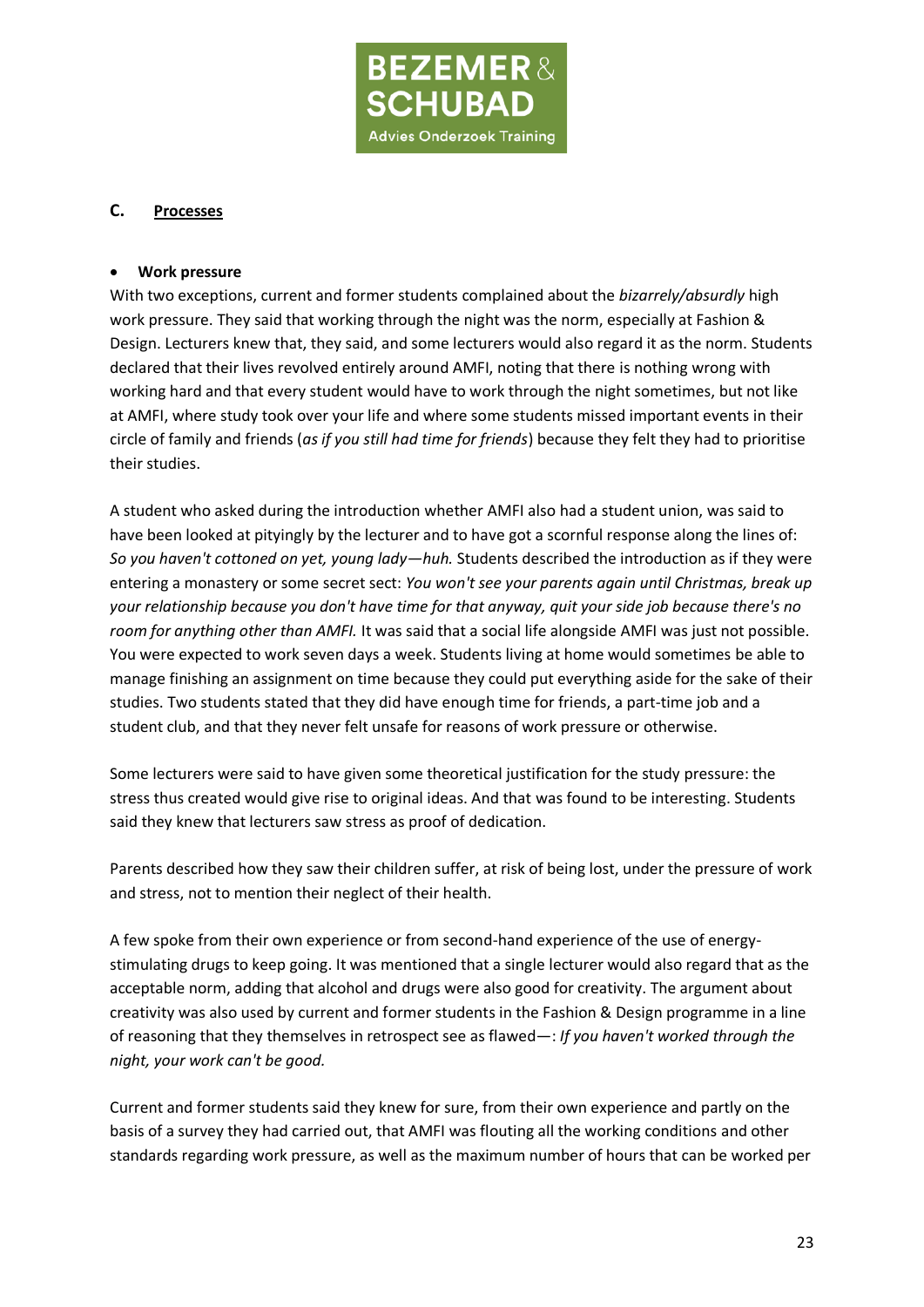

day, per week, and so on. It was reported that a survey that students had conducted themselves in 2017 and 2018 had found that 70% of students were working weeks of around 100 hours.

The fact that the often severe and personal criticism on students' labours that had been worked on day and night for weeks on end, was delivered at the very moment when a student was at their most vulnerable because of fatigue, was seen as especially unsafe.

Students who turned to the student counsellor or their tutor with questions and complaints about the workload were told it was just part of life and that everyone had to work hard. This type of reaction led many to seek the causes of their stress and insecurity primarily within themselves, and not just in terms of work pressure. Several statements describe feelings of relief at reading the posts and publications about this investigation and about the suffering at AMFI: *So I wasn't the only one after all! So it wasn't actually my fault!*

On a more practical level, some students noted that there were too few workstations (sewing machines), and that that added to the stress and the pressure.

The recent revision of the first-year curriculum was said to have led to a more acceptable workload. It was a pity, then, students, said, that they would have their work cut out for them in the second year, because there had been no overhaul of the curriculum for later years. The second year was said to entail twice as much work. Some former students who are now lecturers at AMFI (for this aspect, see also the next chapter) said they thought that some good elements had been dropped from the curriculum, but that the undesirable treatment had not changed.

### • **Educational costs**

Current and former students in the Fashion & Design programme said they had felt pressured to spend large amounts of money on their graduation projects. Only the most expensive materials would be good enough. The amounts mentioned went from €5,000 all the way up to €10,000. Students with wealthy parents would be at an advantage, especially since students were explicitly told that education at AMFI was so demanding that combining it with a side job was impossible. Inequality, and with it a sense of unfairness and insecurity, also arose because some students but not others could afford to use professional models, studios, and designers for their graduation, and this with the knowledge, approval, and appreciation of the lecturers.

Some former students talked about large student debts which they incurred because they had to extend or discontinue their education because of burnout that had in turn been caused by AMFI or because they had received insufficient support. International students to whom the same thing happened spoke of feeling guilty towards their parents who financed this expensive education in this expensive city in this expensive country to make their child's dream come true.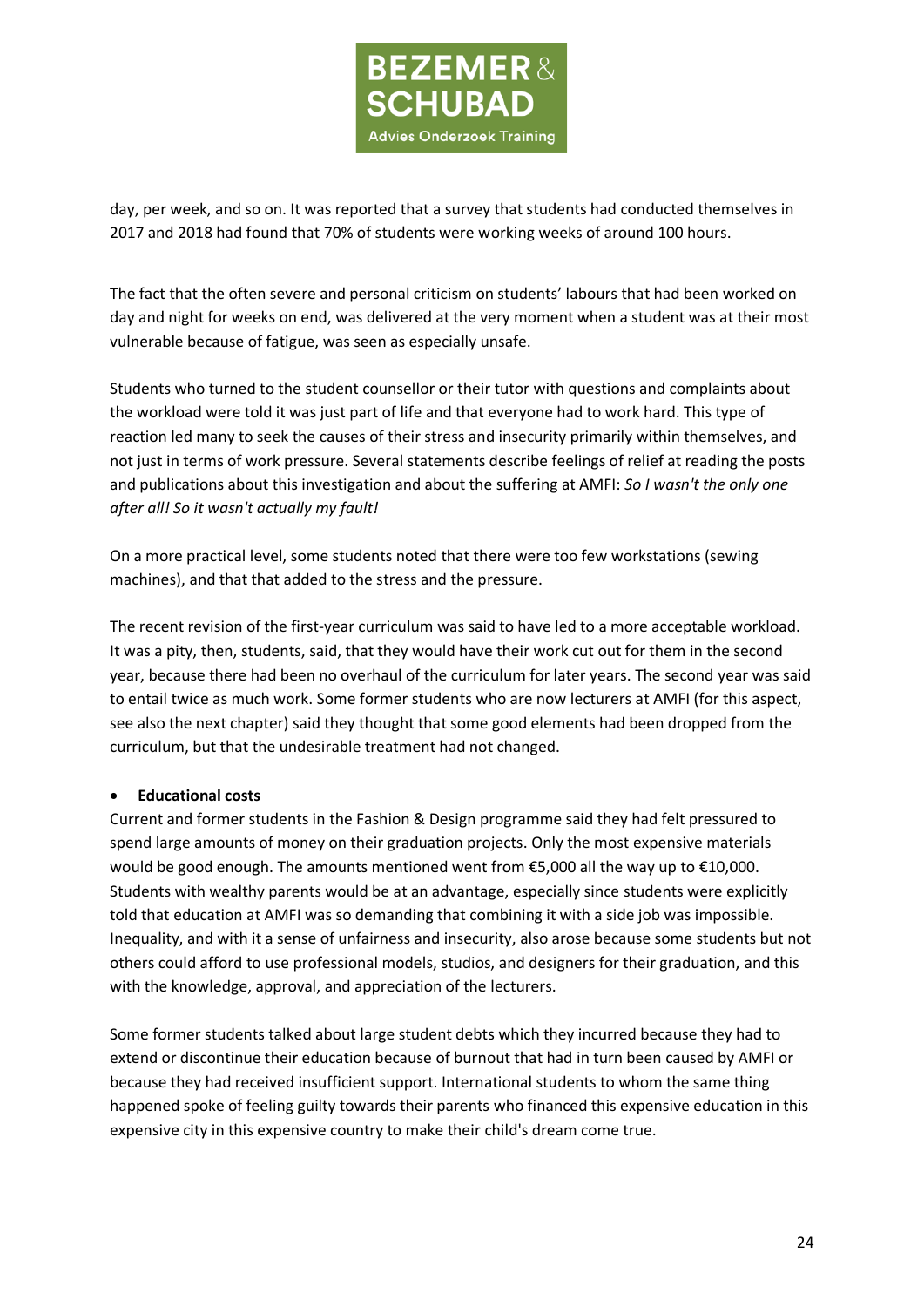

Personal circumstances such as the death of a parent, an operation, or burnout came up in various statements about rising study costs. AMFI was said not to be able or willing to deal with these circumstances, not even after mediation by the student counsellor and not even if a single adjustment such as postponing a deadline would have helped. The decision was: *Stop and maybe resume your studies later.* This resulted in the additional costs of half a year or a whole year of study.

### • **Make-up of the student population in relation to inclusiveness and diversity**

Diversity with regard to gender and LGBTQIA+ is not an issue at AMFI, other than the fact that some current and former students said they had the impression that male heterosexual students were given preferential treatment because AMFI specifically wanted to show that a fashion course is followed not only by gay students.

The difference between the street scene in Amsterdam and that in AMFI was said to be striking: AMFI was described as a white school. It was often added: a white school for rich kids from the western part of the Netherlands. Students from the periphery of the country said they had felt unsafe because of sarcastic remarks lecturers made about their accent and their supposed peasant background.

Students from underprivileged parents and students who did not grow up with design, museum visits, or expensive brand-name clothing stated that they felt disadvantaged and excluded by lecturers.

Students who were not from a European or North American background, said they had felt misunderstood and discriminated against. The international programme at AMFI was described as the regular programme, but in English, and it was noted, too, that some lecturers' command of English was so mediocre or poor that it got in the way of a good and open conversation. There was said to be no consciousness of, or room for, other cultures. Students who enthusiastically incorporated elements of their ethnic background into designs, fabrics, and patterns said they had received discouraging and disrespectful feedback. They acknowledged that it was quite possible that they were bad pieces of work—they were, after all, there to learn—but they asked whether the feedback could not have been given with a bit more understanding. However, white students who made tribal designs would be encouraged to do so. Both international and national students told us that their impression was that the vision of AMFI was: *Fashion is what Western people find beautiful and fashionable.*

A few said they had experienced exclusion and humiliation (*What a wallflower*!) because of their somewhat introverted personality and modesty. Extroverted characters with an exuberant style were said to be clearly at an advantage when it came to being appreciated by the lecturers. *At AMFI, you're an exception if you don't stand out.*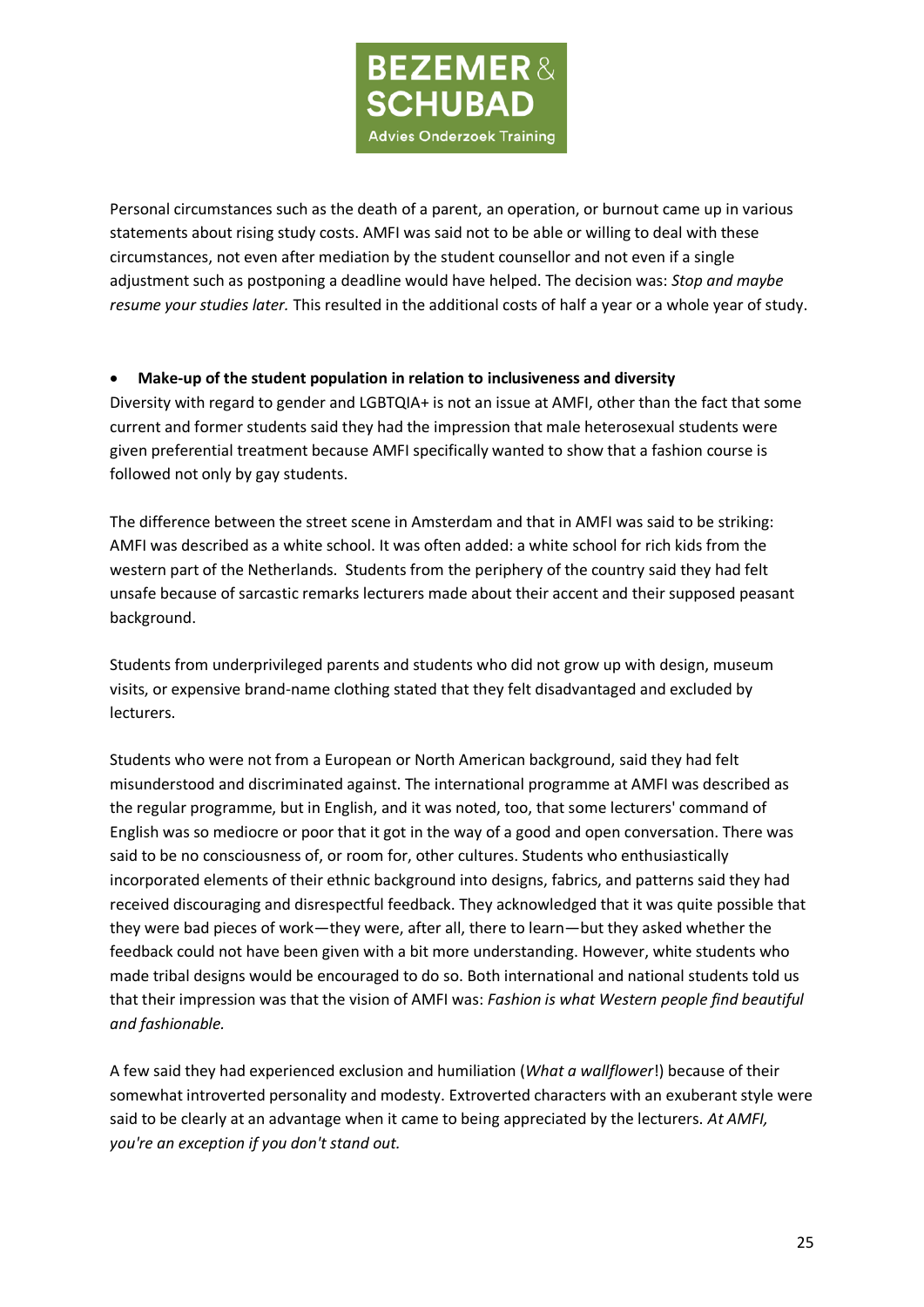

## • **Educational aspects, pedagogy and didactics, and how students are treated as a general matter**

### Training for the tough fashion world and reality school

Students said there was nothing wrong with the educational concept of the reality school or with preparing current and former students for professional culture. But they said that, as they saw it, things went wrong when this concept was used as an explanation or excuse for what they felt to be a lack of social safety. The lecturers' argument would then be: *the fashion industry is tough—really tough—and we're preparing you for that by being tough on you now. This means that our feedback on your performance must be direct, confrontational, personal, and sometimes unpleasantly harsh. That will only make you stronger.*

Former students who now work in the fashion industry themselves said in no uncertain terms that they found this to be a *bullshit argument*: *Yes, the fashion world is tough, but I have never found it as tough or unsafe as at AMFI in all the years of my international career.*

Current students also said they had little sympathy for the argument around the alleged toughness of real life and the reality-school idea as an excuse for a lack of social safety: *It is forgotten that we are at AMFI to learn. We don't know everything yet, so it's awful when we're treated as if we've been working in the industry for years and can withstand harsh personal criticism. The fact that the fashion world is tough is not a licence for lecturers to give really personal, negative feedback.*

Both current and former students point to the feeling of uncertainty that arises because of the difference between AMFI's public ambition to reform the fashion world, make it more sustainable and more humane, and the continued emphasis on its very "inhuman" character under the concept of the reality school: *What does AMFI stand for now? Where do we stand?*

### Breaking down to build up

Current and former students said they felt that the pedagogical concept of some lecturers, certainly in Fashion & Design, consisted of belittling and breaking down everything that students brought to the table in terms of their own personality, tastes and insights, in order to build something beautiful, something better, on the *tabula rasa* thus created, something that corresponded for the most part to the tastes of the lecturer. The connection between "rasa" and "razor" is not accidental: students felt they had been shorn, razed to the ground.

Some of the current and former students who were interviewed said that this theory had worked for them. Many, though, said that they had never recovered, or recovered fully, from this process: they had been razed to the ground, but then there had been no growth, only permanent scarring.

A former student who became an AMFI lecturer described the theory and practice as follows: *It is assumed that a wound must be opened in order for you do a better job. The practice is/was: the lecturer goes home, and the wound stays open.* Another student referred to the life of Vincent van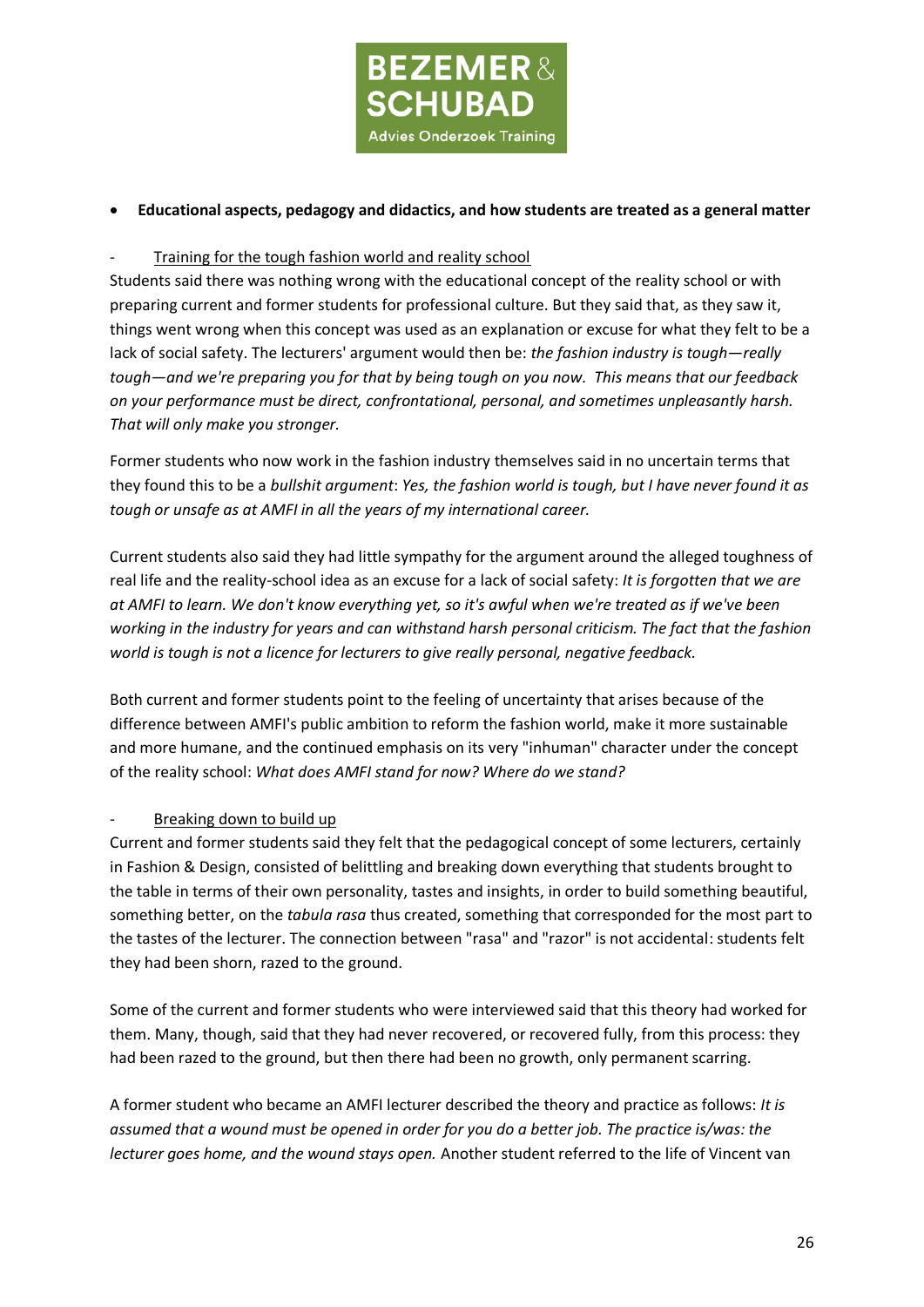

Gogh in giving her view of the programme: *Art is suffering. Art is depression. And this also true of an education in art.*

#### Assessments: Work or person

Current and former students said they were expected to put a lot of themselves—or rather everything—into their work, especially in collections in Fashion & Design and in presenting themselves as a brand in Branding. They said they recognised it can be difficult to do things differently, and they also liked the idea of putting their heart and soul into their work with gusto.

However, many students said in no uncertain terms that it was when they were judged, not on their work but on their personality, that they suffered intense feelings of a lack of social safety. Various sources gave detailed examples from one lecturer in particular who would ask probing questions and make suggestive remarks about an alleged lack of life experience when it came to clothing designs that did not have enough "lived experience" in them: *Are your parents still together, Do you have enough sex, Is everyone in your family circle still alive?* These questions were already felt in themselves to induce a lack of safety, but they are even more unsafe when you consider that fellow students and other lecturers were present during this kind of feedback. And sometimes be expected to laugh along.

In the Branding programme, similar remarks were heard when it came to the programme component Setting Yourself up as a Brand. Here students were required to engage in public introspection, which was experienced as very unsafe, where nothing could be hidden, where past traumas were brought to the surface, and where the lecturer did not hesitate to ask highly intrusive questions. Students said they had felt compelled to share private personal details, for example about mental health or family problems, in class—and all without the least guidance, help or aftercare. This part of the programme was said to have been set up differently in the new first year, so that it was less unsafe.

#### **Intimidation**

Current and former students said they had felt intimidated by lecturers who had allegedly told them that their influential network in the fashion world could make sure that someone would never get a job—or that they would— and who had said that a student would never be able to graduate without their favouritism. Former students who are now active in the fashion world themselves and who have built up their own networks, cannot imagine in retrospect that they allowed themselves to be frightened by these lecturers' threats.

Some current and former students told of their fear, sometimes felt on a weekly basis, of being mistreated by some lecturers. It was not that they were in awe of their knowledge or authority, but that they were simply afraid of being ridiculed, belittled, or humiliated. The Fashion & Design programme and one lecturer in particular were frequently mentioned in this context.

Fear of intimidation by lecturers, and some in particular, also manifested itself in the great importance that many current and former students we interviewed attached to anonymity. It is only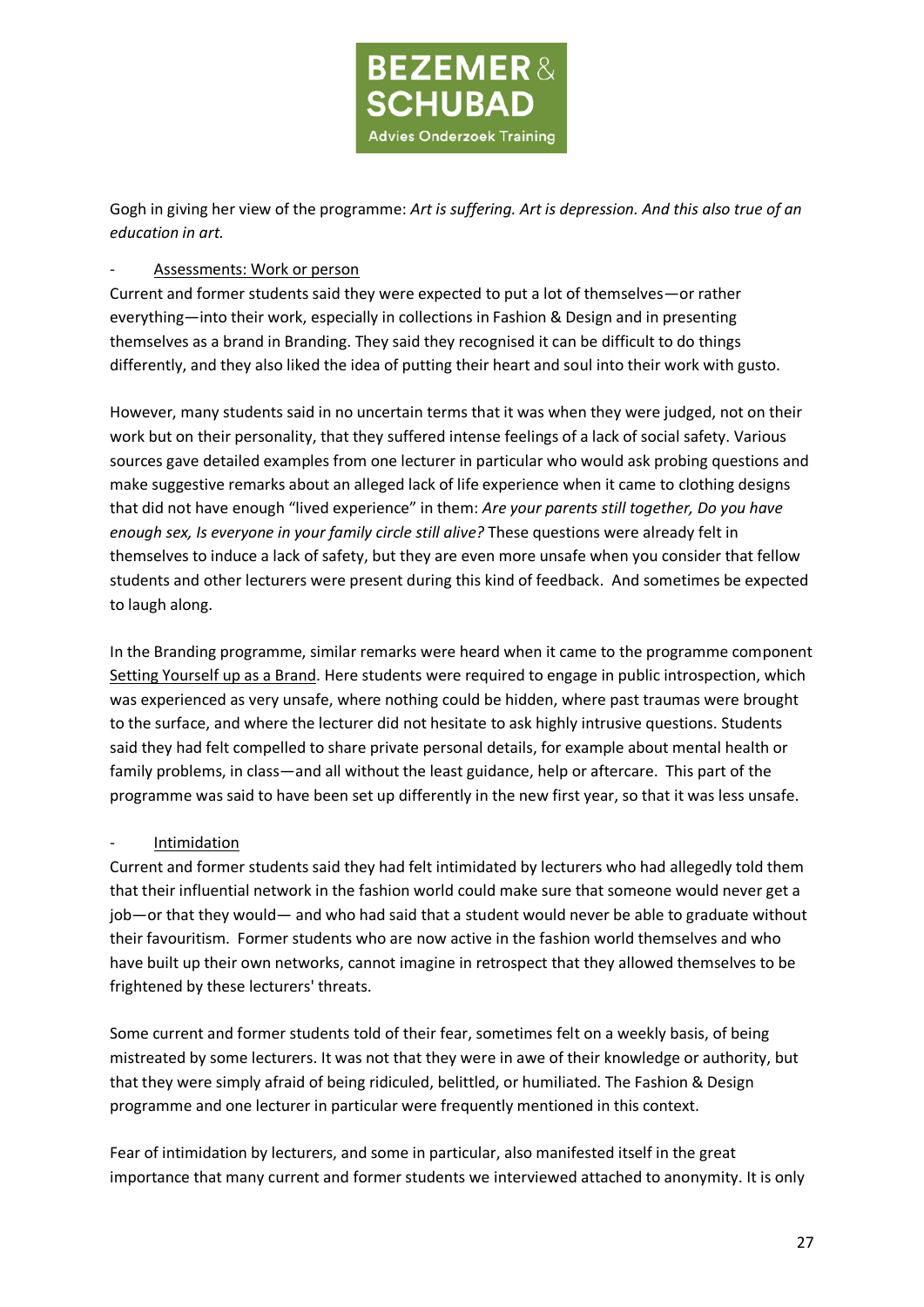

based on this explicit condition that they were willing to contribute to this investigation. Criticism, they said, would lead to the settling of scores, and the fashion world is small. Others said they did not care anymore, and that they did not mind if their names were known.

#### Lecturers' substantive, pedagogical, and didactic competencies

At the very least with amazement, but more often with criticism, current and former students spoke about the large number of ex-AMFI students who are now lecturers, sometimes with hardly any practical experience in the fashion industry, having gone almost straight from being a student to being a lecturer. Although this fact in itself raises questions about the substantive practical knowledge of the fashion industry of these lecturers at a higher vocational education institution, it says nothing about social safety. However, social safety does become an issue if these lecturers, as well as others, lack not only substantive but also pedagogical and didactic competencies and are seen as part of an AMFI clique, where the former students among the lecturers cannot serve as enough of a counterweight, or offer enough pushback to their own former lecturers who are now their colleagues, and are evidently also unable to reflect, based on their own experiences, on the lack of social safety for their students. Lecturers, according to current and former students, did not stand up for you: they were a clique and they protected each other. These kinds of remarks were not made about all the lecturers who have themselves been students.

Current and former students describe some lecturers not as coaches, mentors or trainers, not as people who wanted to make them better, but as harsh, vicious judges who tried to outdo each other in socially unsafe remarks in a Voice of Holland-like *contest.*

The image of a contest came up in many interviews and statements. Current and former students described how they felt forced to compete with each other and sometimes to steal ideas from each other, and how that created a lack of safety. And all this to catch the eye of a lecturer and get their approval. Terms such as *hell* and *dog-eat-dog culture* were used in this context. Other students talked about how they survived AMFI with the help of fellow students, who were described in those cases as peers rather than competitors.

The perceived lack of empathic and didactic qualities on the part of some lecturers was felt to be very unsafe, especially when it came to those aspects of the curriculum that were discussed above, where it was not the work but the personality of the student that was key. Respondents said it was precisely in those cases that there was no room for personal growth or development, but that the goal seemed to be *humiliation and the destruction of self-confidence*.

Some tell of being mocked for their speech impediment or dyslexia.

Several statements focused on perceived unequal treatment. The way the lecturer saw it, talented students could come late and also have to show fewer and incomplete designs. The students who were not valued as talented therefore not only felt treated unequally, but also neglected, because they got much less attention or none at all, even when they asked for it. However, even select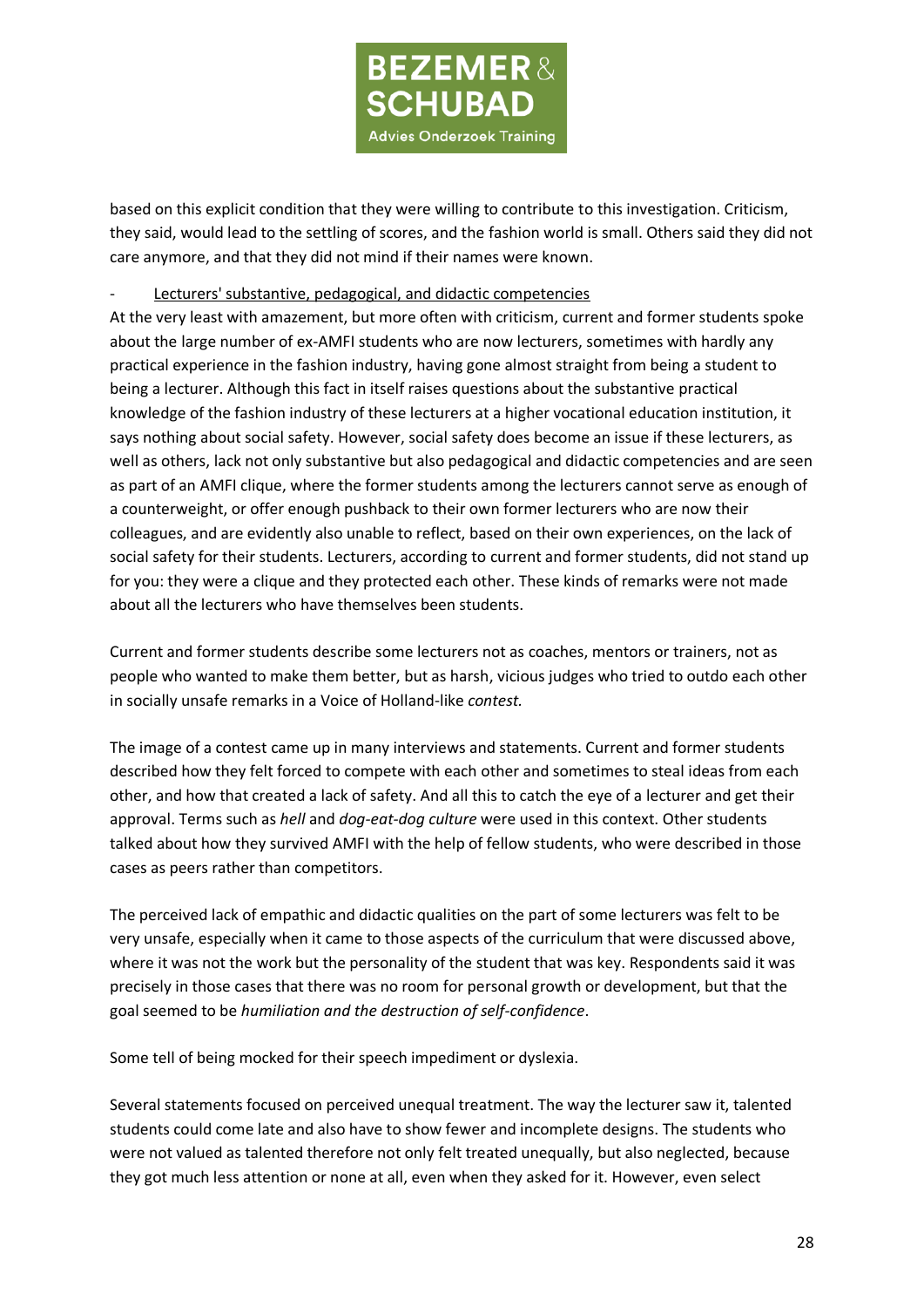

students who were allowed to follow the special honours programme had stories about inappropriate behaviour by lecturers.

Many students recounted how, as a 17-year-old straight out of high school, they were totally unprepared for the tough world of AMFI, and how this was not understood by lecturers in any way. Older, more mature students, who had, for example, first completed another course, said that they sometimes had compassion for these "children" and would try to help them. These more mature students also recounted how lecturers were shocked when they were rebuked or told that their behaviour was transgressive.

Students crying in the corridors or hiding in the toilets were said to be a familiar sight.

## - Graduation rates, dropouts, and academic performance

Current and former students described feeling unsafe because lecturers would constantly emphasise that AMFI was actually a knockout race. During the introduction, with a certain pride in the elitist and selective nature of AMFI, it would be said that only a few would make it to over the finish line. One lecturer is said to have remarked, halfway through the first year: *There are still a lot of you, but the idea is to have more people get knocked out of the running.* Current and former students said they had seen the effects of this knockout race in others or had been victims of it themselves. Very high percentages were cited: *up to 70% would drop out in the first year.* Others pointed out *that it was difficult to determine the interim drop-out rate because many students had to take a gap year due to work pressure, or had to temporarily drop out due to burnout or other psychological complaints, or switch specialisations.*

Current and former students with ambitions in sustainability said they found it regrettable that a study programme such as AMFI, which preaches sustainability, was so careless with human talent and academic performance. They said they saw AMFI not as an education but as part of the wastedisposal sector.

It was not only during the introduction that predictions of failure caused stress. At the start of each semester, teachers would constantly stress how tough it was going to be. This was perceived as a form of scaremongering. How nice it would be, some students said, if there were a more positive culture in the school, if lecturers said, *Good that you're here. Together we're going to make this an interesting semester.*

### Interactions among students

The feeling of a contest described earlier came up in the descriptions of how students would interact with each other. There was no real kindness shown towards each other—their loss, your gain—in what was called an abusive culture. Respondents said that, in the first year, there were more students than there were places, and that showing your work to someone else would mean less of a chance for you. In the later years, this was not the case, but the culture remained competitive and students were pitted against each other.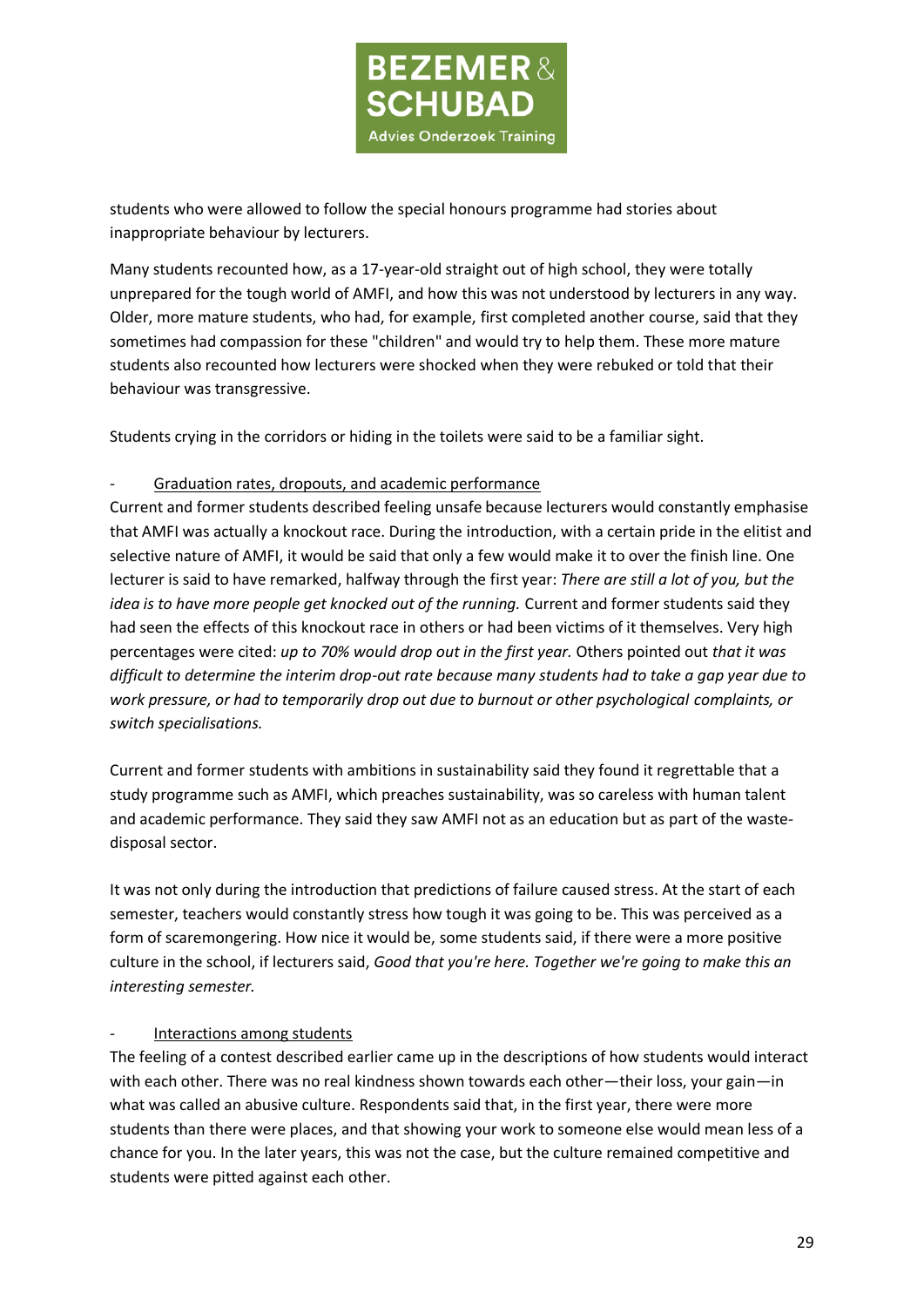

The group dynamics were described as those of a high school, as if groups had to be made at gymnastics and you wanted to be in a group with these classmates here and not those over there. You had to be in the right group. And there would be a lot of gossiping about, and judging people on, looks. Students said they felt pressure to be thin, and that, before the recent revision of the first-year programme, students had to make a clothing design in which each was given the same amount of fabric. According to respondents, the lecturer said that you had to be thin, otherwise you would not fit into the garment, given the amount of material. One student who was not a size 34 to 36 said she felt intimidated by this. There was often no time for lunch, but the lecturer said it did not matter because the students had to stay thin. Among themselves, students talk a lot about dieting, counting calories, and not eating lunch.

Current and former students said that they did not dare tell each other about their vulnerabilities and/or any psychotherapy they were undergoing. They said you could get picked on for that. Sensitive topics were taboo.

Not all students spoke about their fellow students in terms of competition. More than one said they had had a lot of support from each other, that they had felt a felt mutual solidarity, and that they had *survived* AMFI thanks to the support of their fellow students.

### • **Differences among the three programmes**

Students spoke about the large differences, in terms of social safety, among the three programmes (some spoke of departments, dimensions or streams) at AMFI: *Design, Branding, and Business and Development* (formerly Management).

Students said Business and Development was the safest. They said the organisation was up to par, the management were approachable and professional, the lecturers were predictable, and the assessment criteria were clear. Current and former students who switched from one of the other two programmes to Business and Development because they felt unsafe, described the move as a change from hell to heaven.

Design is described as the most unsafe programme. The reasons given for this were the pressure of work, the unpleasant personalities and the unpleasant ways different individuals had of treating students, the ways it would not be students' work but their personalities that would be assessed, the unpredictability and apparent arbitrariness of some lecturers, and the poor organisation of the programme.

Students found Branding unsafe, though not as unsafe as Design. The requirement to open yourself up during self-branding exercises was described as especially unsafe. Here, too, the assessments were perceived as unnecessarily subjective and arbitrary, though less so than in the case of Design. There were no lecturers in Branding who stood out as creating a lack of social safety in the same negative way as in Design. Students said that things were going in the right direction there, and that some of the Branding lecturers were really top-notch.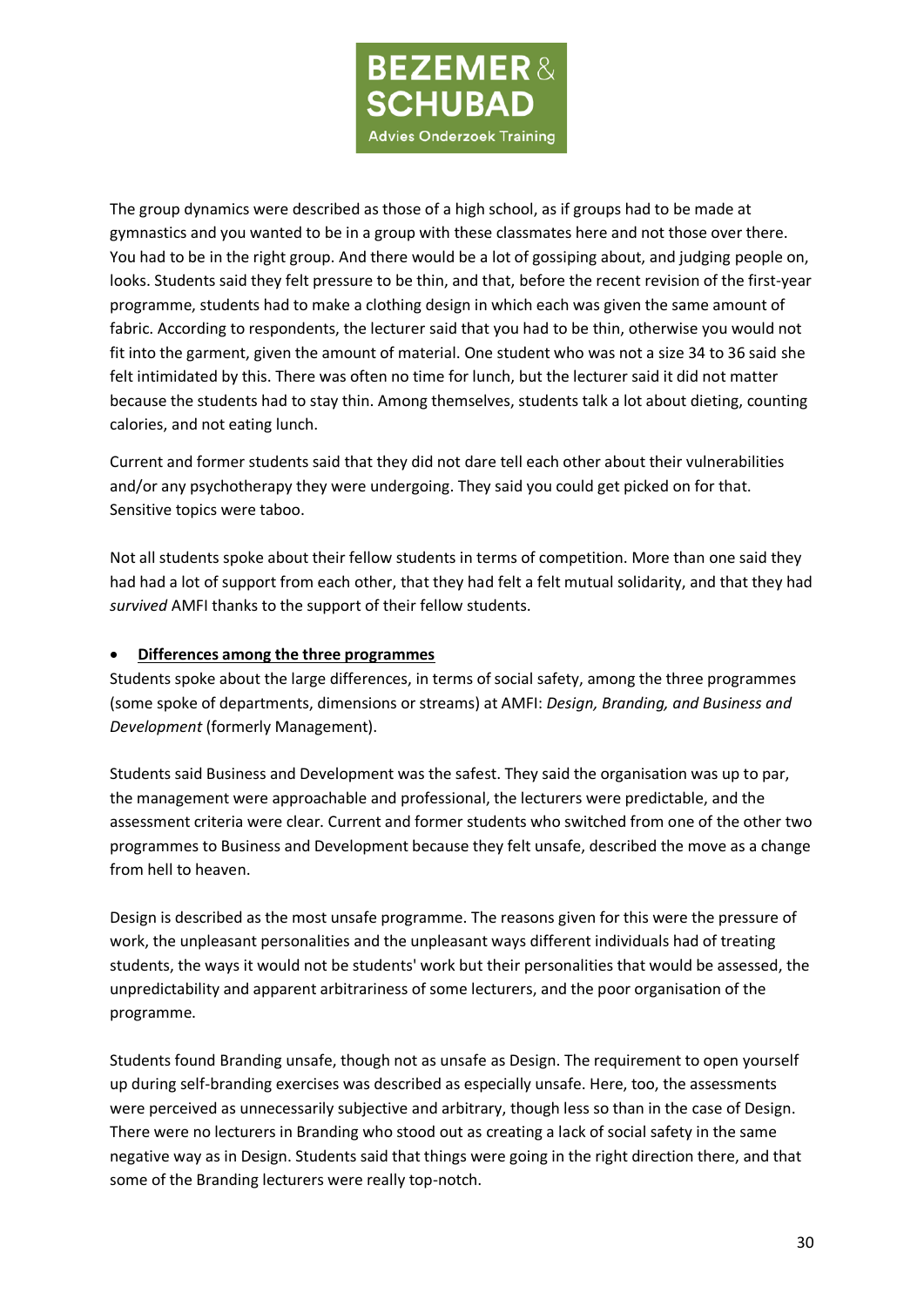

# • **Support structures, the culture around reporting, and procedures for reporting**

Only a few students said they were aware of the existence of confidential counsellors, and those that did noted doubts about the neutrality and independence of these individuals. One remarked that if you do not feel safe within the institute, you do not feel safe with a confidential counsellor of that same institute either.

Students were aware of the availability and the role of the dean of students. Reflections on the functioning of the dean of students were quite varied. While some said that the dean had been a real help and support at a low point in their studies, others spoke of an official who downplayed and normalised the excessive workload (*that's just the way it is, everyone suffers from it all the time, if you can't cope with these hours and the workload then you're not suitable for the course*) or someone who just listened but did nothing else or said that they could not do anything because of a lack of options for exercising control or guidance.

The support of mentors was often spoken of in appreciative terms: *my mentor was a real treasure*. But then again, there was an additional remark that, in the end, the mentor could only listen and was powerless to help the student.

## **D. Other important themes**

### • **View of this investigation**

No one doubts the usefulness or necessity of an investigation into social safety at AMFI. Former students regret that it is taking place only now. Positive expectations about the role of the investigation as a catalyst for much-needed change are interspersed with cynical statements such as 'nothing will actually change'.

(Former) students say they want to contribute to the investigation to spare others from what happened to them or as part of their quest to heal their wounds. Some have signed up to say that not everything about AMFI is bad or that, while the negative stories on social media are likely true, they do not reflect the whole truth.

### • **AMFI's dealings with Martijn N.**

Disbelief is expressed when the investigators explain that the investigation concerns social safety in a broad sense and is not specifically aimed at AMFI's dealings with Martijn N. Former students insist on stating that they have been personally bullied and harassed by Martijn N. or have witnessed his transgressive behaviour, while AMFI teachers knew all about it but did not intervene. Former students say they are annoyed by the hypocrisy of AMFI in lauding Martijn N. when he became successful and using him as a figurehead and billboard and continuing to send students to him for their internships when AMFI knew or should have known that the environment was toxic and unsafe - physically, psychologically and socially. *It's sickening that Martijn N. was portrayed as a role model.* Former students accuse AMFI of even more hypocrisy, some even say lies, in the initial reaction to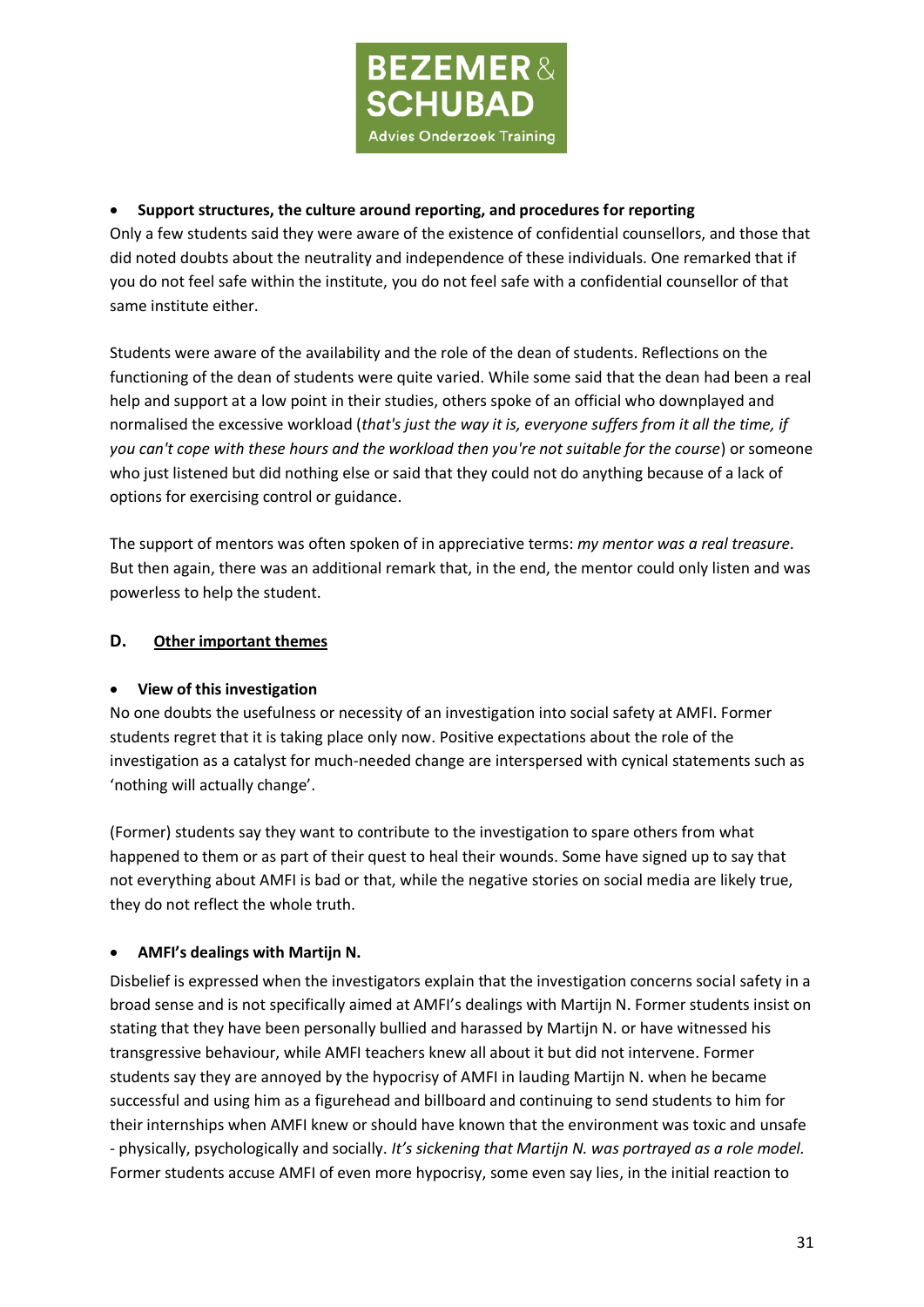

the publicity surrounding Martijn N. - *as if they hadn't known what was wrong for some time!* One teacher in particular is mentioned as someone who strived to associate himself closely with Martijn N. when he was successful, but who quite ostentatiously distanced himself when the negative publicity emerged.

One student says he felt extremely unsafe. Martijn N. initially seemed to be romantically interested in him. This interest degenerated into a rape. The student did not report this incident to AMFI because, according to him, he didn't know how the school would react. He didn't expect the school to listen to his story. Martijn N. was important to AMFI; there were close ties and he did not know which side the school would choose and whether his report would be dealt with in an unbiased manner. He later informed the current director of his experiences with Martijn N. and received a letter of apology.

## • **Comments about specific people**

It would do serious injustice to the experiences of many (former) students if mention is not made here of one teacher in particular who is named as a source of social insecurity. Numerous examples are cited of behaviour and comments perceived as unethical, narcissistic, irresponsible, manipulative and seriously transgressive. His tendency – although unqualified and unauthorised to do so – to medically diagnose the psyche of a student in front of the class has been mentioned on a number of occasions as the epitome of social insecurity. (Former) students who contributed to this investigation tell of the psychological damage they suffered that was caused by this teacher's arbitrariness, egomania and lust for power.

It would also do a serious injustice to the experiences of many (former) students if mention is not made here that various other teachers are spoken of with great regard, also in relation to social safety.

### • **Post-AMFI effects**

The introduction to this chapter makes clear how many of the (former) students who contributed to this investigation state that they have suffered mentally as a result of their studies at AMFI. Various other effects have not yet become apparent from these overviews. (Former) students mention:

- *After graduating, I never wanted to put one foot in the AMFI building again.*
- *If I pass the building again, I could set it on fire.*
- I avoid the Mauritskade; the anxiety returns and I get physically distressed when I get near it.
- *The fashion world was my dream. Because of AMFI, I do not want anything to do with it ever again.*
- *It's been many years since I left AMFI, but I still suffer from psychological and physical complaints.*
- I emigrated after AMFI because I really had to distance myself from Amsterdam.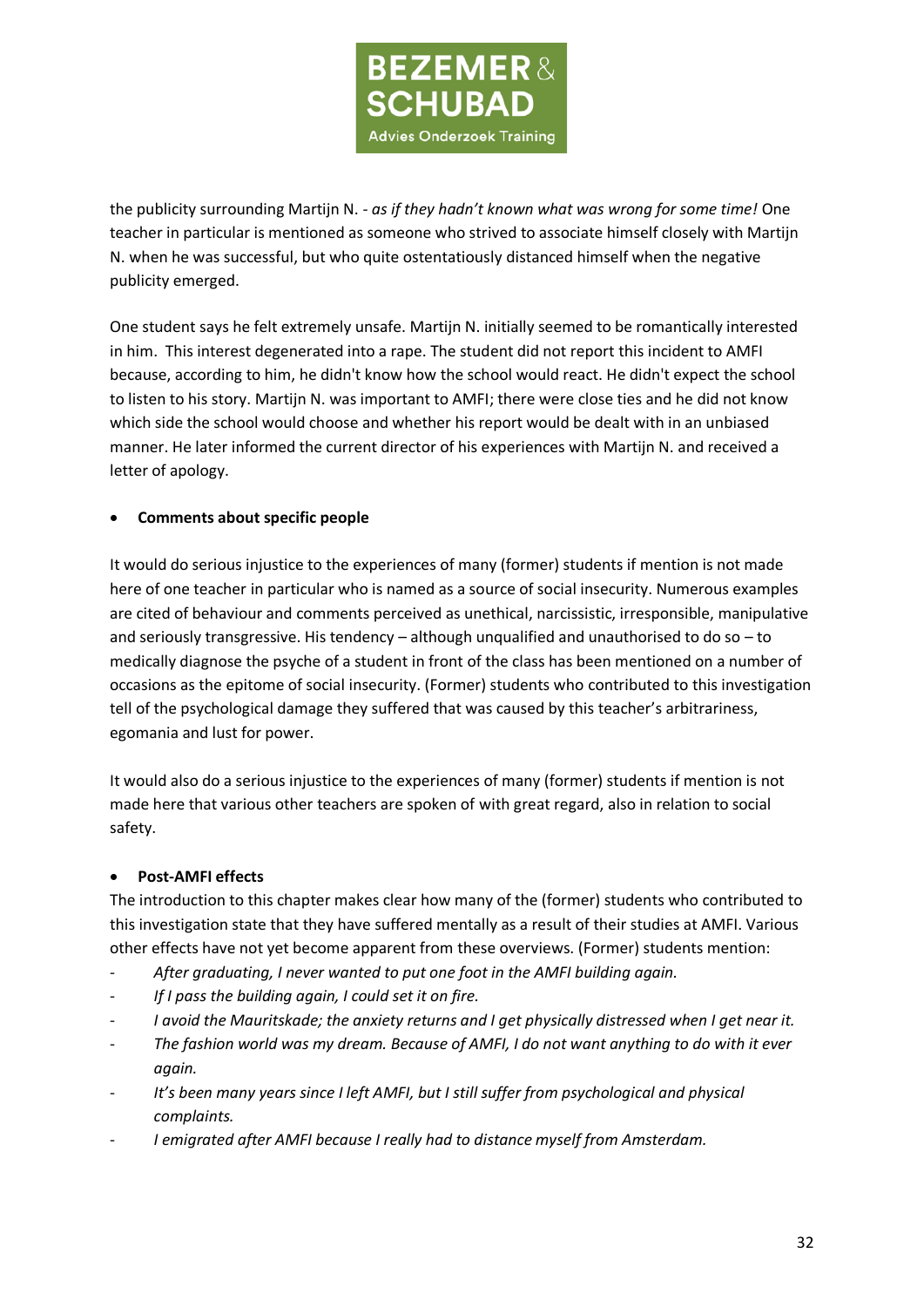

### • **Past, present, future**

Little to nothing is reported about social insecurity at AMFI during the pandemic, i.e., the present. Many activities took place online.

The vast majority of the negative experiences described above date from the past, both from the most recent pre-COVID period and from much earlier. Former students who graduated ten or more years ago talk about – in their words – traumas that they suffered during their time at AMFI and which they still have to deal with in their day-to-day functioning. The current students who talk about their traumas, burnout and depression are, with a few exceptions, in their third and fourth years.

A few describe the future in terms of a tentative transition to a more humane AMFI, of which the first signs are already visible, for example in the reduced workload in the first year, the appointment of new coordinators and in curriculum changes that make students less vulnerable. These students also distance themselves from the recent publications in the NRC and het Parool newspapers and consider it sensation-driven old news. Others see a rudderless and directionless organisation with a mainly internally-oriented MT, an organisation in which an old and a young guard of teachers compete for primacy and the students are in a continuous state of uncertainty and insecurity.

### • **Advice for management**

In all conversations, the (former) student was asked if he/she had any advice for AMFI management. Below is the unsorted total, which can also be read as a summary of students' perceptions as described in this chapter.

(Former) students did not hesitate to give their sometimes unvarnished opinions:

- 1. Fire a lot of the teachers, get rid of the bad apples and bring new meaning to the courses.
- 2. Temporarily suspend teachers who are part of the system so that they take some time to reflect on themselves.
- 3. Replace many teachers from the old guard, but not with former students who want to become teachers and who apparently have not learned from their own experiences or who are going along with the prevailing culture.
- 4. Radically review the programme in terms of deadlines and workload.
- 5. AMFI is no longer connected to reality and the world outside of AMFI. Bring in good, positive role models from the outside.
- 6. Fire the bullying teachers but keep the good ones, because there are definitely some good ones.
- 7. Make it clear that there is a counsellor available and create a culture where it's not seen as a sign of weakness to go to them.
- 8. Appoint a psychologist.
- 9. Do not hire former students as teachers and instead bring in people with professional teacher training. And offer a solid psychology and pedagogy course to teachers who need it.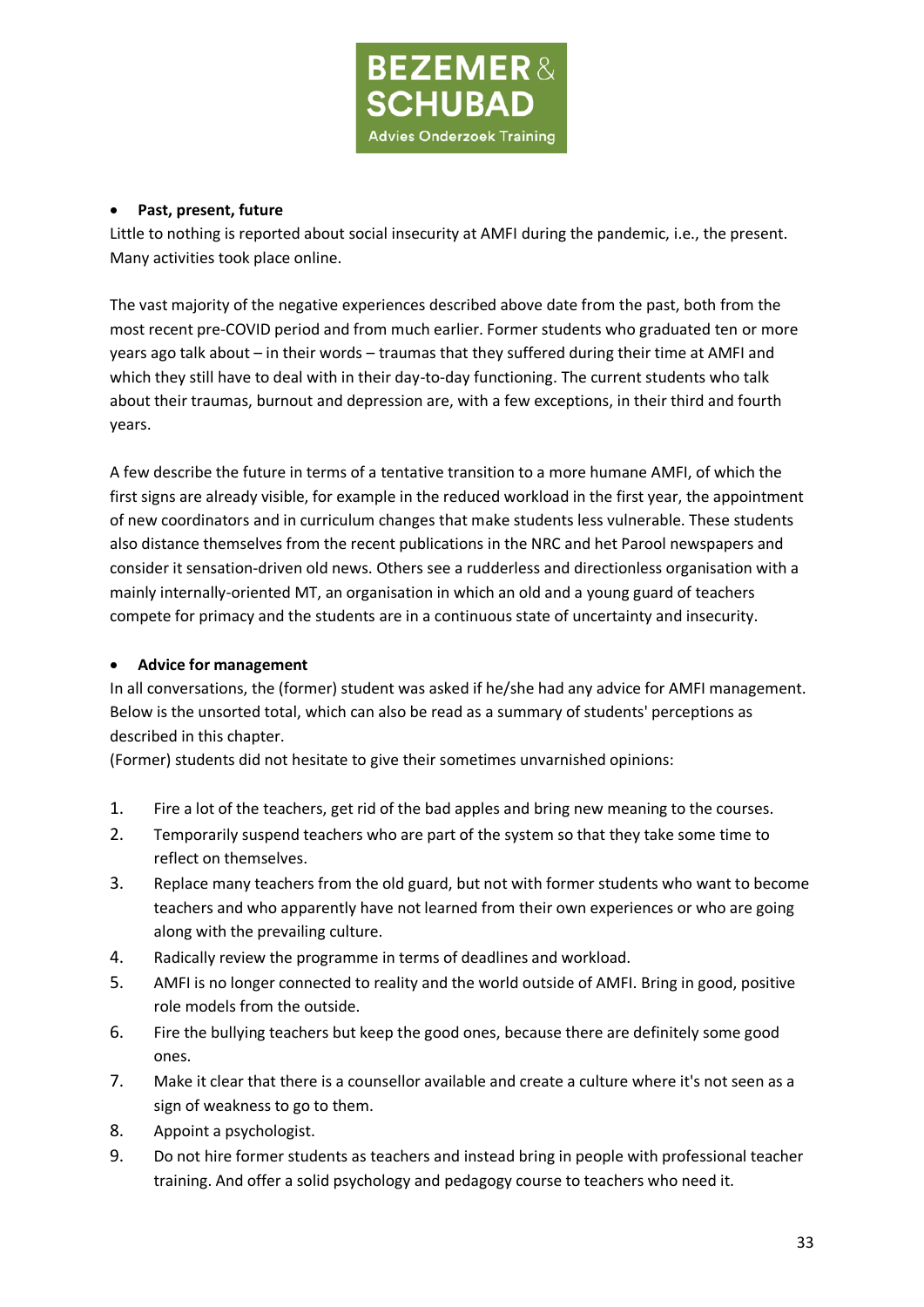

- 10. Have all teachers take a basic communication course and a compulsory empathy course. Have them learn how to give positive, constructive feedback instead of just negative criticism. Have them learn how to make students feel safe when receiving feedback. Provide information on standards and values and on the prevention and discussion of transgressive behaviour.
- 11. Make it clear on what and how students are assessed and ensure that this is not deviated from. It needs to be clear why someone gets a 9 or a 3 and what someone who gets a 3 has to do to raise it a 9.
- 12. Provide a stronger student organisation.
- 13. Follow the codes of the AUAS.
- 14. Tackle the problem of the bad internships, especially the unsafe places.
- 15. Make sure that the teachers also communicate more amongst themselves.
- 16. Coach the coaches.
- 17. More practical support for international students as regards housing, insurance, etc.
- 18. More and better workstations and sewing machines.
- 19. Provide financial compensation to the (former) students who have had to incur additional costs through no fault of their own.
- 20. Have a common area for all students.
- 21. Listen to students and do something with their complaints, especially if there is a pattern in them.
- 22. Make sincere and full apologies for what hasn't gone right in the past.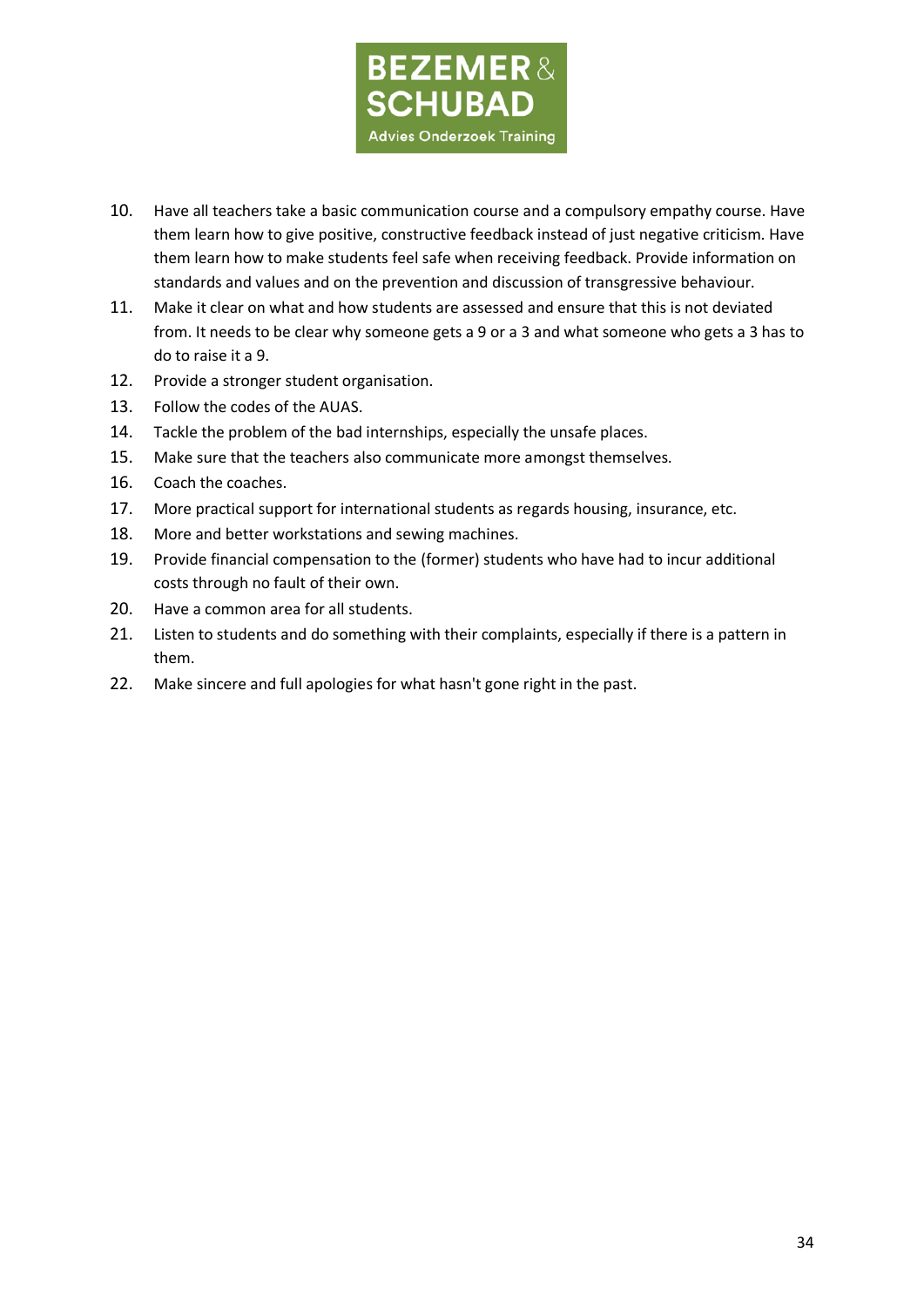

### **III. Perceptions of Staff**

## **Introduction:**

- $\geq$  70 employees were interviewed.
- 40 of them expressed themselves in (strongly) negative terms about social safety at AMFI;
- 24 of them provided a nuanced picture of social safety at AMFI;
- 6 of them presented a positive picture of social safety at AMFI.
- $\geq$  17 employees submitted a written statement.
- 15 of them expressed themselves in (strongly) negative terms about social safety at AMFI;
- 1 of them provided a nuanced picture of social safety at AMFI;
- 1 of them presented a positive picture of social safety at AMFI.

It will be clear that these proportions strongly colour the rest of this chapter and give it a predominantly critical-negative interpretation. According to the HR department, AMFI employs 159 people (employees & freelancers). The views of the 89 people not interviewed as regards social safety and social insecurity are an open question. But even in the hypothetical case that these 89 would all have a positive view, it remains a fact that 44% of their colleagues think otherwise.

# **A. Leadership, Policy and Strategy**

### • **Leadership**

The initial response of many members of staff to questions about the perceived relationship between social insecurity and leadership, is a long list over the last decade of directors, managers, interim directors and interim managers, and periods without departmental heads and directors. The many changes of course and leadership styles caused insecurity in the staff, who would see AMFI's leadership not as a beacon of calm but rather as a source of instability and insecurity.

Even when mentioning the names of departed and sitting managers, the sharp division amongst the staff - also discussed elsewhere in this chapter - becomes apparent on various points. While some believe that it is good that the new director has cleaned house regarding the current composition of the MT in terms of social safety (the old MT is referred to as a *snake pit*), others mention the incomprehensible departure of two beloved figureheads.

This sharp division amongst staff leads to many instances of *some people .... others ..., he said / she said* content in this chapter. Where both sides of the divide meet is in uncertainty and concern about AMFI's future and reputation.

Some say the recent departure of the former MT members makes them feel unsafe. They do not know the reasons for their departures, believe they are entitled to know these, and now get the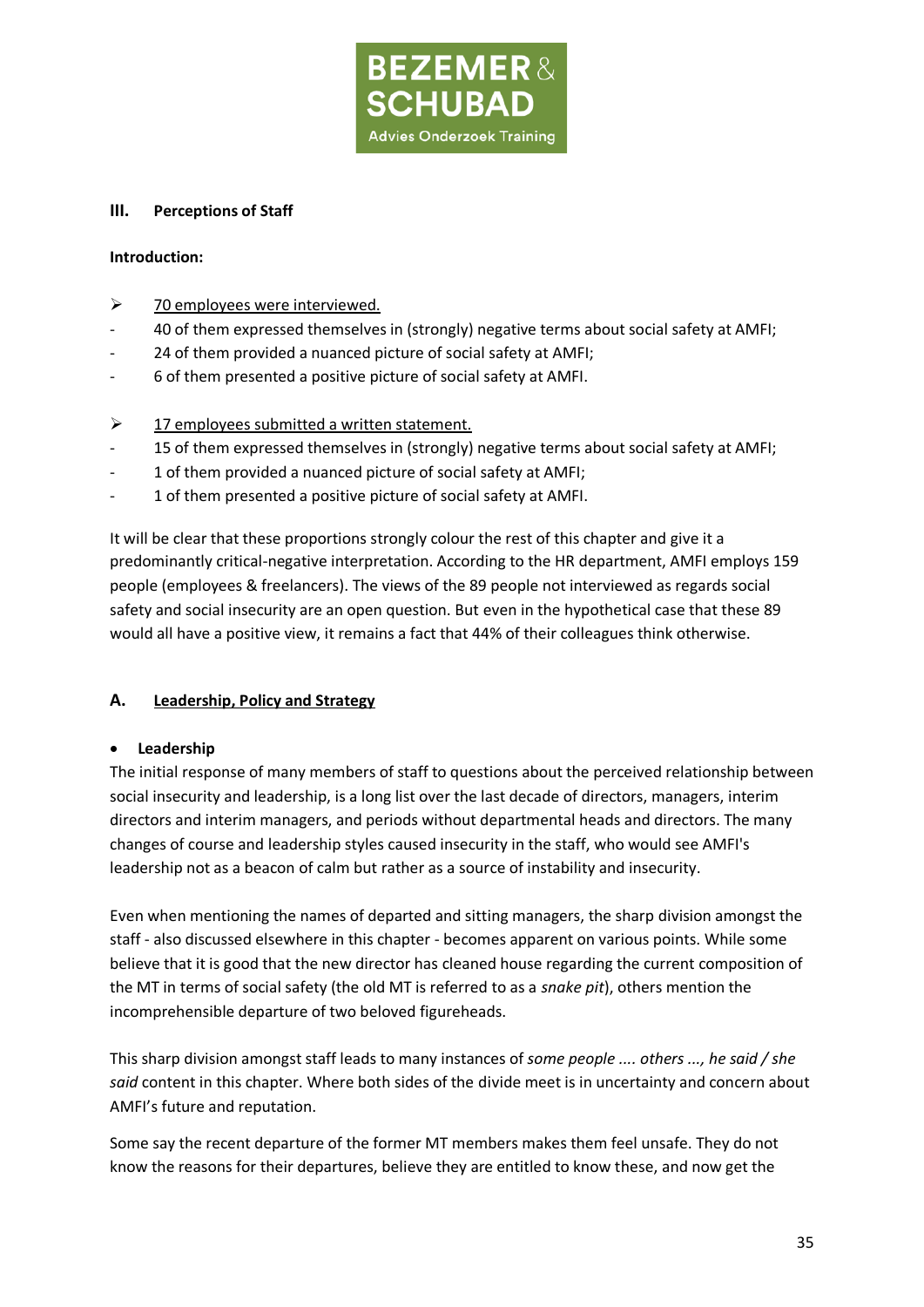

impression that you can no longer be sure of your job within AMFI. From one day to the next, someone can go without any explanation or statement.

The current composition of the MT raises questions for some: *Why such a large MT, why from three to five people? What do these people do all day? Why such a large overhead when there are too few teachers given the workload?* There are rumours about unclear or even predetermined appointment procedures. Rumours and, in some cases, conspiracy theories appear more often in statements from staff as manifestations of a culture in which not everyone feels safe.

In addition to the size of the MT, the current selection of members also raises questions relating to social safety. The appointment of one of the MT members is described by many as a particularly galling decision as it is precisely this person who is said to be a major contributor to the culture of social insecurity. However, another staff member refers to this MT member as the best manager he/she has ever had.

In terms of social safety, staff speak about the other new members of the MT in a nuanced, expectant or positive manner, or they're giving them the benefit of the doubt.

The impressions of the current director vary. He is appreciated for his listening attitude; however, some say that this makes them feel uncertain. *He listens but doesn't say anything, and that's why I don't really know what to think of him.* He is attributed with a contemplative character. Some of the staff find this calming, while others say they miss the secure feeling of the captain at the helm calling out clear orders during the storm. The fact that the director has no background in the fashion industry and does not come from within the AMFI network is perceived both as reassuring – *finally someone from outside* – as well as a source of disquiet and uncertainty.

There is understanding for the effects that three major external factors (the commotion around BLM and Martijn N. and the pandemic) have had on the tangible performance of the new director. However, there is little understanding of how he wants to get to know the organisation. Although there is certainly appreciation for his desire to be actively involved in matters, him becoming a mentor to students creates feelings of insecurity. A student must have a relationship of trust with his/her mentor. How can a student tell the director about his problems with a teacher within that relationship of trust? And how can teachers still trust their director in this setting?

The overall impression from the interviews is that what applies to the new MT members - with one exception - also applies to the new director; people are hopeful or give him the benefit of the doubt. But he must now demonstrate his leadership so that people do not feel even more unsafe in all the current turbulence.

It is mentioned that, although the MT claims to be transparent, this transparency is not perceived as such. The MT frequently meets, but staff remain in the insecure and uncertain dark about their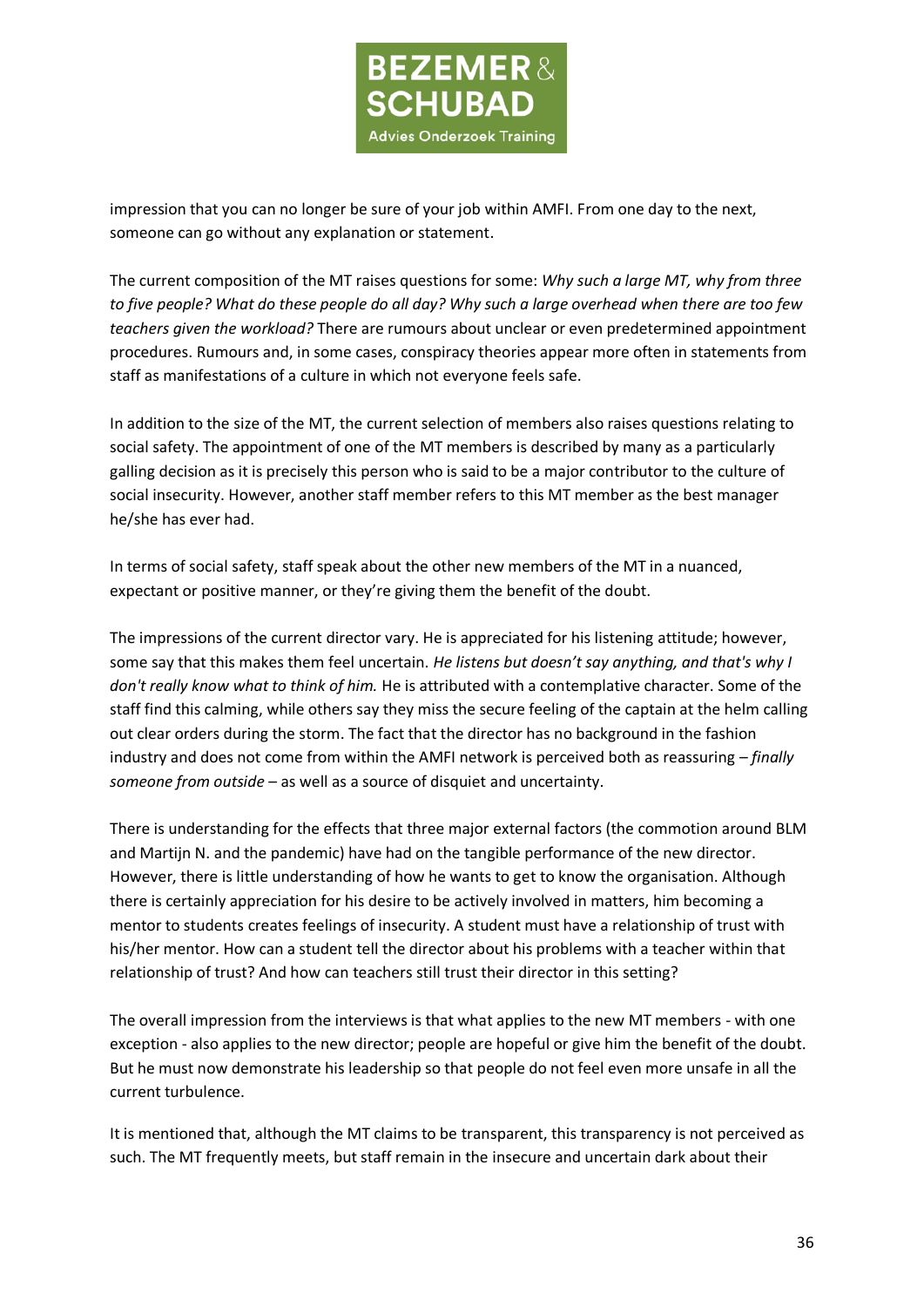

agenda and the outcome of all those meetings. The flow of newsletters, memos, bulletins and emails from the MT is seen more as a source of opacity rather than a contribution to clarity.

In addition to being perceived as not very transparent, decision-making by the MT is also seen as unpredictable, ad hoc or purely reactive and incident-oriented – i.e., *putting out fires*. The big picture is sorely missed. This leads to feelings of uncertainty in one, resignation in the other *(it is what it is)*  and also anger: *Why set up a diversity task force after the Black Lives Matter commotion!? Action is only taken after the backlash!*

The current MT as co-causative agent of perceived social insecurity is related to their alleged lack of management qualities, not to a lack of integrity. *They're not bad people. They're all lovely people. They don't see the big picture, but that's due more to incompetence than unwillingness.* However, these observations do not apply to the member of the MT that has previously been referred to. Stories are told about former MT members that indicate transgressive behaviour and a lack of integrity, but there is also mention of it being a taboo subject to talk about.

The internal dynamics within the MT deserve attention. Not every member always feels safe. One MT member is reported to publicly take distance from MT decisions.

The divisions amongst staff are also strongly reflected in the opinions they have about the organic position of AMFI within the entirety of the Amsterdam University of Applied Sciences (AUAS). Some staff believe that the far too large AUAS interferes too much with AMFI, wants to squeeze everything into the AUAS mould, and has no respect for or insight into the unique nature of an arts education; these are often also the staff members who long for the independence of the past. There are also employees who would like the AUAS leadership to be much more emphatically involved within AMFI and for AMFI to be forced to give up its quasi-sacred separate status. Both sides of this spectrum miss a clear choice from the MT.

Employees contrast AMFI's big ambitions to reform the culture and ethos of the fashion industry - to make fashion sustainable, with the reality of everyday practice. Many say they see an organisation that does not sustainably and humanely deal with the talents of the people who work and study there and for whom AMFI is not the intended *Force for Good*. An organisation that not only does not achieve its ambitions, but about which the following is said: *It's never been as bad is it is now.* A statement that mainly refers to the cumulation of stressful experiences caused by BLM and Martijn N. that are perceived as chaotic and unsafe and the uncertainty about the outcome of and the steps following this investigation.

#### • **Task ambiguity and work insecurity**

A dominant cause of social insecurity in the results of the interviews and the written statements is the perceived uncertainty about mission, vision and strategy: the state of ideological confusion also described in the previous chapter. Many employees say they no longer know what AMFI stands for.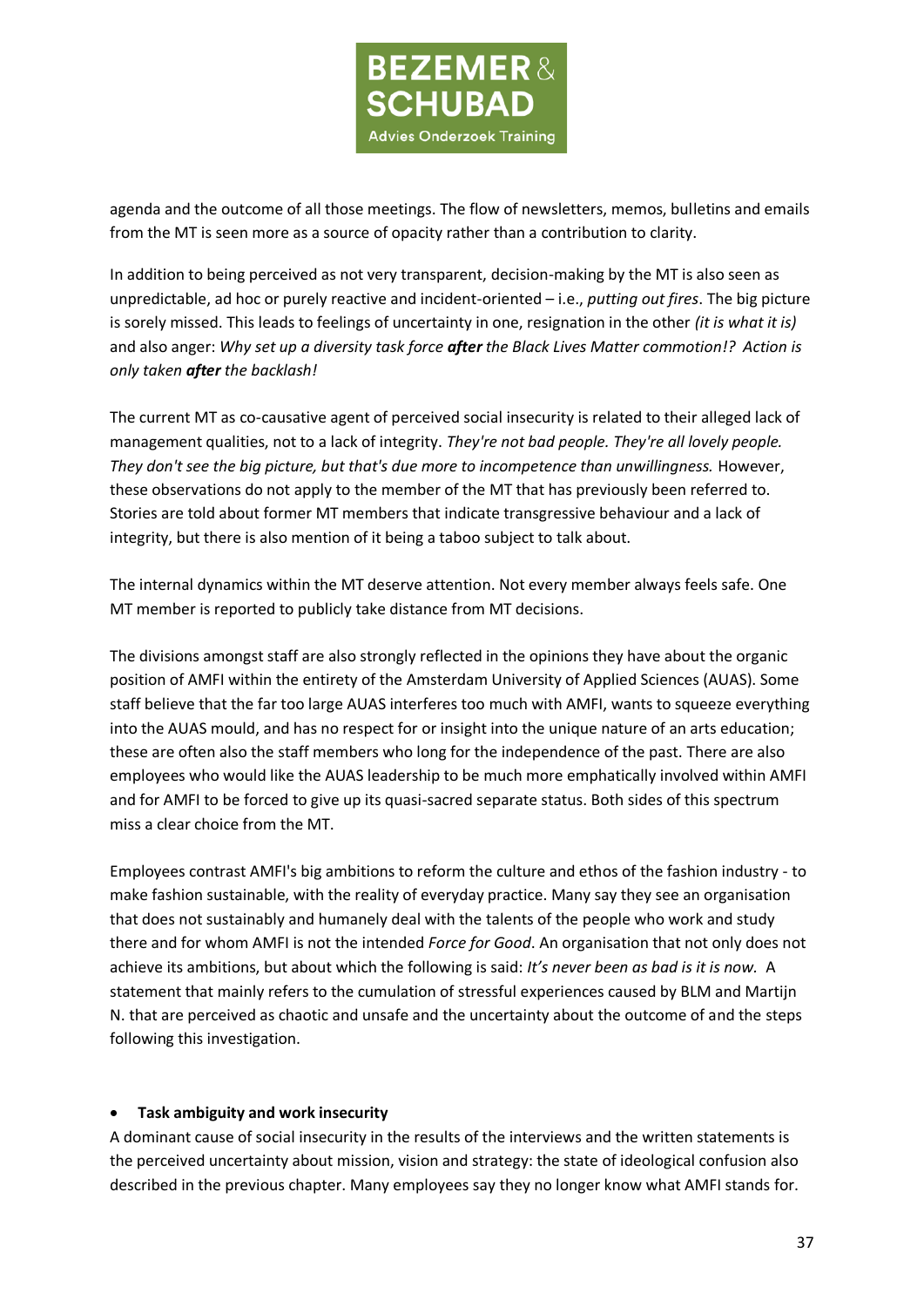

Teachers feel unsafe when giving feedback to students: *What are you allowed to say these days how clear or to the point can you be? Obviously not as confrontational as previously, before all that criticism of art education erupted, but how much?*

Many staff members are blunt and firm in their articulation of the MT perceived as *indecisive, erratic* and having a *total lack of vision*. One member of staff who claims never to have felt unsafe also points to this defect as a cause of a culture of insecurity. The causal link between the lack of guidance and vision and social insecurity is completely clear to much of the staff. Of the employees interviewed, a number have previously worked for now bankrupt fashion chains and department stores. Independently of each other, they say that the current situation at AMFI reminds them very much of the pre-bankruptcy phase of these companies: a lack of strategy and clear choices, no longer knowing what the brand stands for, a reactive approach to situations, ad hoc decision-making and staff who feel insecure and unsafe. Added to this memory is the following observation: *If AMFI were a company, we would have gone bankrupt a long time ago.*

A teacher who describes himself/herself as a naturally optimistic person uses the metaphor of the sinking ship whose crew does not know where the leak is, so that everyone will go down with the ship and perish.

The revision of the curriculum in the first year is frequently cited as a source of ambiguity and uncertainty. *Why has this revision not been extended to the second year? Why has the entire curriculum not been considered from the professional perspective and why has the first year been treated as an isolated issue? Why was the working group that had to revise the first year so broadly or – according to others – so narrowly facilitated? And what were the responsibilities of the coordinator of this educational reform?* These and other unanswered questions lead to tension and friction amongst staff.

Another oft-cited cause of the unsafe feeling of a rudderless organisation with an unclear strategy is AMFI's so-called window dressing management, which is seen as hypocritical. *In the shop window are beautiful apples, but behind them lies the rotting fruit.* Everything is about appearances, for the image, too many trendy words, a branding as a visionary school that is not lived up to. According to some staff, the MT is more worried about bad press than about the safety of teachers. One teacher mentions in this context the tension between the fine words of the AMFI Manifesto, *that suddenly appeared on the wall*, and reality. *AMFI is only concerned about image; education is not sexy but well-known former students are.*

*The tone of voice* of the MT's internal communication is also seen as an aspect of perceived social insecurity. This tone of voice gives the impression that AMFI is one big family and that everything is going well. In doing this, the MT does not address the major divisions amongst the employees and everything that is not going well, but instead misjudges and denies, thereby not taking seriously the real problems and concerns of the staff.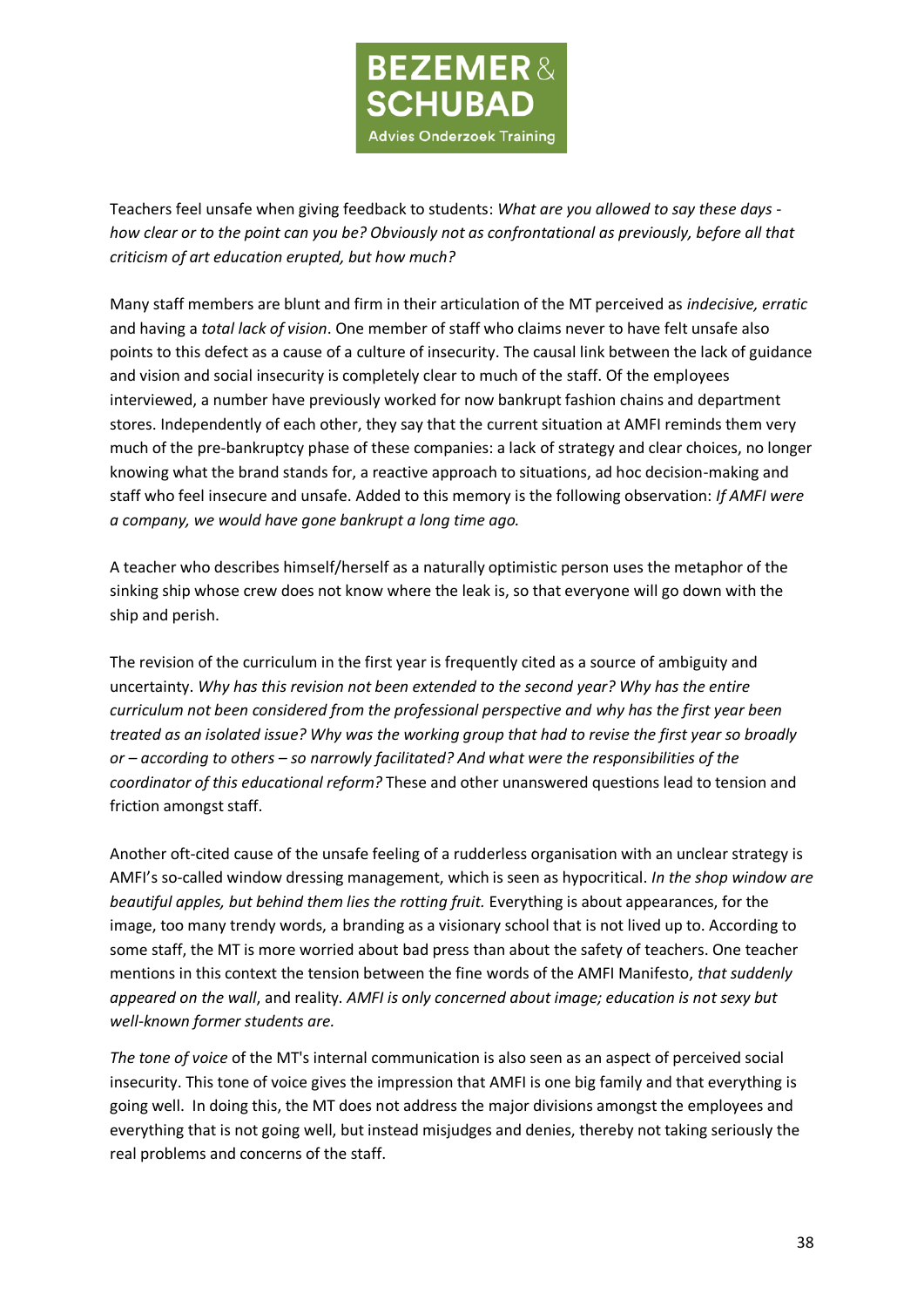**BEZEMER& SCHUBAD Advies Onderzoek Training** 

Ambiguity and uncertainty also manifest themselves in the position of the coordinators within the organisation. Some of them are themselves uncertain about tasks, job description, authority and responsibilities. That uncertainty also affects the staff they are supposed to coordinate. Are the coordinators teachers with a special task or are they the lowest layer of management that can give formal assignments to other members of staff? The conflict and friction that arise about this cause a feeling of insecurity. Some coordinators also experience insecurity due to the – in their view – arbitrariness with which coordinator positions are removed or assigned and the facilitation that is seen as completely inadequate in hours per week, leading to excessive workload and stress.

### • **Reactions to major events**

Staff look with the same critical eye as students at the way AMFI reacted to the commotion around Black Lives Matter and Martijn N. Teachers with a background in branding are bothered by the unprofessional way in which AMFI portrayed itself as a brand in these incidents: *What intern wrote this? We feel that we've been put in danger because of the clumsy rubbish messages that AMFI posted on Instagram.* Pleasure in and pride at work are compromised in a way that touches on feelings of psychological insecurity because a number of staff felt ashamed about the school where they worked. The school didn't turn out to be as safe as they always thought, and, unlike previously, it no longer felt safe to tell external parties with confidence that you worked at AMFI.

All staff who contributed to this investigation say they always had doubts about the integrity of Martijn N. Everyone claims to have distanced themselves from him long before the negative publicity erupted and/or claims to have warned the management of his behaviour.

# **B. Personnel Management and Resource Management**

### • **Workload**

The guide for new AMFI staff is called Survival Guide. And, as one teacher explains, that is the perfect name for it because that is the key to working at AMFI: survival. Not everyone describes their work in those terms, but high workload, stress and overload are key words in many interviews.

In more or less strong terms, all teachers and staff in other positions say that they work considerably more hours than determined in the scope of their employment: the full-timers (many) more hours than the standard annual amount of 1,659 hours in the CAO-HBO (CLA) and the part-timers work (many) more hours than contractually agreed: I get paid for three days, but in practice I work six.

The high workload leads to stress. Employees experience insecurity, fly off the handle, get into arguments and experienced tension, especially towards the end of the school year and when approaching deadlines. Many mention impending or existing burnout in themselves or with colleagues. The *last man standing* phenomenon has been identified, whereby the one colleague who is still standing has to take on the work of all the colleagues who could no longer cope. *Because you don't want to let down the students.*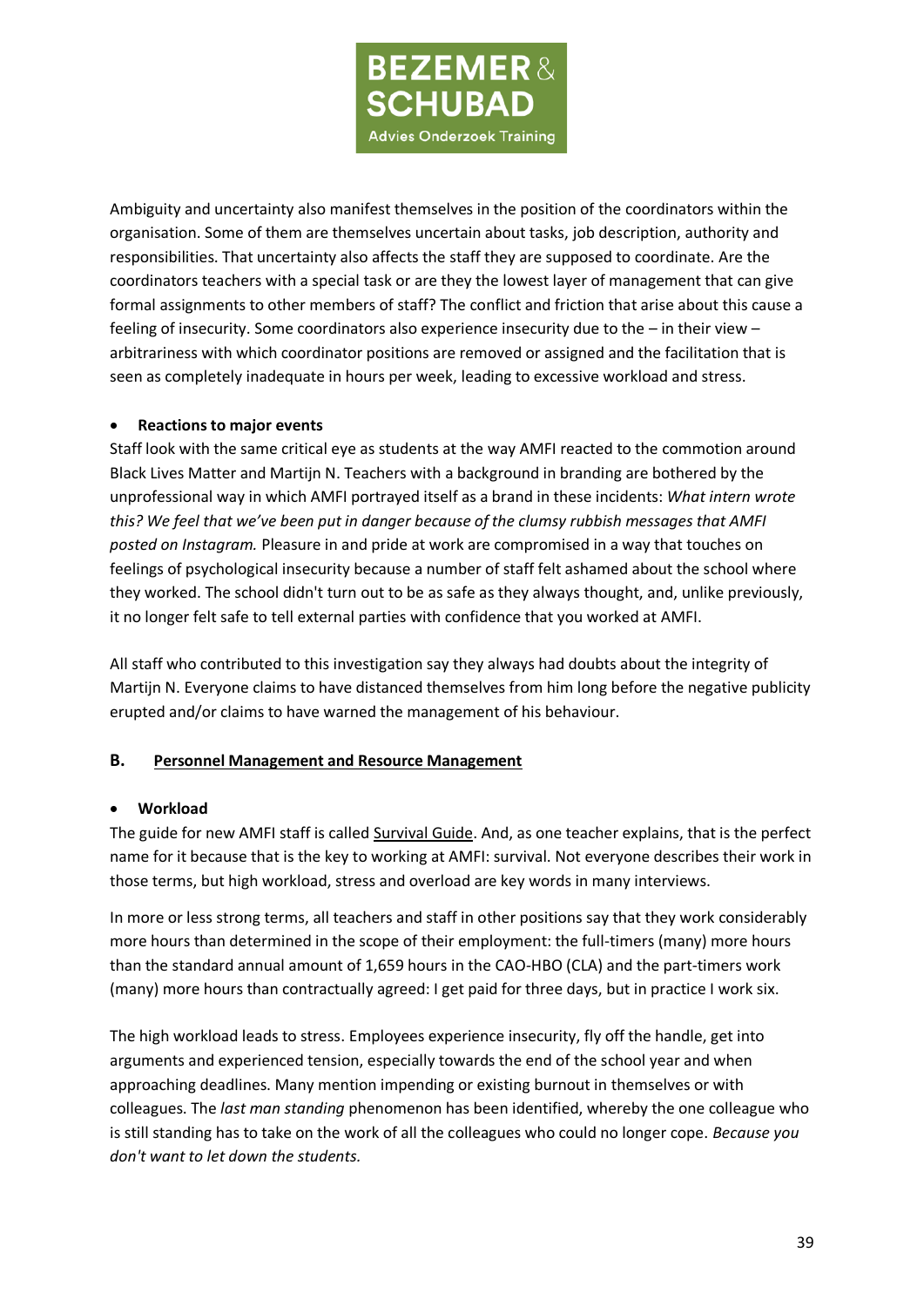

Coffee and lunch breaks are not scheduled or  $-$  it is also said  $-$  not used as genuine breaks. With a mixture of pride and horror, some teachers say that at certain peak times of the year they work from 8 am to 8 pm straight through without a break, assessing students. One student sighed: *You wouldn't want to be the last student.*

Questions about the causes of the perceived high workload and why employees do not adhere to the limits of their own CLA or demand compliance with it, result in a range of answers:

- I am always there for my students. They can always text or email me;
- *There is too much work for too few people;*
- We drive ourselves and each other crazy here by always giving in to demands and letting *ourselves be rushed;*
- We are forced by the AUAS to cut back and make the groups bigger;
- *AMFI is poorly organised. Things are often done twice or are done for nothing because decisions are reversed or assignments were unclear;*
- We work in a creative profession; we are not very into CLAs. We follow our passion;
- *This is how it's always been and there is no other way. It is AMFI's culture, for students and for teachers;*
- *I cannot leave my students and my colleagues in the lurch;*
- *I made my objections known to my supervisor. He nodded understandingly, but nothing changed;*
- *I complained to my supervisor and received the following in response: Your generation always whines about the hours; my generation just gets on with the work;*
- *I dare not complain to my supervisor, I have a temporary contract;*
- *My supervisor also suffers from burnout;*
- *You're considered a wimp when you complain about high workload, so I keep my mouth shut;*
- *After each consultation, an informal follow-up meeting of colleagues begins in which we talk amongst ourselves about the just concluded meeting. This can take a while;*
- Lack of clear and decisive decision-making, whereby a discussion is never concluded and each *decision that you thought was made, is just the start of a new discussion.*

One member of staff declares to no longer suffer from the workload and still gets the work done. He/she says that he/she is always available during working hours, but no longer reads emails or texts in the evening and at weekends, let alone answers them.

Several teachers say they are struggling to lead by example: How can we approach students on deadlines if we are unable to meet our own deadlines due to high workloads?

### • **Guidance, training and coaching**

The existence of the Survival Guide does not alter the fact that a lot of the staff express perceived uncertainty and insecurity because they were *immediately thrown into the deep* end and put in front of the class without any guidance at the start of their job at AMFI. In particular, several now-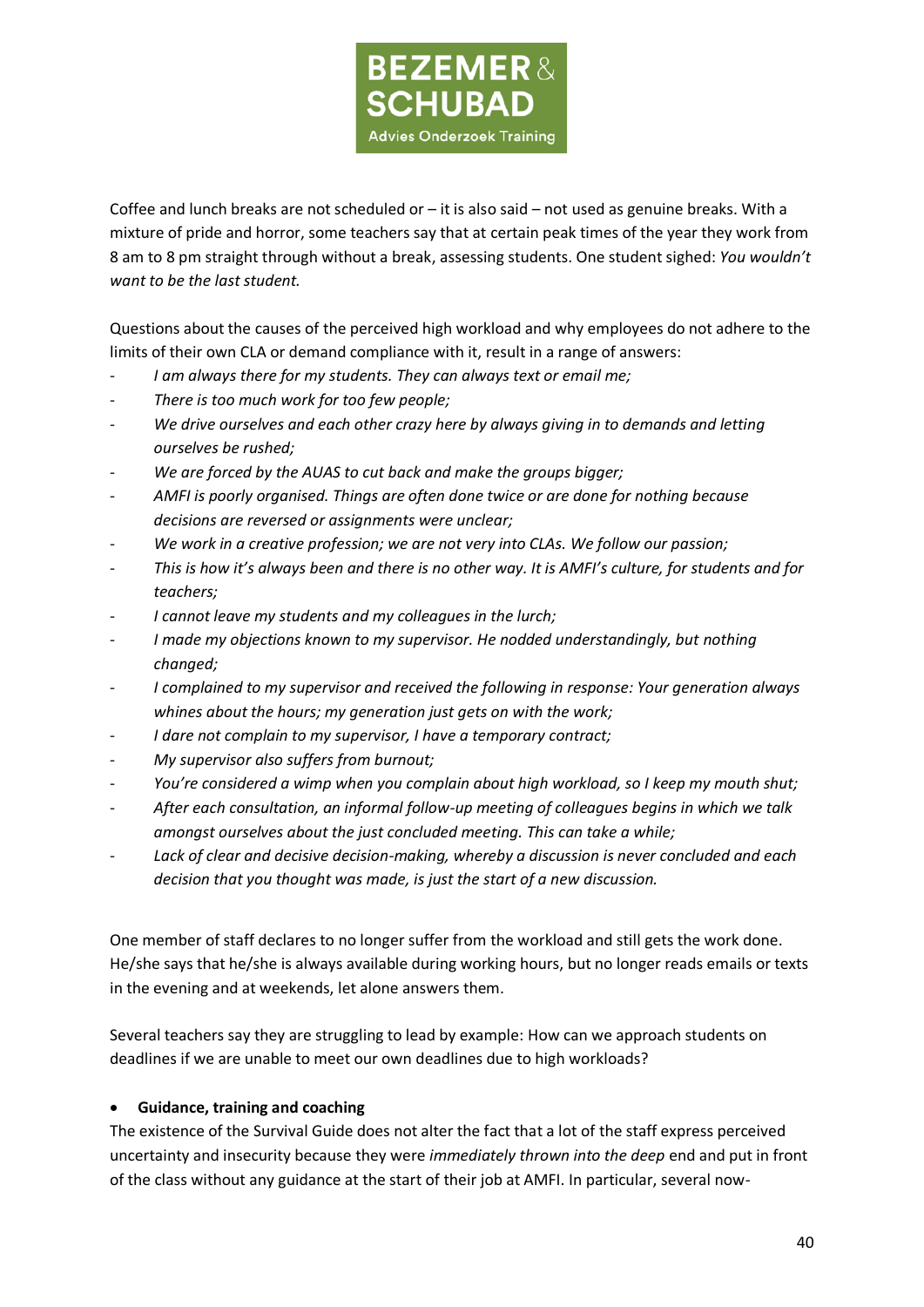

departed managers are said to have been ardent supporters of this method of learning the profession as AMFI teacher. AMFI is reported to have no coaches or buddies for starting teachers.

Both their senior colleagues and the former students who have become teachers themselves, sometimes without relevant practical experience in the fashion industry and/or without pedagogical or didactic qualifications, complain that this category of teachers is supposed to know and understand everything, when that is emphatically not the case. This causes feelings of uncertainty and insecurity.

According to the interviews, study days for teachers would mainly be used to discuss ad-hoc issues and put out fires, not to talk about essential issues such as social safety/insecurity or to train the teachers. *The sad consequences of this are now visible*, it is noted.

Teachers without the required didactic qualification are encouraged by some managers to obtain it, but not by others. Some supervisors who also teach or taught lessons themselves would not have this qualification themselves and would be disparaging about the usefulness and necessity of such training. Teachers with professional teacher training speak with surprise, concern and anger at the lack of pedagogical and didactic competences of some of their colleagues and the *shameful way* of dealing with students that result from this.

There is little room for peer feedback and reflection, not in the time available and not in the culture. Some complain that colleagues mainly tear each other down instead of giving professional and constructive feedback. Another notes: *Colleagues are discussed, but mainly behind their backs.* This results in social insecurity. A personnel assessment system does, so it is reported, not exist or at least is not used.

A few detect a strain of anti-intellectualism within AMFI, while others say they are encouraged to obtain a Master's or PhD or to continue to develop in other ways.

### • **Hiring and promotion policies: general and former AMFI students**

In the past, competences would get little consideration in the hiring and promotion policy: *The ego triumphs. The people with the biggest mouths get the best positions at AMFI.*

According to statements in interviews, the high proportion of former AMFI students amongst AMFI teachers touches on the topic of social safety in several respects, examples include:

- The high proportion would contribute to cliques forming and to a strongly internally oriented culture with too little room for fresh ideas from outside;
- The former students would unwittingly and unconsciously contribute to perpetuating the harmful educational practices that they themselves have undergone; they did not know that it could be done differently and think that this is how it should be done;
- The former students often do not dare to call to account their former teachers (now current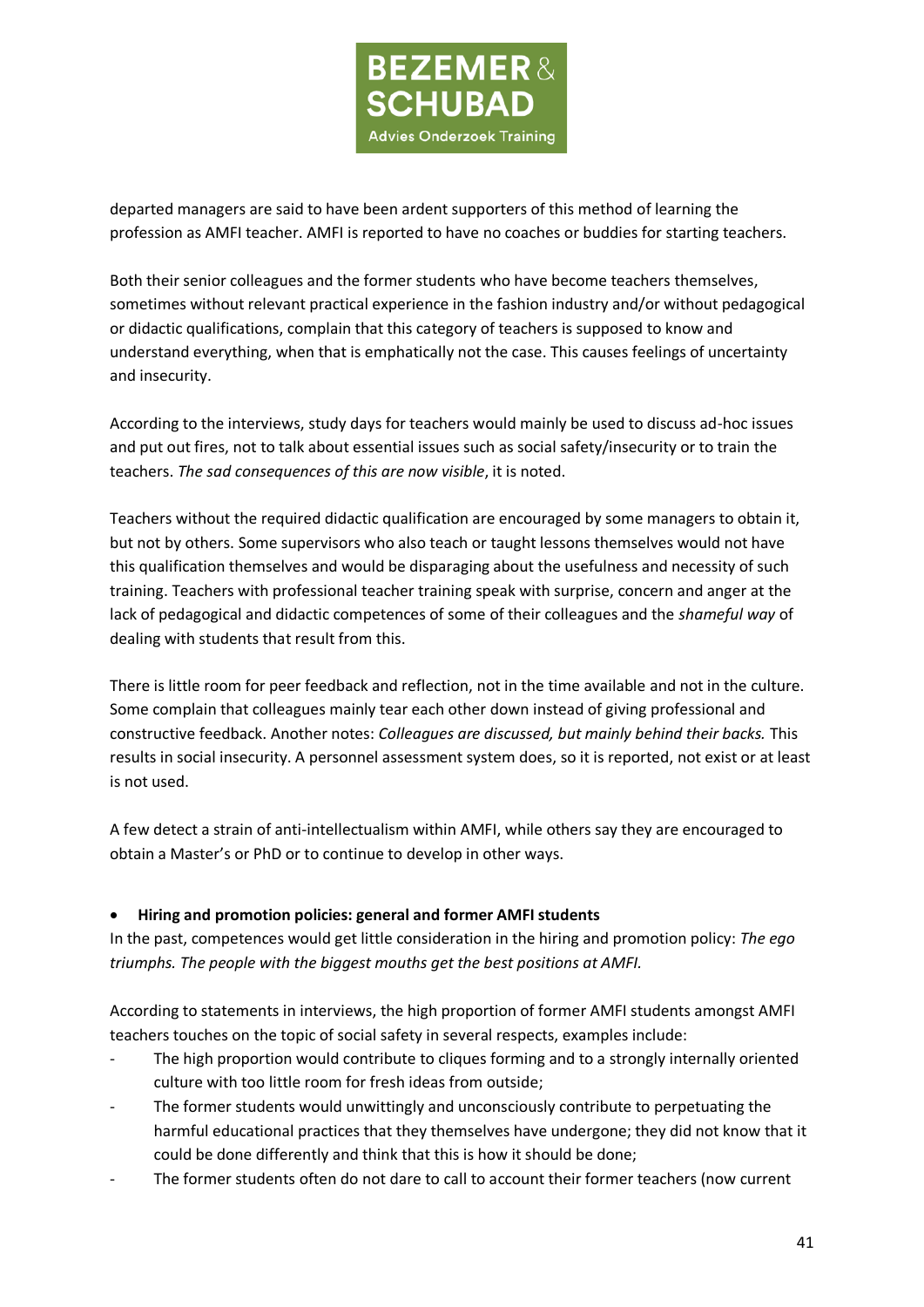

colleagues) on socially undesirable behaviour when necessary;

Former students who, without relevant practical experience, almost immediately switched from the role of student to that of teacher, would put themselves and others in socially unsafe situations in the absence of substantive and educational competences.

An important caveat to the above is that some of these former students have shown in their interviews that they are capable of making razor-sharp analyses of what is wrong at AMFI and how things could be different and better. This category of teachers also notes that a change for the better is noticeable in the general mentality at AMFI.

Explanations for the high proportion of former students come down to the fact that they were already in the AMFI network when a vacancy arose. One statement in particular deserves to be mentioned: a former student says he/she had lost all self-confidence and self-esteem during his/her own studies at AMFI and was therefore afraid of never being able to get a job. *Because I would never be good enough, I had become my own biggest critic because of AMFI. So when I was unexpectedly able to get a job there, I took that opportunity even though I had resolved to never again enter the building.*

### • **Diversity and inclusiveness**

Staff describe AMFI as a white school, and a few even add '*with a colonial point of view*'. Many members of staff say to have only recently become aware of this or to perceive the lack of diversity as a problem, that they *never really asked themselves whether you can ask a student from Asia the same thing as a student from Amsterdam.* Some still don't see a problem with this and think setting up a Diversity Task Force is unnecessary or see it as *window dressing*. For others, the Diversity Task Force can certainly contribute to resolving a genuine perceived lack of social safety. This also comes with the warning: *Diversity is not a branding opportunity.* If it is used as such, AMFI will become even more unsafe. Another warning focuses on the uncritical embracing of diversity as a vague ideology in which teachers feel unsafe because they no longer know what is and is not appropriate or politically correct. Staff from non-Western backgrounds speak in a significantly more nuanced way and more critically about diversity and inclusiveness at AMFI than their Western colleagues.

AMFI is unanimously seen and experienced as a socially safe environment for students and staff on all parts of the LGBTQIA+ spectrum. As regards a different position on the diversity spectrum, several teachers state *that AMFI is an elitist school, a super privileged institution for rich kids.* This statement is denied by some.

### • **Division of work and tasks**

Much of the perceived social insecurity is causally related to various aspects of the process of division of work and assigning tasks:

During the revision of the first year, a lot of attention was paid to the personal development of students. Coaching students places high demands on the social and communicative competences of teachers. They must also feel an affinity with this part of the programme. In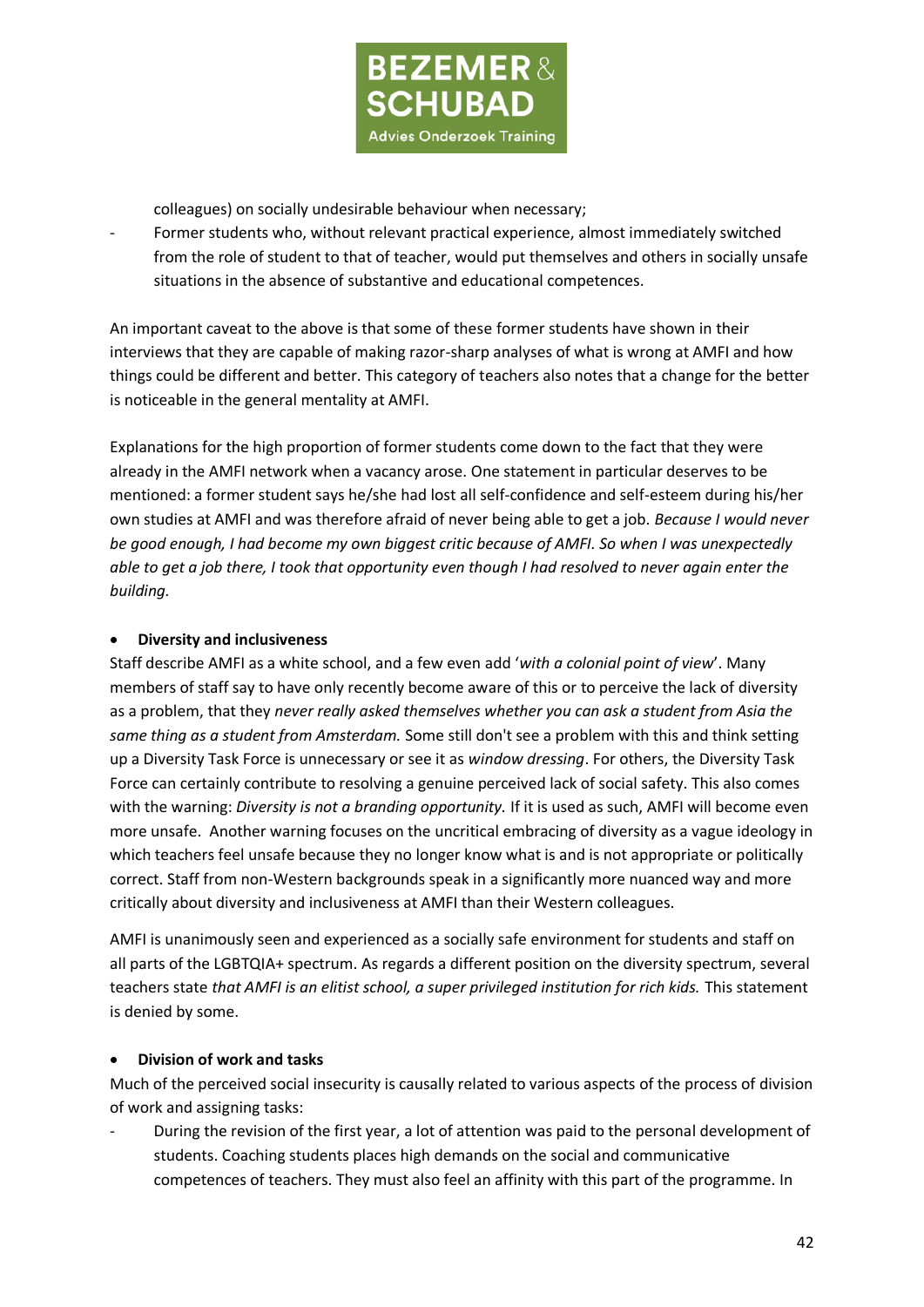

practice, however, during the initial revised first year, it turned out that many of these hours had been allocated for technical reasons to teachers whose weekly tasks had not yet been completely filled. These were sometimes teachers who showed no affinity whatsoever with this part of the programme and/or clearly did not have the necessary skills. This resulted in social insecurity, primarily for the students and also for the teachers who had to provide this knowing that they could not do it and for their colleagues who had to stand-by helplessly and watch. In this context, it is also reported that a coaching-oriented refresher course was initially planned for the intended teachers of the Personal Development component, but was later scrapped;

- There is discord and uncertainty about the formal authority of coordinators to assign lessons, classes, tasks and the like to their colleagues.
- In general, there is talk about lack of structure, lack of transparency and cronyism in the allocation of work.

## • **Contracts**

Uncertainty and feelings of insecurity around the conclusion and renewal or extension of contracts, both regular employment contracts and contracts with freelancers, were for some just one part of their big story about AMFI, for others it was the only reason they signed up for an interview. Stories are told about unfulfilled commitments, sloppiness and cronyism. Invoices from freelancers would typically be paid too late.

### **C. Processes**

### • **Views on education and educational reform: two camps**

In addition to leadership, the division amongst AMFI staff most clearly manifests in the views on education and educational reform, especially with the teaching staff.

One camp is referred to as *the old guard*. Less friendly terms include *the Fossil Unit*, *the hard core* and even *the Gestapo*. The other camp will be referred to in this report as *the young guard*. No clear names for this camp were heard in the interviews. The existence of the two camps is denied only very sporadically.

The division between the old and young guard runs partly along the strict lines of age and years of service, but the substantive differences (views on fashion and on education) are certainly just as important.

The old guard speaks with sadness and anger about breaking down programme components built with love, feels written off and wonders: *Is there a place for older teachers, where is the appreciation for experience?* Their sense of security and pride in the strong AMFI brand with its successful track record has disappeared. The young guard seems to have insufficient recognition for what has been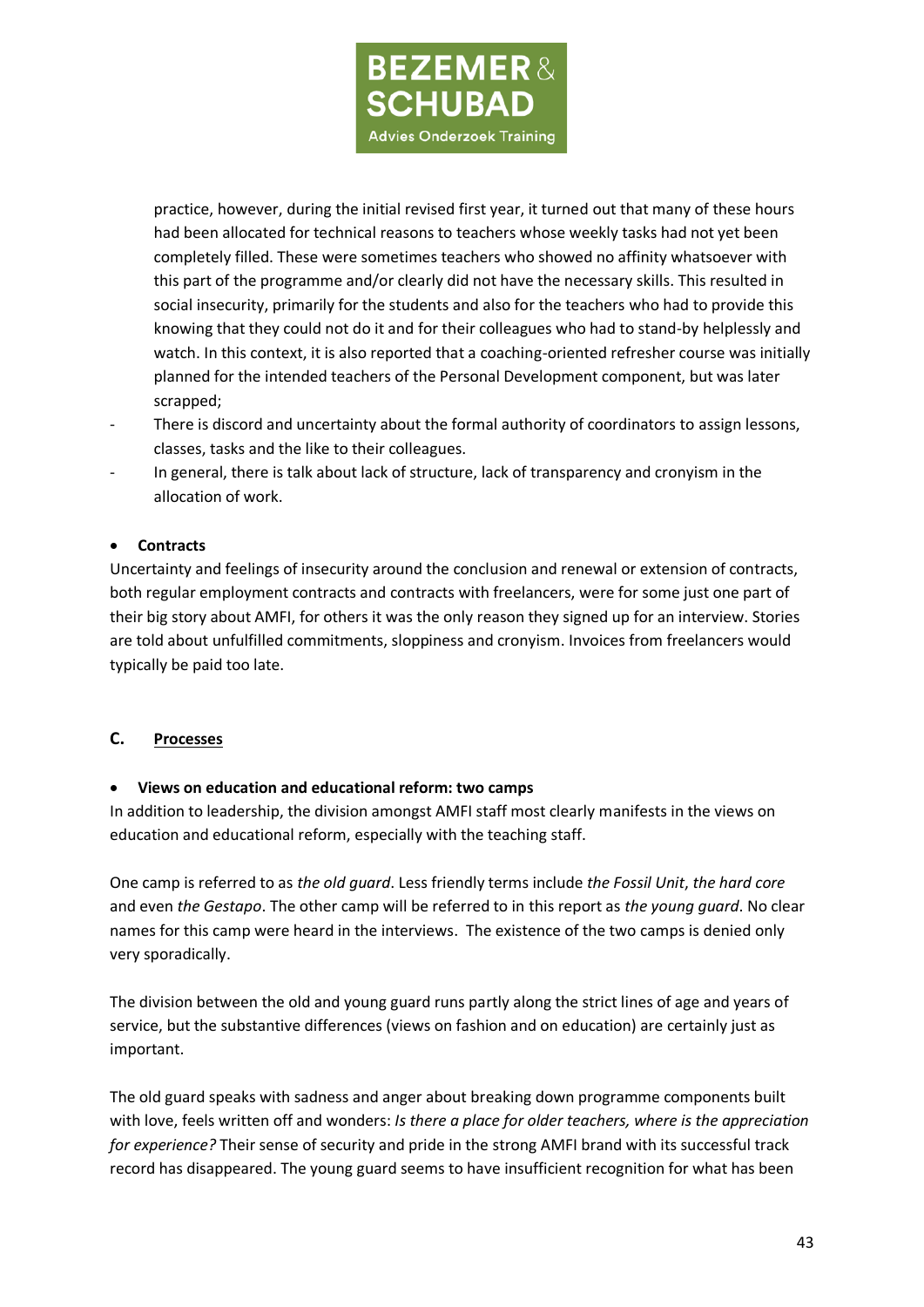

built up in the past. Some long for the *esprit de corps* of the past and for the safety and security of the smaller, independent AMFI that had not yet been merged into the AUAS. *And a longing for an MT that acts in line with the DNA of the educational programme.*

Representatives of the young guard say that the old guard mobilized to vote against educational reform. Or banded together to all sign up for an interview as part of this investigation to talk about the positive side of AMFI. It is mentioned that some teachers from the old guard are guilty of abuse of power: they would *instruct their students to post positive messages on their social media.* Other alleged members of this old guard are said to be only concerned with their retirement.

The old guard points to the proven success of the approach in which the student was sometimes bluntly confronted with his/her own failure, with trying to get to the essence of a personality or of a design, sometimes not very gently. Not to humiliate or bully the students, but to allow them to grow and prepare them for the harsh realities of the fashion world. The young guard sees this fundamentally differently. It's out of date to speak *condescendingly to students and to judge based on mistakes instead of encouraging and stimulating them*, and the argument of preparing them for the brutal world of fashion is stupid. *AMFI is not the fashion industry; our job is to educate people and change that brutal world for the better. Just because you've got abused, doesn't mean that you have to abuse us.*

While one sees the revised first year as a success with more attention to personal development, social safety and less workload, the other sees a detrimental loss of professional knowledge and a lack of preparation for the following years of study.

The two camps meet during weekly meetings called weeklies, which were held online during the pandemic. There was no escalated conflict, but no one felt secure enough to name and discuss the tensions.

### • **Views of the fashion industry: two camps**

The differing views of the current and future fashion industry generally run along the same lines as those on educational reform.

The young guard believes that the old guard is teaching based on the long-outdated idea of the star designer – wanting to train the new Iris van Herpen – and states that it is just not-done or even taboo to be involved as a student or teacher in cheap mass-produced brands. The old guard denies this.

The young guard speaks passionately about sustainability and are intrinsically motivated by it. One representative of the group states that the title of this report should be: From Ego to Eco. Some representatives of the old guard also talk about this ambition, but less passionately.

### • **Reflections on the criticism from (former) students**

The various views described above can also be found in the reflections of staff on the current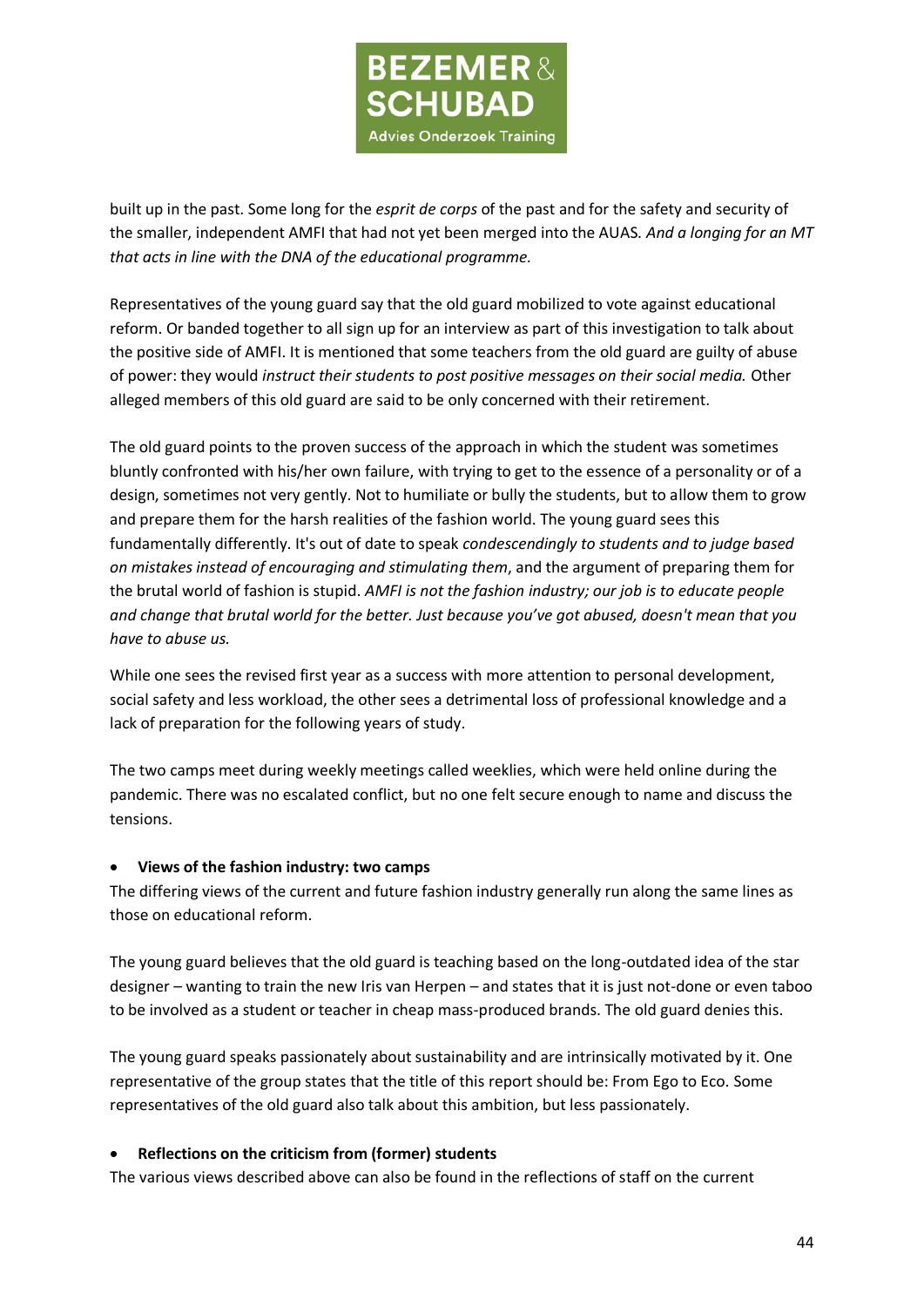

criticism from (former) students.

Many of the staff interviewed do not doubt the veracity of students' critical posts on social media. Some say they are remorseful for not intervening when they knew or should have known that students were treated incorrectly or even transgressively by their colleagues. *It's only now that I*  realize how students have suffered and been frequently exposed to humiliation and trauma. There are teachers *who are ashamed that they were blinkered, teachers who are ashamed that they sent students to unsafe environments, teachers who no longer trust each other, teachers who are annoyed by AMFI's excuses.* Employees say they do not doubt the veracity of the story that some teachers are intimidating their students by threatening to ruin their future careers. One teacher forbade her own child from going to AMFI because it was a terrible school with unkind and vicious teachers. In their interview, several teachers found it difficult to concentrate on their own experiences of social safety because the social insecurity of their students was more important to them.

Some members of staff have a more nuanced view of the criticism. They categorically do not deny that some students have severely suffered under AMFI, *but not everything is bad at this beautiful school* and many students enjoyed their studies as a steppingstone to a great career. *The complainants exaggerate, but they don't necessarily lie.* All the current negative comments do an injustice to AMFI and that makes them angry. Or: *there is definitely a toxic environment, but not with me because I have really good contact with my students.*

There is also a very small group that explicitly distances itself from the posts on social media. The critical stories are untrue or at least greatly exaggerated, and some of the students who talk about how they were harmed by AMFI had mental health problems before they attended AMFI. One teacher also notes that the current generation of students simply can't take anything anymore and this used to not be the case. *If you come from an environment of pampered coddling, then the feedback can be quite a slap in the face.* Or: *Today's students are more sensitive because they are constantly online with each other. And: If parents would ask me, I would advise them that they can safely send their child to AMFI.*

And finally, there is the warning to the investigators from a teacher who in turn anticipates the above: *Don't believe the employees who deny that things are seriously wrong, who say 'I don't recognize this in my classes'. If that denial continues, nothing will change.*

The recognition or non-recognition of the social insecurity of students exacerbates the division among staff and thus the feelings of social insecurity.

### • **Interaction culture amongst staff**

Some employees say that there is a lot of gossip at AMFI. Others say they have no idea about this because they would never gossip themselves. But the most common answer to the question about gossip at AMFI is that employees do not gossip much about each other – but instead about the MT –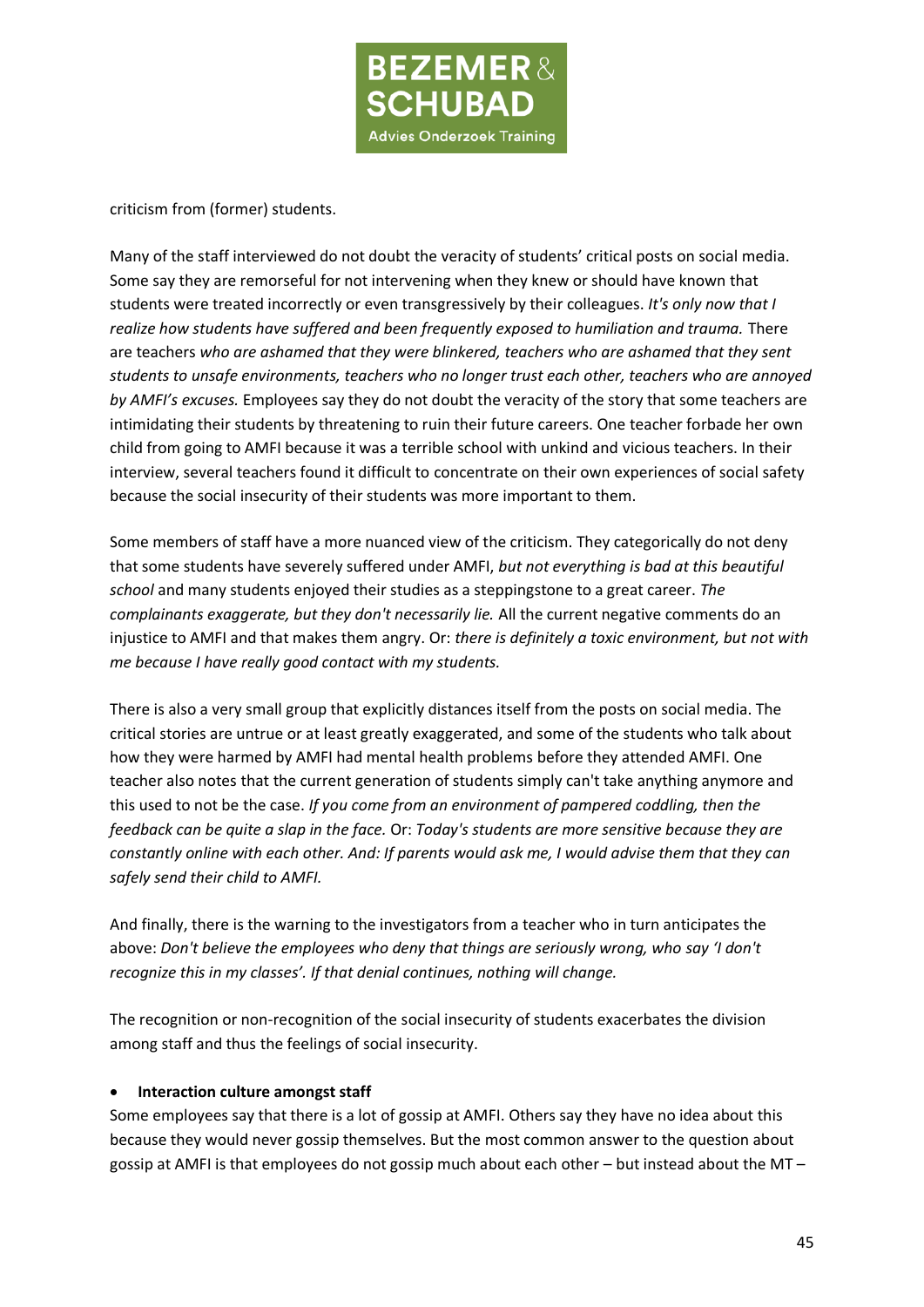

and are mainly looking for outlets for their emotions and seeking mutual support in the midst of the current turbulence.

*AMFI is an unsafe organisation, but it is safe within my team*: as long as it involves a select circle, employees say they are certainly willing to help each other, call each other to account about mistakes and dare to admit mistakes made. But this is certainly not the general culture. One colleague and supervisor inspire more confidence than the other in this respect. Some colleagues have a complete lack of trust and are more likely to experience fear or even intimidation or bullying. Only a few see AMFI as an organisation that learns from its mistakes – *albeit in fits and starts.* The Plan-Do-Check-Act cycle is not recognized in practice. *It seems like we do not even reach the P.*

The current atmosphere is characterized by a few in terms of n*egativity in the corridors and an eerie feeling, a mix of people who give off dark vibes*. Others feel unsafe or irritated *by the culture in which everything can be criticized, by the culture of complaining or the current emotion-driven culture in which people are allowed to say anything*. A teacher refers to the social culture of the recent past with the word *hate*. Another speaks of a lack of professional friendliness and courtesy that appears to be the normal AMFI.

The diva culture that some teachers maintain causes resentment among many. *The teacher as the academic version of the outdated idea of a star designer.* Resentment of what is perceived as a ranking system among teachers can also turn into a feeling of insecurity: *There are creative teachers who believe they belong to a higher species than other people. This explicit behaviour towards students and colleagues is inappropriate and creates an unsafe environment.* The argument of some *that that's just how creatives are and they cannot change*, is qualified by others as nonsense and part of a malign culture of tolerating bad behaviour.

Some new members of staff mention not only the lack of guidance but also the feeling of not being welcome, being ignored or even noticing hostility. They feel like outsiders in what they perceive as a closed, highly-political crony culture. The word *snake pit* is mentioned a few times.

The predominantly negative and critical statements about the culture of interaction are nuanced or denied by some: *I feel very safe; there is always something going on somewhere but I really enjoy working at AMFI. The atmosphere is good and confidence has returned.* Some point to their long tenure to indicate that, while there is a lot wrong and that there are big and real problems at the moment, they would never have lasted as long if the balance of their work experience was ultimately not good: *Working at AMFI is addictive.*

### • **Organisation**

The strongest statement about the quality of the internal organisation is: *I've never seen such a poorly organised school; it takes more and more energy to survive in this chaotic environment.* Other statements are more nuanced, but at their core are the messy structure of some programme components, last minute and ad-hoc decision-making, late availability of schedules and the like.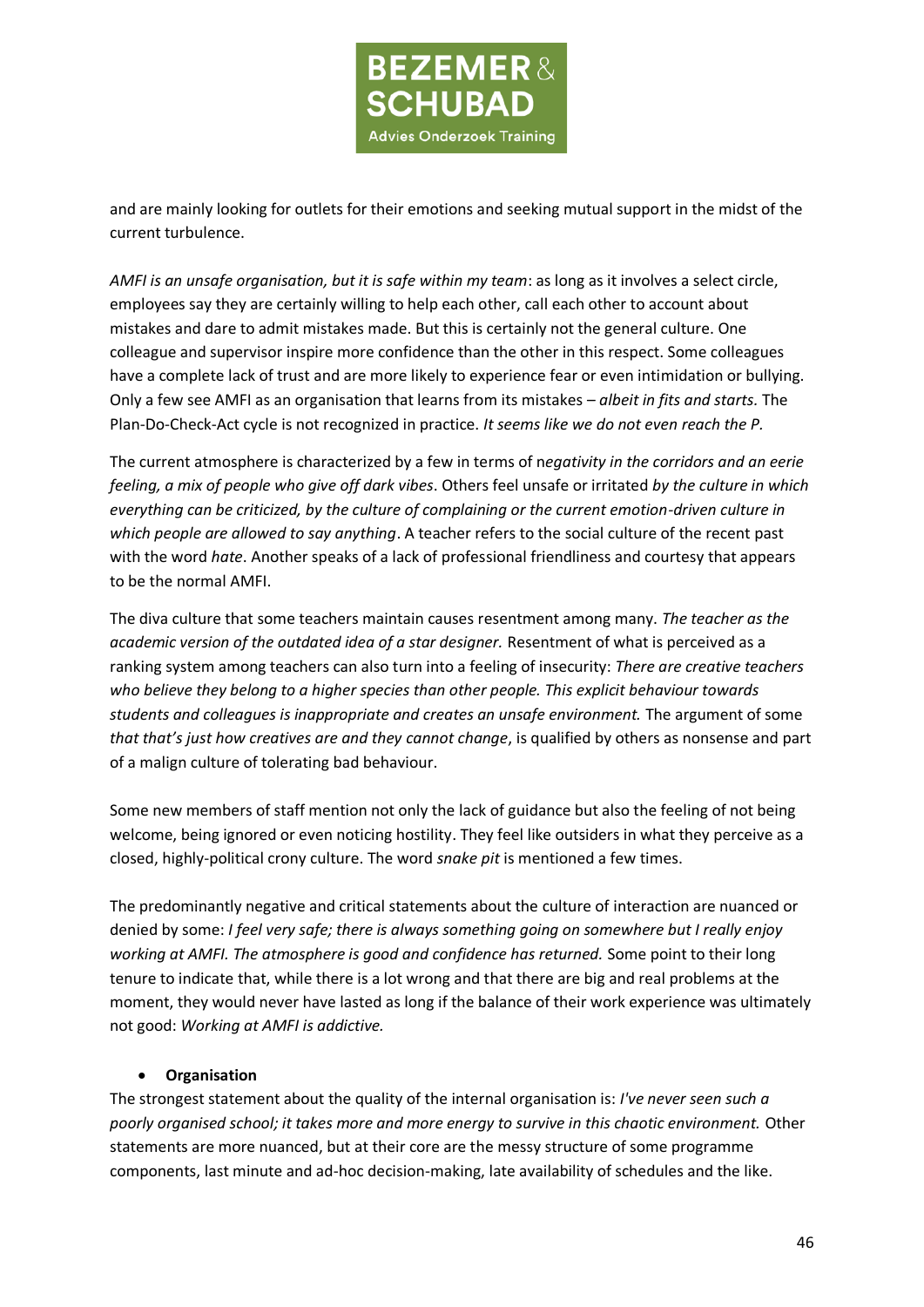

Chaos, messiness and unpredictability are seen as sources of uncertainty and insecurity.

It is widely stated that the MT should take more responsibility for organisation, planning, scheduling and the like.

#### • **Differences between the three departments**

The descriptions by the staff of the differences between the three departments are very similar to those of the students.

- Business and Development is perceived as the safest environment;
- Branding was perceived by many as unsafe, but expectations about the new manager are positive.
- Design is perceived by teachers who work there themselves and by teachers from the other departments as the biggest problem: *there is a hard core of teachers who cannot or do not want to look beyond their own programme and do not understand the students and just deny the problems*. There is also a reign of *arrogance*: *we are the best, the centre of the world, and the students must comply.* Design teachers would *compete in who could be the meanest* in assessments. Teachers who likely belong to that hard core – although they will never call it that themselves– feel just as unsafe. They describe the feeling of being easy targets, of having successfully trained many years of students with an educational method that has proven itself in practice and which is now suddenly unsafe.

#### • **Support structures, reporting culture and reporting structure**

With a few exceptions, the counsellor is now well-liked. *I was initially unfamiliar with the existence of the counsellor, but I'm glad to have been there. I didn't know counsellors existed, but now that I do I plan to use the service.*

Many of the staff members interviewed say they have been to the counsellor, go there regularly or to have sent colleagues there. Satisfaction with the support received is expressed more often than the disappointment experienced by a few that the counsellor listened well but was unable to do anything.

## **D. Other important themes**

#### • **Views on this investigation**

None of the 70 members of staff interviewed disputed the usefulness and necessity of an external investigation; on the contrary, the most frequently heard answers are *urgently needed and inevitable*. Emotions colouring the responses include:

- *Sadness that it is necessary, but good that it's taking place;*
- *Anger that it is only now being done;*
- *Optimism, because this investigation is the beginning of change;*
- *Cynicism, because this investigation is a sham;*
- *Nervousness about this conversation in the context of this investigation;*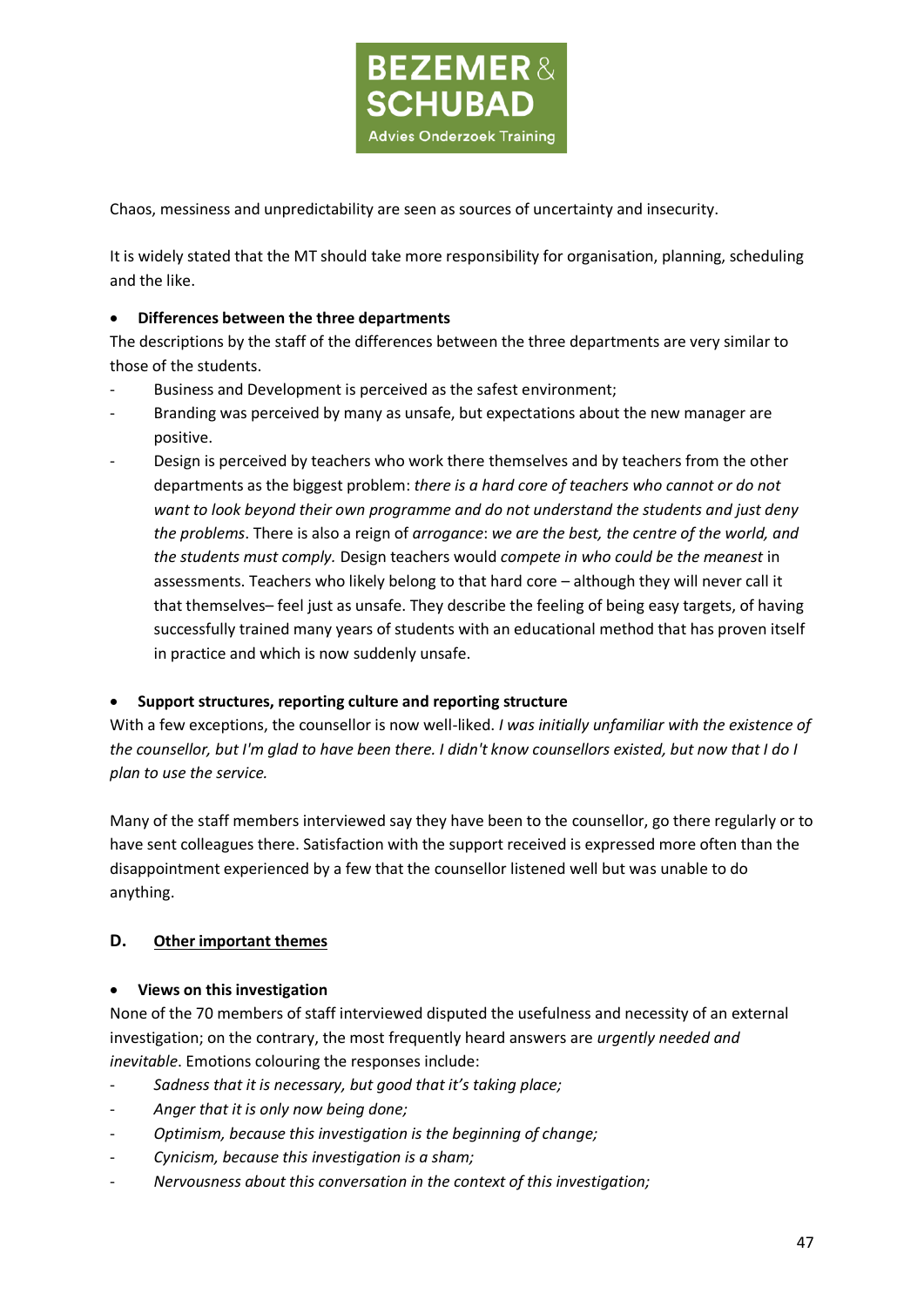

- *Mixed feelings; this investigation is the final straw; I don't want to be a whistle-blower anymore.*

Here, too, the two camps manifest themselves in diametrically different views:

- *The investigation is urgently needed because it would be nice if AMFI was seen in a more positive light;*
- I hope that the investigation will get to the heart of the matter and will uncover all the old pain.

## • **AMFI's dealings with Martijn N.**

Some teachers express the same disbelief as the students when they hear that this investigation focuses on social (un)safety in general and is not specifically focussed on Martijn N. It has already been noted that all the staff interviewed say they have always known that social insecurity prevailed in Martijn N.'s environment and distanced themselves from him long before the publicity and to have experienced discomfort at the sight of him being brought in by colleagues as a role model. Some provide specific examples of this and say to have lost sleep over it, while others only provide general statements. It is reported that, due to poor internal communication, the internship agency did not know or could not have known that it was unwittingly actively mediating in sending interns to Martijn N.'s unsafe organisation.

One teacher stated in detail that he/she was quite aware of Martijn N.'s transgressive behaviour, got along with him but did not dare to intervene for fear of the consequences.

### • **Comments about specific people**

In many interviews, a few people and one in particular are explicitly mentioned as instigators and supporters of the prevailing culture of social insecurity. Colleagues express themselves in very critical terms about the behaviour, the harmful effects of that behaviour and the overbearing attitude of this individual:

One employee declares that absolute lies are being told about this person and that this person is quite knowledgeable and easy to work with. Another employee (former student) found this person to be helpful during his/her own studies.

### • **Advice for management**

In all conversations, staff were asked if they had any advice for AMFI management. Below is the unsorted total, which can also be read as a summary of staff perceptions as described in this chapter.

- *1. As MT, determine a clear course and set future goals and social safety will increase.*
- *2. Properly set up procedures and processes.*
- *3. Set the bar less high for us.*
- *4. Teach the teachers.*
- *5. Maybe everything just needs to be demolished and rebuilt.*
- *6. Optimistic, this investigation is the beginning and we'll accomplish it together.*
- *7. Don't cover things up, acknowledge that there are issues.*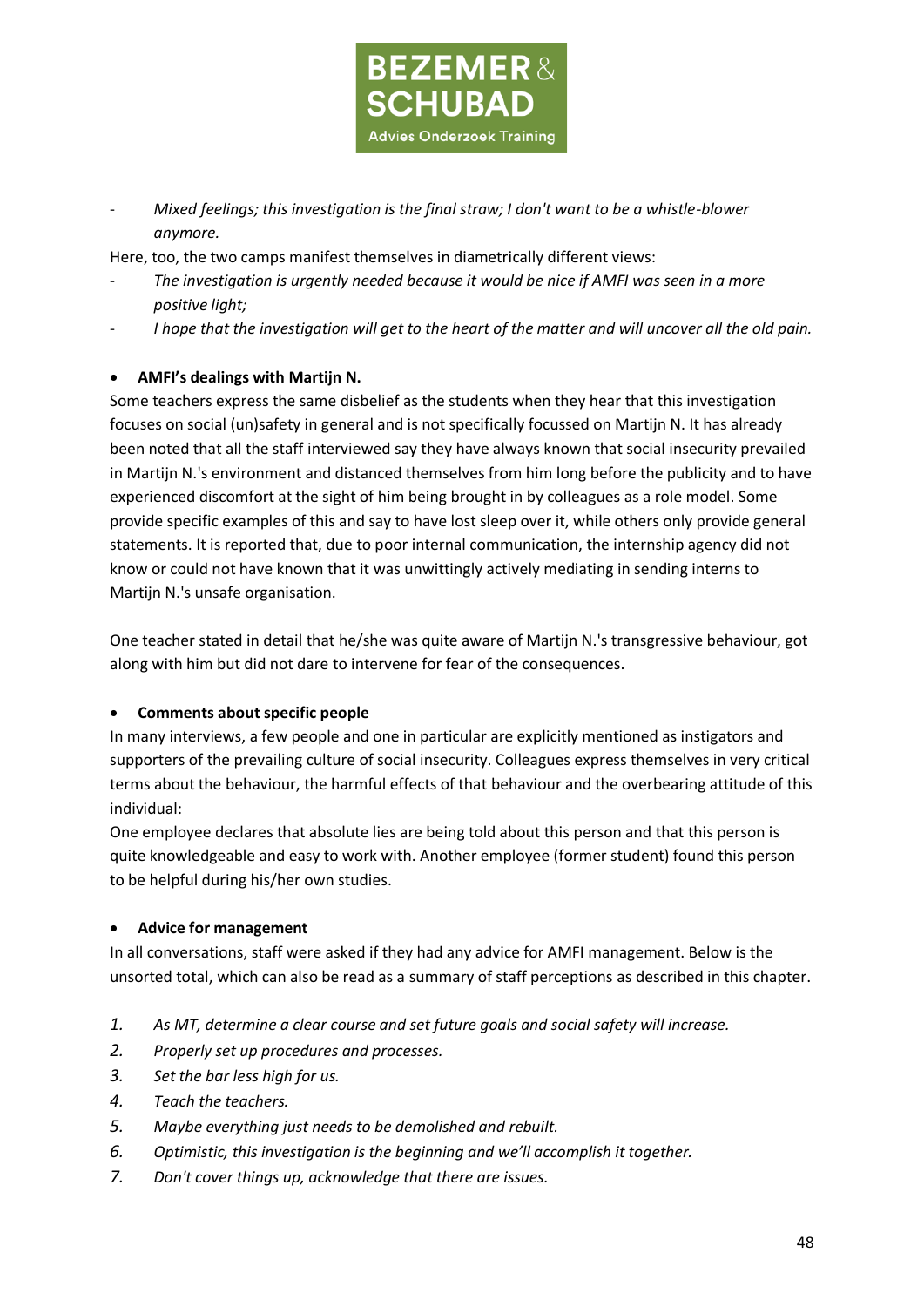

- *8. Certain people have to leave.*
- *9. More diversity in hiring teachers.*
- *10. Conduct performance reviews.*
- *11. Don't get angry at criticism.*
- *12. Action instead of shouting, talk less and practise what you preach and be careful with your staff.*
- *13. Another supervisor, more connection between the three departments, no islands.*
- *14. Continue on the good path already taken.*
- *15. Set out a strong vision*
- *16. Remove the bad apples.*
- *17. Be more convincing in vision and mission.*
- *18. Bring in people with connecting qualities.*
- *19. Take responsibility, really show penitence.*
- *20. Listen carefully and take people seriously.*
- *21. Admit mistakes and acknowledge when you can't do something.*
- *22. Promote an open culture, don't immediately get defensive.*
- *23. Teach what you preach.*
- *24. Take fewer small and jerky steps.*
- *25. Take a good look at the people who work at AMFI, ask what they need, give them space and stand up for the human aspect.*
- *26. Replace people who are unable to perform their duties.*
- *27. No quick fixes!*
- *28. We are in transition and on the right track, but ensure that the people attached to the old ways can still participate.*
- *29. The hierarchy is not necessary, give people responsibility and trust.*
- *30. Get rid of the people who constantly cross the line.*
- *31. Walk the talk.*
- *32. Pay attention to the signals from the old guard because many people don't feel heard.*
- *33. AMFI should focus on inclusiveness and sustainability.*
- *34. Listen better and take action. Inaction will further damage trust.*
- *35. Create and follow fixed rules.*
- *36. Be alert to and take action on transgressive behaviour.*
- *37. Look at yourself and be honest.*
- *38. Be clearer about the content and the direction in the educational field.*
- *39. Speak the truth – not fantasy.*
- *40. Don't say the door's always open when it's not.*
- *41. Now that we can see what's going on, continue with the change.*
- *42. Be open to what the students are saying.*
- *43. Trust staff and invest in them. More training in the field of diversity, inclusiveness and*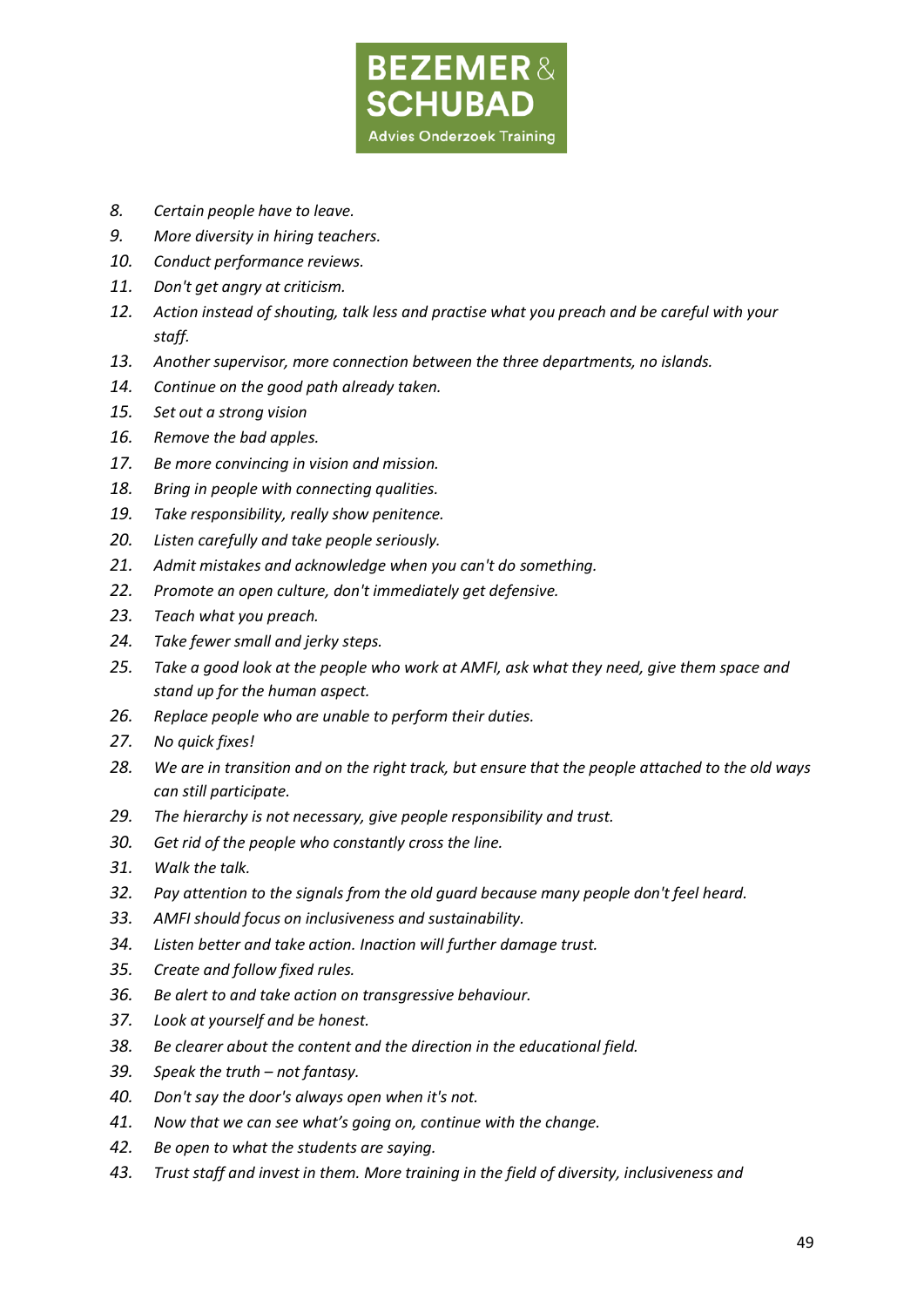

*sustainability. Maintain the upward trend.*

- *44. Listen to what the students say about social safety. Register which internship companies are not safe.*
- *45. The current management does not and will not function.*
- *46. Management can leave.*
- *47. Do not just suggest transparency - be transparent.*
- *48. There must be a purge to process the past.*
- *49. Prioritize!*
- *50. Be honest and think about it. And don't be so hypocritically surprised by the reports of insecurity.*
- *51. Try to understand more about what's happening in the workplace.*
- *52. Listen and be open to different views. Do not judge.*
- *53. Make sure there's more connectedness in the teams. Give teachers tools to not only provide an education but to also deal with the mental well-being of students.*
- *54. Ask yourself why this investigation was needed, develop a long-term strategy and make drastic changes.*
- *55. More clarity about direction and vision and how to achieve it.*
- *56. A mistake has been made, AMFI has not moved fast enough and that has to change with this generation of students.*
- *57. Change the structure and reorganise the teams.*
- *58. Set up a decent onboarding programme for new staff.*
- *59. More openness, speak more to people instead of talking about them.*
- *60. No storytelling, but story doing.*
- *61. More delegation, more confidence in the people who are there now.*
- *62. More vision, more clarity and more transparency.*
- *63. Take into account that AMFI education is not a standard AUAS education.*
- *64. Less window dressing and more focus on education.*
- *65. Practise what you preach.*
- *66. Arrange social safety training for all managers.*
- *67. Inclusion is not well understood; embed it within the organisation.*
- *68. No one has to leave the MT, but there has to be more opportunity to express yourself, otherwise things will continue to stew.*
- *69. People from the MT need to go; I hope what's being said about them isn't true.*
- *70. Never waste a good crisis.*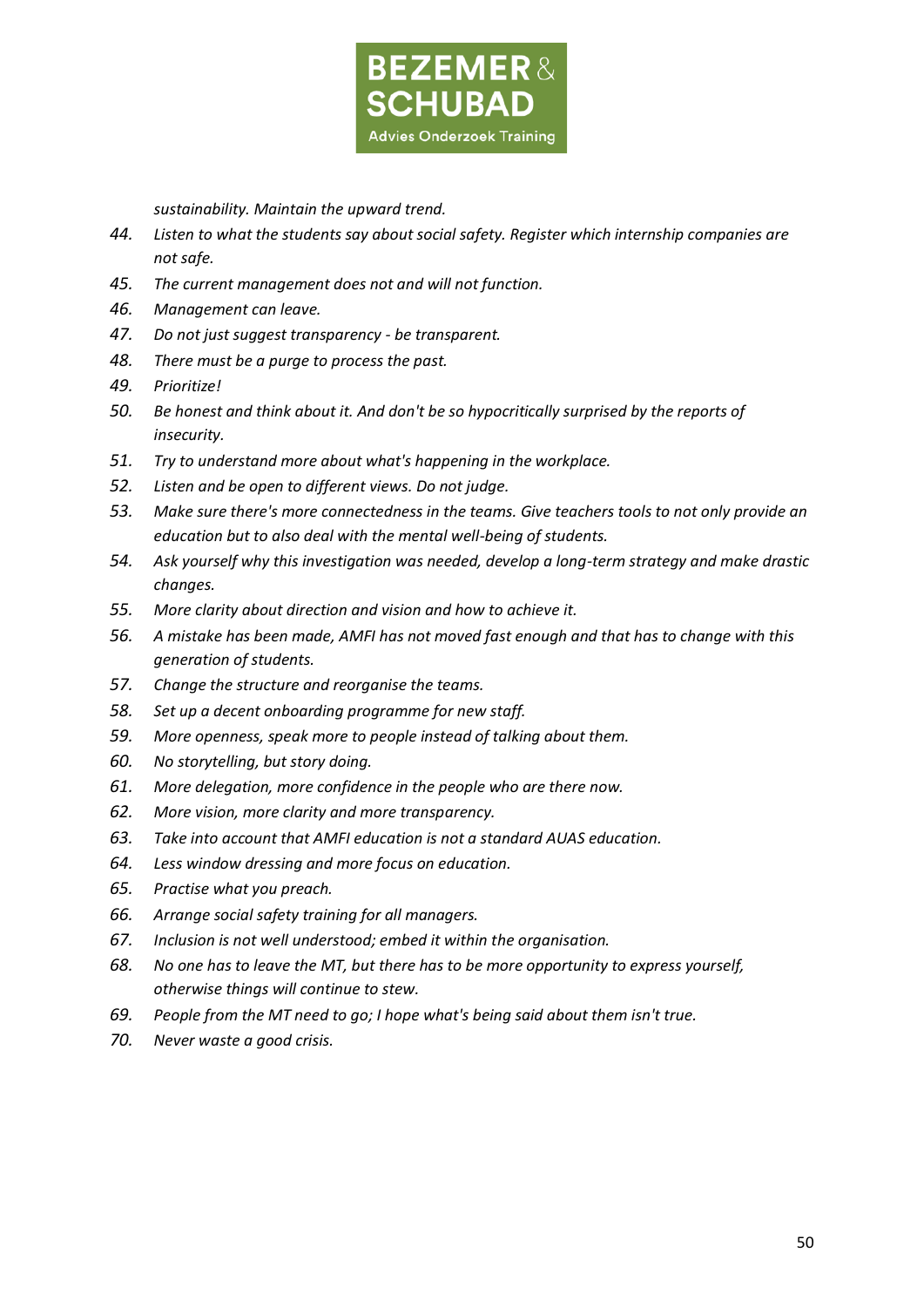

### **IV. Analysis, Conclusions, Recommendations, Concluding Comments**

## **IV.i. Introduction**

The basis for this investigation is the assignment from the Dean of the Faculty of FDMCI of the AUAS to Bezemer & Schubad to carry out an assessment of the reporting structure for undesirable behaviour, to answer the question of which factors hinder or prevent social safety in the educational and/or working environment, and which factors facilitate or stimulate social safety. Another element of the assignment is to give students and staff who experience a lack of social safety the opportunity to share and/or discuss their experiences with an independent person who can be an interlocutor without bias and without self-interest.

The fact that the second part of the assignment has been fulfilled is evident from Chapters II and III, which report on the experiences of the (former) students and teachers shared in the interviews with the investigators.

This final chapter covers the first part of the assignment: which factors frustrate and/or block social safety in the educational and/or working environment and which facilitate or stimulate it? In summary, is there social safety or social unsafety? In answering this question, the key elements of the reference framework set out in Chapter I shall be used. Conclusions will be drawn and recommendations formulated.

# **IV.ii. Factors that impact social safety**

The assignment formulation contains the question of which factors hinder or block social safety in the educational and/or working environment and which factors facilitate or stimulate social safety. For this purpose, the individual experiences and perceptions of the interviewees must be translated to a higher level of abstraction, although this translation is not necessary for many members of staff because they have already analysed their own experiences in organisational terms.

Social safety is determined both by human interaction and by (lack of) organisational structures. Examples of the former are bullying, discrimination and (sexual) harassment. The investigators did not notice explicit manifestations of bullying, discrimination and sexual harassment. It is more difficult to comment on the phenomenon of micro-discrimination and micro-aggression. That is about comments and/or questions that unnecessarily draw attention to, for example, a non-Dutch origin. The investigators believe that this is or has been the case with regard to students of non-Western origin. With regard to intimidation, the investigators can only say that practically all (former) students and many employees (but not all) mention this. The conclusion of the investigators is therefore that intimidation plays a role in the direct interpersonal contact at AMFI, and that microaggression is certainly not absent.

In addition, there are elements within an organisation that can make a major contribution to feelings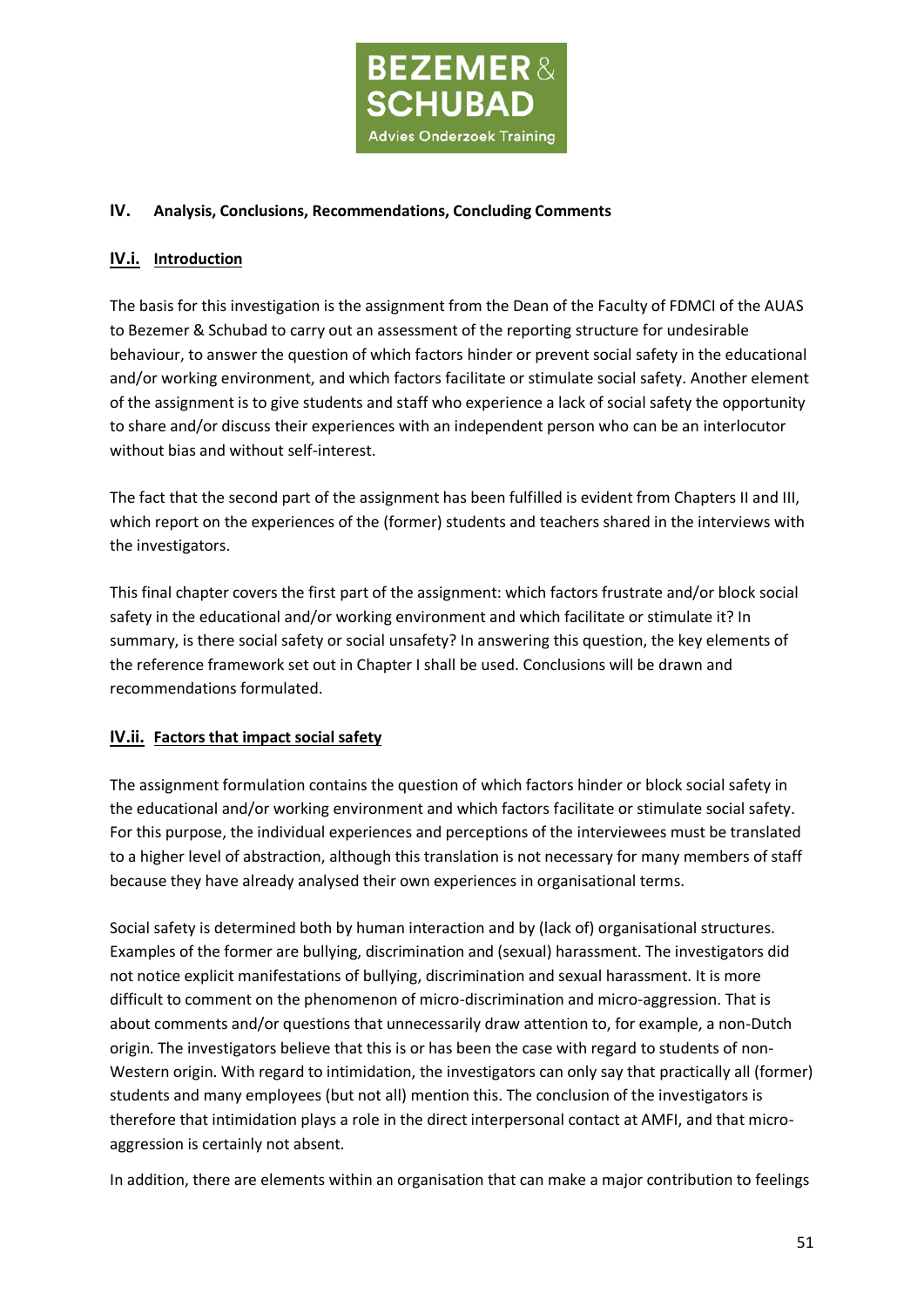

of social insecurity. While in the case of human interaction as a source of social insecurity, 'bullying, discrimination and (sexual) harassment' are fairly universally referred to, things become more complicated when dealing with the factors related to the structure of an organisation. Because that is different in every organisation.

Below, the investigators identify and organise the factors that contribute to social insecurity which they have distilled from the interviews. This ignores individual differences; students, teachers/employees, the management team and the educational concept are discussed in a general way.

- Leadership, vision and mission, strategy
- 1. A perceived lack of a clear, supported and unambiguous multi-year strategy for the educational programme, leading to feelings of uncertainty and insecurity.
- 2. A management team that is perceived as not transparent and more interested in improving the image of AMFI rather than improving social safety and which manifests in unpredictable, ad-hoc and incident-driven decision-making.
- 3. Management team's responses to public unrest/issues that are considered unprofessional, hypocritical, not congruent with reality and a denial of historical facts, thereby causing feelings of uncertainty and insecurity.
- Education
- 4. An educational concept that is perceived as very unsafe because it focuses on the heavyhanded breaking down of students' self-image and self-confidence.
- 5. An educational concept that is perceived as very unsafe because the assessment of students is characterized by unpredictability, arbitrariness, subjectivity and cronyism.
- 6. An educational concept that is perceived as very unsafe because students feel compelled to reflect publicly on intimate and confidential details from their private lives and personal history, partly in response to intrusive personal questions from teachers.
- 7. An educational concept that is perceived as very unsafe because students are encouraged to consider their fellow students as competitors in a rat race.
- 8. A lack of a clear, supported and unambiguous vision of education and of the future professional perspective for students, leading to friction and uncertainty amongst students and teachers, and ruptures in the curriculum's structure that cause insecurity;
- 9. A workload perceived by students and teachers as extremely high, leading to exhaustion, burnout, tension and breakdowns.
- Diversity, inclusiveness and culture
- 10. A non-inclusive and non-diverse organisation in which students and staff feel excluded and/or discriminated against for various reasons (ethnicity, wealth, origin, character).
- 11. In the absence of perceived transparency, a culture in which rumours and conspiracy theories can thrive, leading to feelings of insecurity.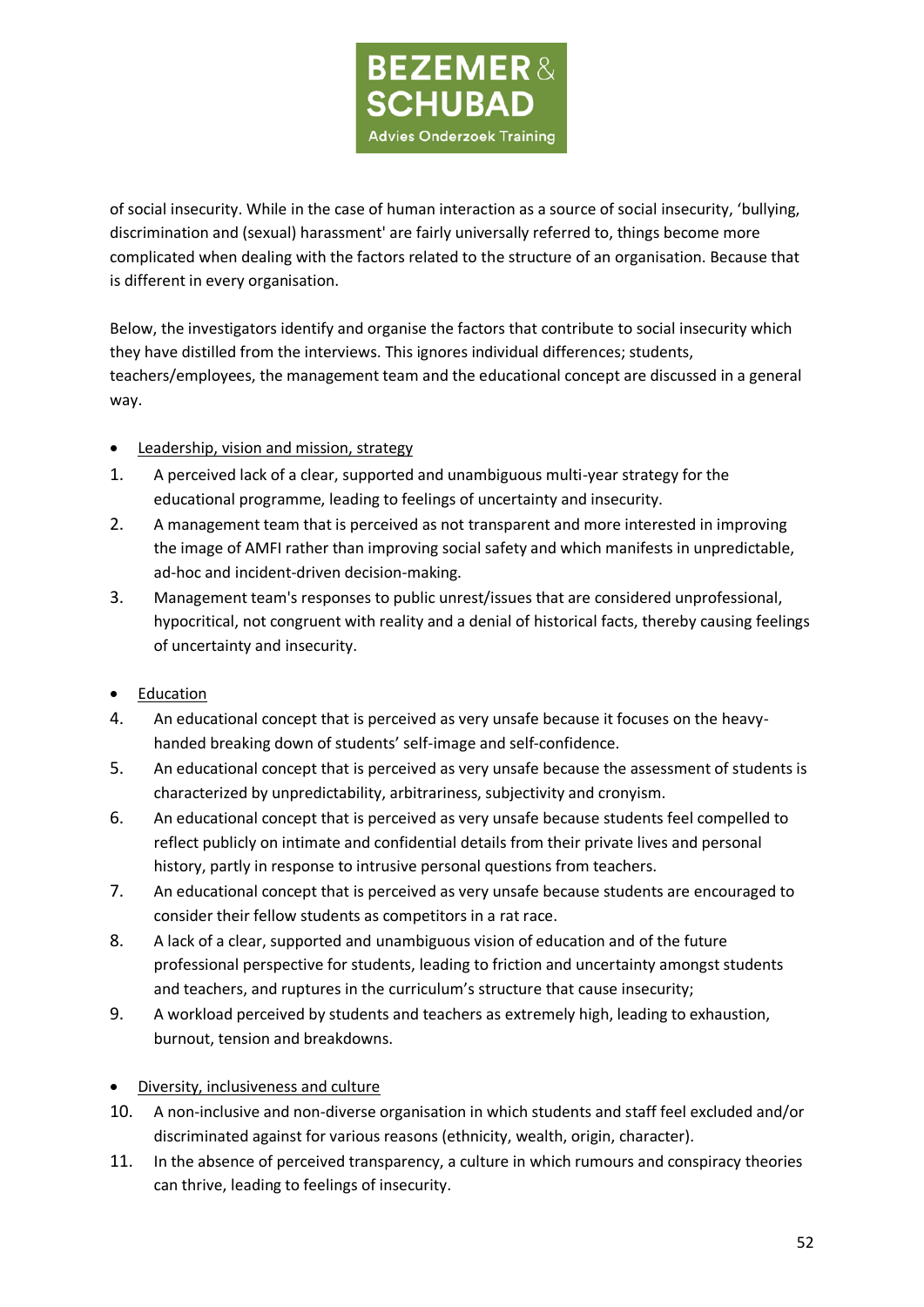

# • Organisation

12. An organisation that is perceived as chaotic and therefore unpredictable and unsafe, in which conflict around tasks, authority and responsibilities of the coordinators in particular is a major factor.

# • Personnel and personnel policy

- 13. Formation of different camps amongst the teaching staff, partly as a result of the lack of a common vision, leading to tension, uncertainty and insecurity amongst both students and teachers.
- 14. The formation of cliques within the teaching staff as perceived by students and teachers, partly as a result of the shared AMFI background of many teachers, partly leading to acceptance and normalization of non-standard behaviour of teachers.
- 15. Lack of guidance for new teachers, leading to the unsafe *feeling of being thrown in the deep end*.
- Individual case studies
- 16. Behaviour of individual teachers, perceived as intimidating by students, that in terms of social insecurity goes far beyond the educational concept described in general terms under 4 -9.

There are also factors that contribute to social safety. These are also discussed in general terms, ignoring individual differences and nuances:

- 1. The beginning of confidence in the new director's actions as leader of the new MT.
- 2. The vision behind the revision of the first year, leading to a lower workload and more respect and appreciation for students.
- 3. The fact that this investigation has been commissioned.
- 4. Confidence in the proven strength of the AMFI brand.
- 5. Confidence that an AMFI diploma means something in the fashion industry.
- 6. Behaviour of individual teachers that is perceived by students as supportive and which helps them cope with their perceived social insecurity.

The factors described above can be read as just as many points of attention for management, in addition to the advice for the management from the respondents in the final paragraphs of Chapters II and III and the recommendations at the end of this chapter.

# **IV.iii. Confrontation of the findings with the frame of reference: conclusion**

The list of 16 factors with a negative impact on social safety in the previous paragraph is in line with the fact that the scope of almost every claim from the AUAS's and AMFI's own social safety ambition statements is unequivocally refuted by the statements made in interviews and written documents by students, former students, parents of students and employees. The higher standards from Zestor's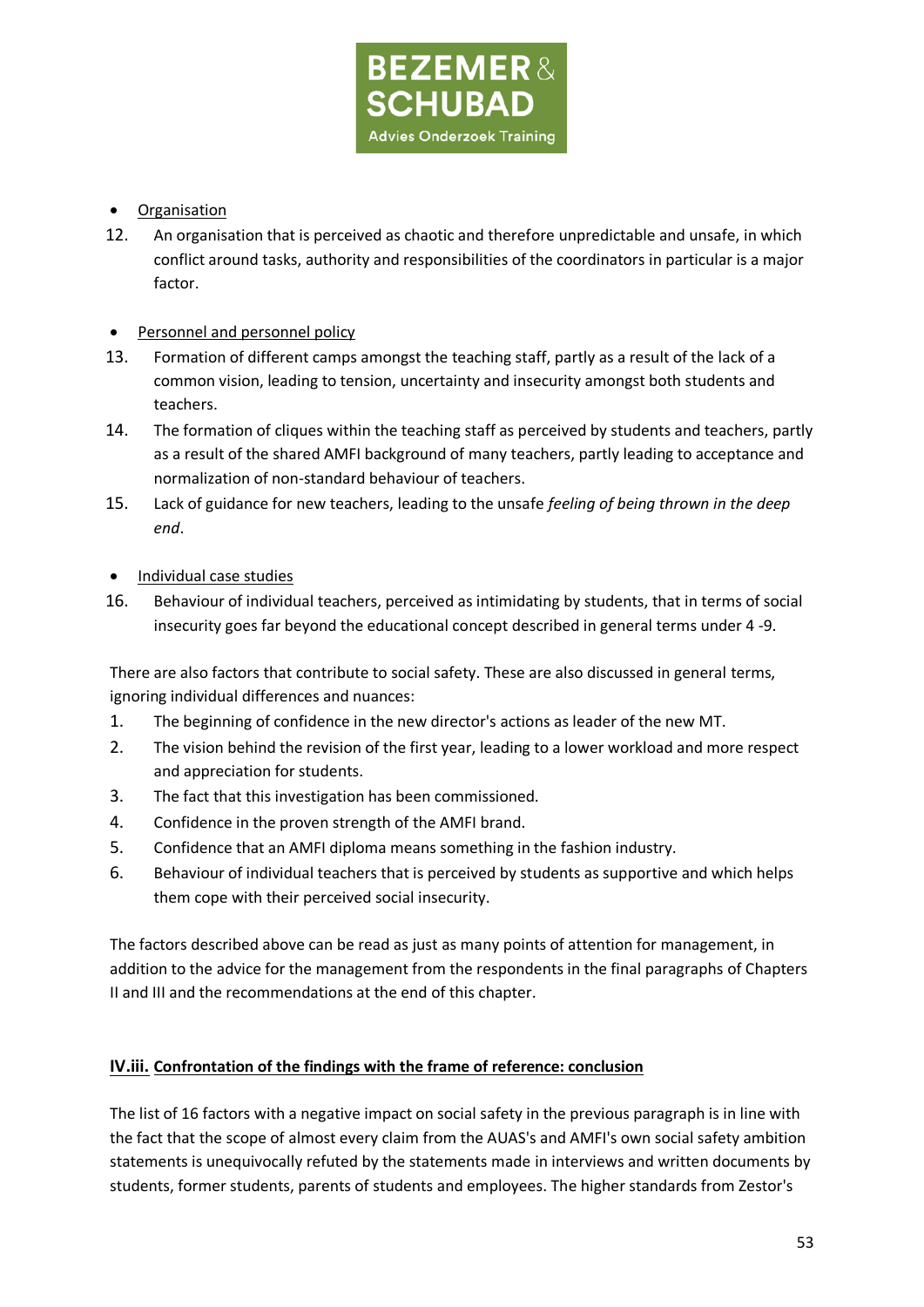

Occupational Health and Safety Catalogue are also clearly transgressed according to the experiences of the participants in the study.

• Conclusion: *AMFI is perceived by the vast majority of people who have contributed to this investigation as socially unsafe to highly unsafe, according to its own standards, those of the AUAS and those of the Working Conditions Legislation.*

The fact that every standard in the frame of reference is breached does not mean that all elements of every standard have been breached. For example: the elements in the Zestor definition of *[Unwanted Behaviour](https://www.arbocatalogushbo.nl/ongewenst-gedrag/%23ongewenst)* are *aggression, violence and intimidation, sexual harassment, discrimination and bullying*. As mentioned in the previous paragraph, the investigators did not observe discrimination and sexual harassment as explicit forms of social insecurity.

The conclusion drawn above is described subjectively in accordance with the approach of a perception study and limited to the participants (*'is experienced by the large majority'*). Without prejudice to the fact that the assignment - a qualitative perception study - was fulfilled, this observation raises two questions:

- To what extent is there more than subjectively perceived insecurity and is there justification in the round for saying that a factually unsafe study and working environment exists in AMF? Is it possible on the basis of the requested assessment to draw conclusions about the reality at AMFI?
- To what extent can the reality experienced by the 39 current and former students also be the reality of the thousands that were not interviewed? This question as to the representativeness of the 39 current and former students requires handling in a subsequent and separate paragraph.

Although their focus was not on establishing the truth, the investigators have no reason to doubt the veracity of the statements made by students. It is probable that somewhat dramatic statements alternate with ones that at times are understated. Many statements are nuanced and testify to adequate reflection by the respondents on their own functioning as well. The statements cover a broad period of time and, although largely similar, do not give the impression that they are in any way coordinated. In short, the mere statements justify the assumption that it is more than the subjective perception of these students that AMFI is socially unsafe. In addition, the compelling argument is that the vast majority of interviewed staff (70 out of a total of 159) recognise and endorse the criticism of their current and former students about the social safety of AMFI. This significantly reinforces the plausibility of the conclusion that, not only in the experience of current and former students but also in reality, an unsafe study environment exists in AMFI.

The image is more nuanced when it comes to the staff. But the mere fact that they do not portray a solidly uniform image of the social safety or lack of it, combined with the overwhelming general tenor and sheer number of their statements, reinforces significantly the plausibility of the conclusion that, not only in the experience of staff but also in reality, an unsafe working environment exists in AMFI.

In short: Bezemer & Schubad would not expect a fact-oriented investigation to have had a different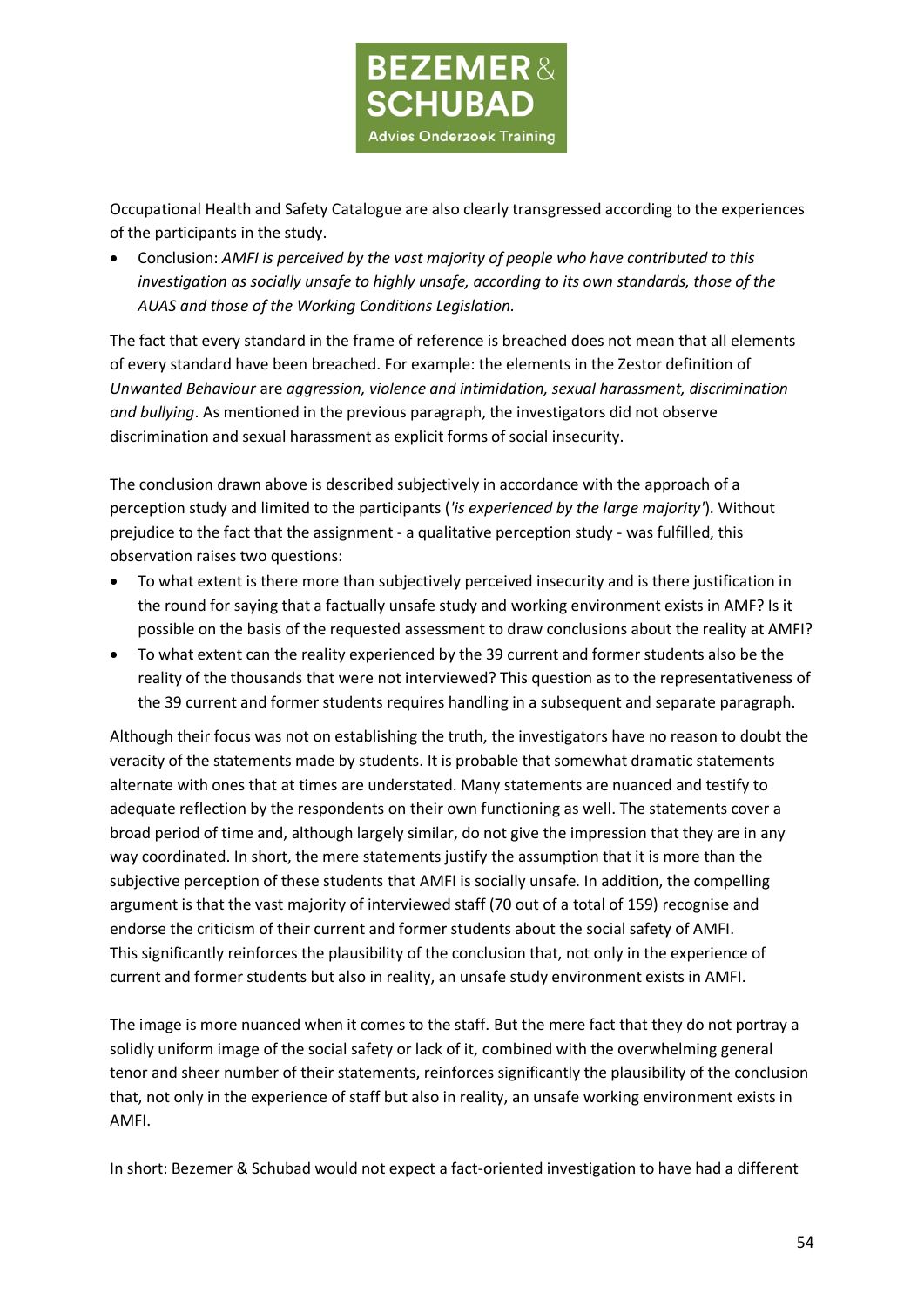

outcome from this perception study: The study and working environment at AMFI was and is in fact socially unsafe. It is important to note that the unsafe study climate is showing signs of improvement.

It is virtually impracticable to describe comprehensively all the breaches of the standards in the frame of reference. Nor is that necessary because the results of the interviews speak for themselves. The most telling examples follow in the contrast below. For this purpose, it is more powerful to reflect on the breaches of standards with quotes from Chapters II and III than with aggregated abstractions in the words of the investigators.

| <b>Working Conditions Legislation and Zestor's</b> | <b>Practice</b>                                      |  |
|----------------------------------------------------|------------------------------------------------------|--|
| <b>Occupational Health and Safety Catalogue</b>    |                                                      |  |
| Undesirable behaviour internally: aggression,      | The diva culture that some teachers maintain         |  |
| violence and intimidation, sexual harassment,      | causes resentment among many. The teacher as         |  |
| discrimination and bullying by staff.              | the academic version of the outdated idea of a       |  |
|                                                    | star designer. Resentment of what is perceived as    |  |
|                                                    | a ranking system among teachers can also turn        |  |
|                                                    | into a feeling of insecurity: There are creative     |  |
|                                                    | teachers who believe they belong to a higher         |  |
|                                                    | species than other people. This explicit behaviour   |  |
|                                                    | towards students and colleagues is inappropriate     |  |
|                                                    | and creates an unsafe environment. The               |  |
|                                                    | argument of some that that's just how creatives      |  |
|                                                    | are and they cannot change, is qualified by others   |  |
|                                                    | as nonsense and part of a malign culture of          |  |
|                                                    | tolerating bad behaviour.                            |  |
|                                                    |                                                      |  |
| We speak of pressure of work when there is         | The guide for new AMFI staff is called Survival      |  |
| an insufficient balance between the workload       | Guide. And, as one teacher explains, that is the     |  |
| and the work capacity of the staff member.         | perfect name for it because that is the key to       |  |
| This happens, for example, when the amount         | working at AMFI: survival. Not everyone describes    |  |
| of work and the time pressure exceeds the          | their work in those terms, but high workload,        |  |
| staff member's capacity for work. Work             | stress and overload are key words in many            |  |
| pressure can also be caused by other               | interviews.                                          |  |
| psychologically stressful factors, such as poor    | In more or less strong terms, all teachers and staff |  |
| working relationships, drastic events at work,     | in other positions say that they work considerably   |  |
| lack of clarity about duties or job description    | more hours than determined in the scope of their     |  |
| or work insecurity. A high workload can lead       | employment: the full-timers (many) more hours        |  |
| to work stress, which poses a risk to health       | than the standard annual amount of 1,659 hours       |  |
| and can lead to a reduction in performance         | in the CAO-HBO (CLA) and the part-timers work        |  |
| and employability, as well as staff loss.          | (many) more hours than contractually agreed: I       |  |
|                                                    | get paid for three days, but in practice I work six. |  |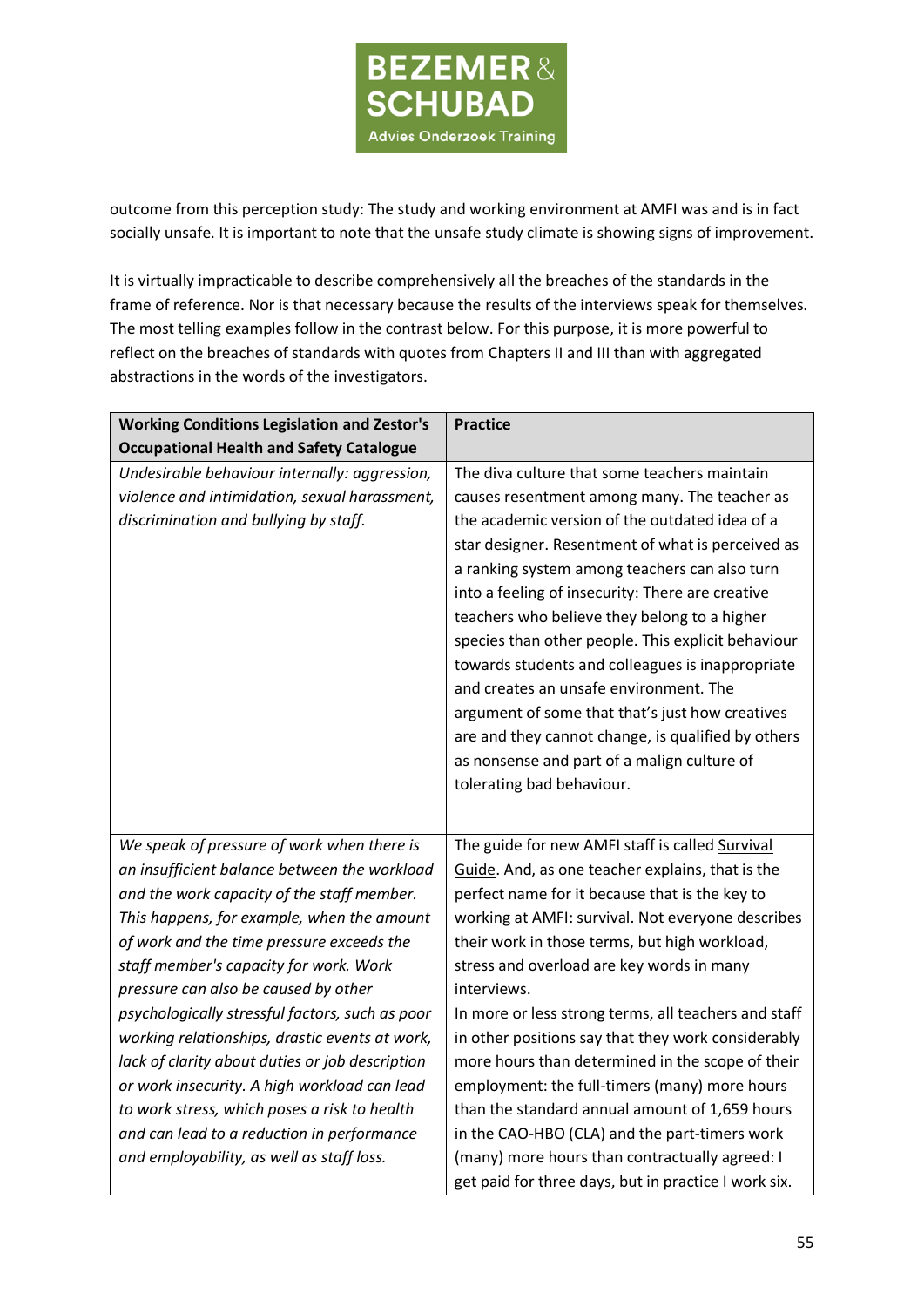

|                                                                                                    | The high workload leads to stress. Employees<br>experience insecurity, fly off the handle, get into<br>arguments and experienced tension, especially<br>towards the end of the school year and when<br>approaching deadlines. Many mention impending<br>or existing burnout in themselves or with<br>colleagues. The last man standing phenomenon<br>has been identified, whereby the one colleague<br>who is still standing has to take on the work of all<br>the colleagues who could no longer cope. Because<br>you don't want to let down the students.<br>Coffee and lunch breaks are not scheduled or $-$ it<br>is also said - not used as genuine breaks. With a<br>mixture of pride and horror, some teachers say<br>that at certain peak times of the year they work<br>from 8 am to 8 pm straight through without a<br>break, assessing students. One student sighed:<br>You wouldn't want to be the last student. |  |
|----------------------------------------------------------------------------------------------------|------------------------------------------------------------------------------------------------------------------------------------------------------------------------------------------------------------------------------------------------------------------------------------------------------------------------------------------------------------------------------------------------------------------------------------------------------------------------------------------------------------------------------------------------------------------------------------------------------------------------------------------------------------------------------------------------------------------------------------------------------------------------------------------------------------------------------------------------------------------------------------------------------------------------------|--|
| <b>AUAS Scheme Undesirable Behaviour</b>                                                           |                                                                                                                                                                                                                                                                                                                                                                                                                                                                                                                                                                                                                                                                                                                                                                                                                                                                                                                              |  |
| AUAS is a widely accessible university where a                                                     |                                                                                                                                                                                                                                                                                                                                                                                                                                                                                                                                                                                                                                                                                                                                                                                                                                                                                                                              |  |
| large diversity of students and staff<br>collaborate, study and work in education and<br>research. | The difference between the street scene in<br>Amsterdam and that in AMFI was said to be<br>striking: AMFI was described as a white school. It<br>was often added: a white school for rich kids from<br>the western part of the Netherlands. Students<br>from the periphery of the country said they had<br>felt unsafe because of sarcastic remarks lecturers<br>made about their accent and their supposed<br>peasant background.<br>Students from underprivileged parents and<br>students who did not grow up with design,<br>museum visits, or expensive brand-name clothing<br>stated that they felt disadvantaged and excluded<br>by lecturers.                                                                                                                                                                                                                                                                         |  |
|                                                                                                    |                                                                                                                                                                                                                                                                                                                                                                                                                                                                                                                                                                                                                                                                                                                                                                                                                                                                                                                              |  |
| Social safety, a pleasant and healthy learning                                                     | ➤<br>Of the 39 current or former students                                                                                                                                                                                                                                                                                                                                                                                                                                                                                                                                                                                                                                                                                                                                                                                                                                                                                    |  |
| and working environment where everyone                                                             | interviewed:                                                                                                                                                                                                                                                                                                                                                                                                                                                                                                                                                                                                                                                                                                                                                                                                                                                                                                                 |  |
| feels welcome, are important conditions for<br>this.                                               | Four said they had suffered burnout as a<br>result of their studies at AMFI;                                                                                                                                                                                                                                                                                                                                                                                                                                                                                                                                                                                                                                                                                                                                                                                                                                                 |  |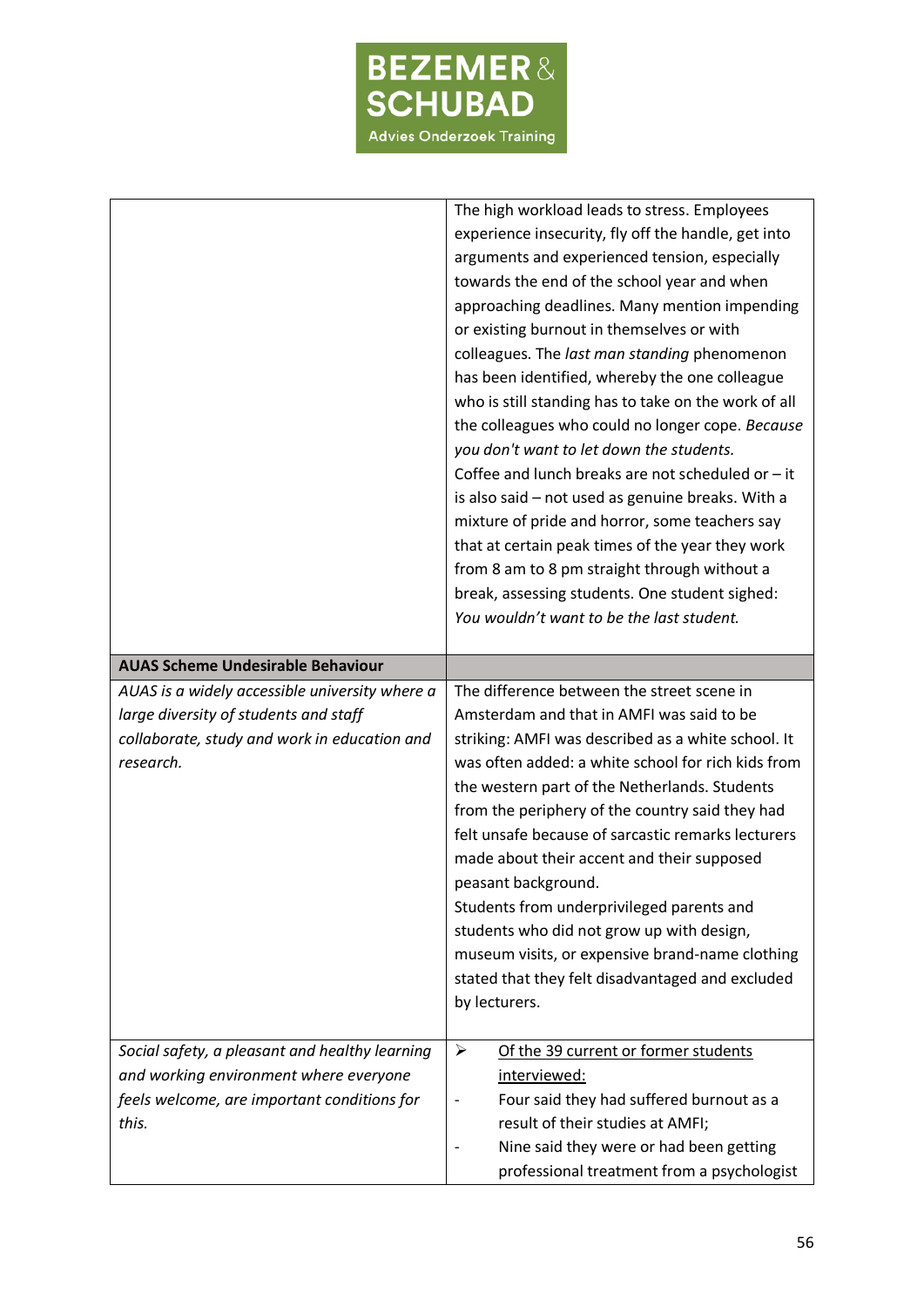

|                                                                                                                                                                                                                                                                                                                                                             | or other professional therapist to cope with<br>the psychological damage suffered during<br>their studies at AMFI. PTSD was mentioned<br>on several occasions;<br>Fifteen (not including the 9 getting<br>professional treatment) said they had<br>suffered or were suffering from serious<br>damage to their self-confidence, fear of<br>failure, depression, suicidal thoughts,<br>severe stress, or social anxiety and the like,<br>as a result of their studies at AMFI;<br>The other 11 did not specifically report<br>serious psychological distress or harm.                                                                                                                                                                                                                                                                                                                                                                                                                             |
|-------------------------------------------------------------------------------------------------------------------------------------------------------------------------------------------------------------------------------------------------------------------------------------------------------------------------------------------------------------|-------------------------------------------------------------------------------------------------------------------------------------------------------------------------------------------------------------------------------------------------------------------------------------------------------------------------------------------------------------------------------------------------------------------------------------------------------------------------------------------------------------------------------------------------------------------------------------------------------------------------------------------------------------------------------------------------------------------------------------------------------------------------------------------------------------------------------------------------------------------------------------------------------------------------------------------------------------------------------------------------|
| AUAS attaches great importance to a working<br>environment in which staff and students can<br>work and study safely, in a healthy and<br>mutually beneficial manner. AUAS aspires to<br>be a place where undesirable behaviour, such<br>as discrimination, sexual or other forms of<br>harassment, bullying and aggression, is not<br>tolerated in any way. | Current and former students said they had felt<br>intimidated by lecturers who had allegedly told<br>them that their influential network in the fashion<br>world could make sure that someone would never<br>get a job-or that they would- and who had said<br>that a student would never be able to graduate<br>without their favouritism. Former students who<br>are now active in the fashion world themselves<br>and who have built up their own networks, cannot<br>imagine in retrospect that they allowed<br>themselves to be frightened by these lecturers'<br>threats.<br>Some current and former students told of their<br>fear, sometimes felt on a weekly basis, of being<br>mistreated by some lecturers. It was not that they<br>were in awe of their knowledge or authority, but<br>that they were simply afraid of being ridiculed,<br>belittled, or humiliated. The Fashion & Design<br>programme and one lecturer in particular were<br>frequently mentioned in this context. |
| Undesirable behaviour should be discussable,                                                                                                                                                                                                                                                                                                                | Some teachers express the same disbelief as the                                                                                                                                                                                                                                                                                                                                                                                                                                                                                                                                                                                                                                                                                                                                                                                                                                                                                                                                                 |
| and both staff and students should be able to                                                                                                                                                                                                                                                                                                               | students when they hear that this investigation                                                                                                                                                                                                                                                                                                                                                                                                                                                                                                                                                                                                                                                                                                                                                                                                                                                                                                                                                 |
| address such behaviour. Even if members of                                                                                                                                                                                                                                                                                                                  | focuses on social (un)safety in general and is not                                                                                                                                                                                                                                                                                                                                                                                                                                                                                                                                                                                                                                                                                                                                                                                                                                                                                                                                              |
| staff or students do not experience unwanted                                                                                                                                                                                                                                                                                                                | specifically focussed on Martijn N. It has already                                                                                                                                                                                                                                                                                                                                                                                                                                                                                                                                                                                                                                                                                                                                                                                                                                                                                                                                              |
| behaviour directly themselves but witness it,                                                                                                                                                                                                                                                                                                               | been noted that all the staff interviewed say they                                                                                                                                                                                                                                                                                                                                                                                                                                                                                                                                                                                                                                                                                                                                                                                                                                                                                                                                              |
| they can take responsibility by raising the                                                                                                                                                                                                                                                                                                                 | have always known that social insecurity prevailed                                                                                                                                                                                                                                                                                                                                                                                                                                                                                                                                                                                                                                                                                                                                                                                                                                                                                                                                              |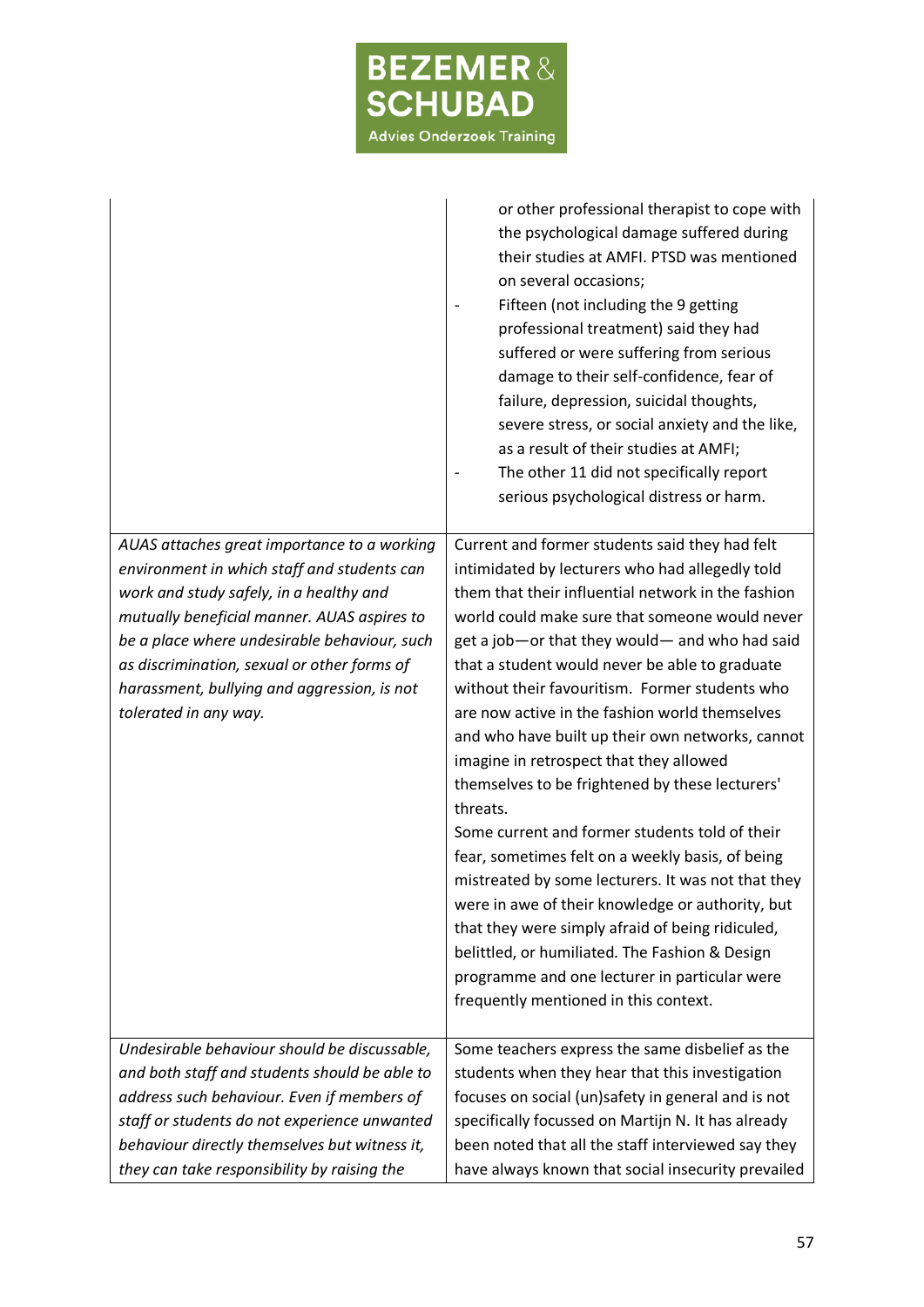

| question of behaviour.                                                                                                                                                                                                | in Martijn N.'s environment and distanced<br>themselves from him long before the publicity and<br>to have experienced discomfort at the sight of him<br>being brought in by colleagues as a role model.<br>Some provide specific examples of this and say to<br>have lost sleep over it, while others only provide<br>general statements. It is reported that, due to<br>poor internal communication, the internship<br>agency did not know or could not have known<br>that it was unwittingly actively mediating in<br>sending interns to Martijn N.'s unsafe<br>organisation.                                                                                                                                                                                                       |
|-----------------------------------------------------------------------------------------------------------------------------------------------------------------------------------------------------------------------|---------------------------------------------------------------------------------------------------------------------------------------------------------------------------------------------------------------------------------------------------------------------------------------------------------------------------------------------------------------------------------------------------------------------------------------------------------------------------------------------------------------------------------------------------------------------------------------------------------------------------------------------------------------------------------------------------------------------------------------------------------------------------------------|
| <b>AMFI Code of Conduct</b>                                                                                                                                                                                           |                                                                                                                                                                                                                                                                                                                                                                                                                                                                                                                                                                                                                                                                                                                                                                                       |
| AMFI is a community that thrives on a diverse<br>and inclusive body of students and teachers.<br>Our differences are what brings us together<br>and what adds value to our community.                                 | Staff describe AMFI as a white school, and a few<br>even add 'with a colonial point of view'. Many<br>members of staff say to have only recently<br>become aware of this or to perceive the lack of<br>diversity as a problem, that they never really<br>asked themselves whether you can ask a student<br>from Asia the same thing as a student from<br>Amsterdam. Some still don't see a problem with<br>this and think setting up a Diversity Task Force is<br>unnecessary or see it as window dressing. For<br>others, the Diversity Task Force can certainly<br>contribute to resolving a genuine perceived lack of<br>social safety. This also comes with the warning:<br>Diversity is not a branding opportunity. If it is used<br>as such, AMFI will become even more unsafe. |
| Students and staff of AMFI treat each other<br>with respect. We do not do or say anything<br>that someone else might consider a violation<br>of their dignity and safety.                                             | Current and former students described some<br>lecturers not as coaches, mentors or trainers, not<br>as people who wanted to make them better, but<br>as harsh, vicious judges who tried to outdo each<br>other in socially unsafe remarks in a Voice of<br>Holland-like contest.                                                                                                                                                                                                                                                                                                                                                                                                                                                                                                      |
| There is zero tolerance for any form of<br>misconduct, e.g., harassment, bullying,<br>racism, sexism, ableism, ageism, classism,<br>homophobia, transphobia, genderphobia,<br>discrimination and inappropriate sexual | The perceived lack of empathic and didactic<br>qualities on the part of some lecturers was felt to<br>be very unsafe, especially when it came to those<br>aspects of the curriculum that were discussed<br>above, where it was not the work but the                                                                                                                                                                                                                                                                                                                                                                                                                                                                                                                                   |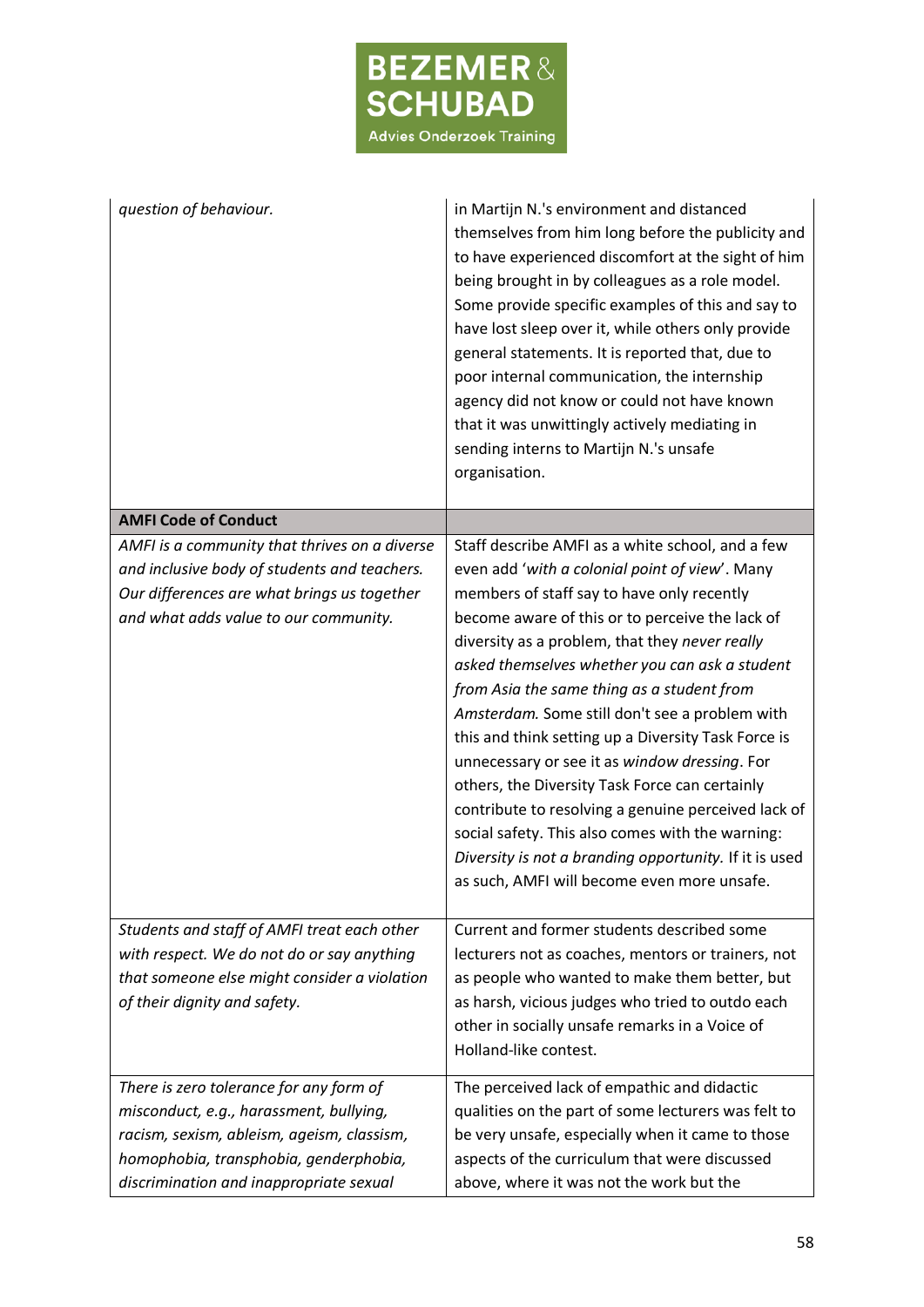

| behaviour. That includes but is not limited to<br>expression through words, images, actions or<br>behaviour. | personality of the student that was key.<br>Respondents said it was precisely in those cases<br>that there was no room for personal growth or<br>development, but that the goal seemed to be<br>humiliation and the destruction of self-confidence.<br>Some tell of being mocked for their speech<br>impediment or dyslexia.                                                                                                                                                                                                                                                                                                                                                                                                                                                                                                                                                                                                                                    |
|--------------------------------------------------------------------------------------------------------------|-----------------------------------------------------------------------------------------------------------------------------------------------------------------------------------------------------------------------------------------------------------------------------------------------------------------------------------------------------------------------------------------------------------------------------------------------------------------------------------------------------------------------------------------------------------------------------------------------------------------------------------------------------------------------------------------------------------------------------------------------------------------------------------------------------------------------------------------------------------------------------------------------------------------------------------------------------------------|
| <b>AMFI Manifesto</b>                                                                                        |                                                                                                                                                                                                                                                                                                                                                                                                                                                                                                                                                                                                                                                                                                                                                                                                                                                                                                                                                                 |
| Why<br>We believe that fashion is a force for good                                                           | Employees contrast AMFI's big ambitions to<br>reform the culture and ethos of the fashion<br>industry - to make fashion sustainable, with the<br>reality of everyday practice. Many say they see an<br>organisation that does not sustainably and<br>humanely deal with the talents of the people who<br>work and study there and for whom AMFI is not<br>the intended Force for Good. An organisation that<br>not only does not achieve its ambitions, but about<br>which the following is said: It's never been as bad<br>is it is now.                                                                                                                                                                                                                                                                                                                                                                                                                       |
| Who<br>We cultivate an environment of mutual<br>respect and shared knowledge                                 | Many of the staff interviewed do not doubt the<br>veracity of students' critical posts on social media.<br>Some say they are remorseful for not intervening<br>when they knew or should have known that<br>students were treated incorrectly or even<br>transgressively by their colleagues. It's only now<br>that I realize how students have suffered and been<br>frequently exposed to humiliation and trauma.<br>There are teachers who are ashamed that they<br>were blinkered, teachers who are ashamed that<br>they sent students to unsafe environments,<br>teachers who no longer trust each other, teachers<br>who are annoyed by AMFI's excuses. Employees<br>say they do not doubt the veracity of the story<br>that some teachers are intimidating their students<br>by threatening to ruin their future careers. One<br>teacher forbade her own child from going to AMFI<br>because it was a terrible school with unkind and<br>vicious teachers. |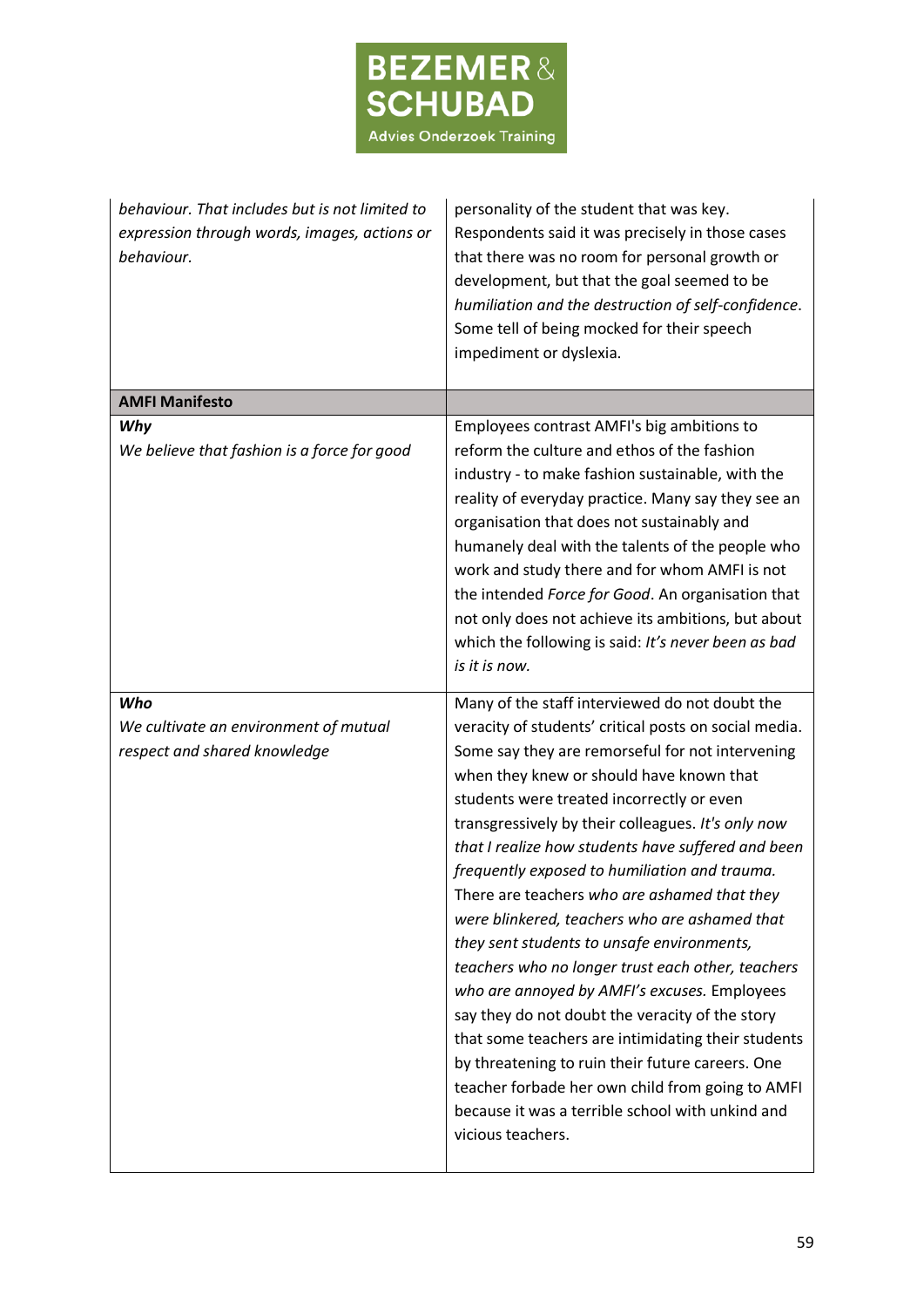

| <b>Through creativity</b><br>We meet in an interdisciplinary space with<br>curiosity, compassion and creativity | The young guard speaks passionately about<br>sustainability and are intrinsically motivated by it.<br>One representative of the group states that the<br>title of this report should be: From Ego to Eco.                                                                                                                                                                                                                                                                            |
|-----------------------------------------------------------------------------------------------------------------|--------------------------------------------------------------------------------------------------------------------------------------------------------------------------------------------------------------------------------------------------------------------------------------------------------------------------------------------------------------------------------------------------------------------------------------------------------------------------------------|
| How<br>We learn by doing, embracing failure and<br>achievement                                                  | A former student who became an AMFI lecturer<br>described the theory and practice as follows: It is<br>assumed that a wound must be opened in order<br>for you do a better job. The practice is/was: the<br>lecturer goes home, and the wound stays open.                                                                                                                                                                                                                            |
| What<br>We are a fashion community of change<br>makers                                                          | The tone of voice of the MT's internal<br>communication is also seen as an aspect of<br>perceived social insecurity. This tone of voice<br>gives the impression that AMFI is one big family<br>and that everything is going well. In doing this,<br>the MT does not address the major divisions<br>amongst the employees and everything that is not<br>going well, but instead misjudges and denies,<br>thereby not taking seriously the real problems and<br>concerns of the staff. |
|                                                                                                                 |                                                                                                                                                                                                                                                                                                                                                                                                                                                                                      |

### **IV.iv. Supplemental considerations of the conclusion**

Chapter I of this report describes that the semi-structured questionnaire used in the 109 interviews is based, inter alia, on the theory of *Psychological Safety in the Workplace* by Amy Edmondson, Professor of Leadership and Management at the Harvard Business School. Although this theory does not form part of the frame of reference, its superficial application also contributes to the further substantiation and nuancing of the conclusion drawn above.

In chapter I.v., the pillars of *Psychological Safety in the Workplace* were mentioned which according to Prof. Edmondson are important indicators of psychological safety at work and in a learning environment. These are: Attitude to risk and failure, Sensitive themes can be discussed, Readiness to help, Inclusivity and diversity.

These pillars have been addressed directly or indirectly, explicitly or implicitly in the interviews. The investigators are forced to conclude, from the point of view of Edmondson's (proven) theory, that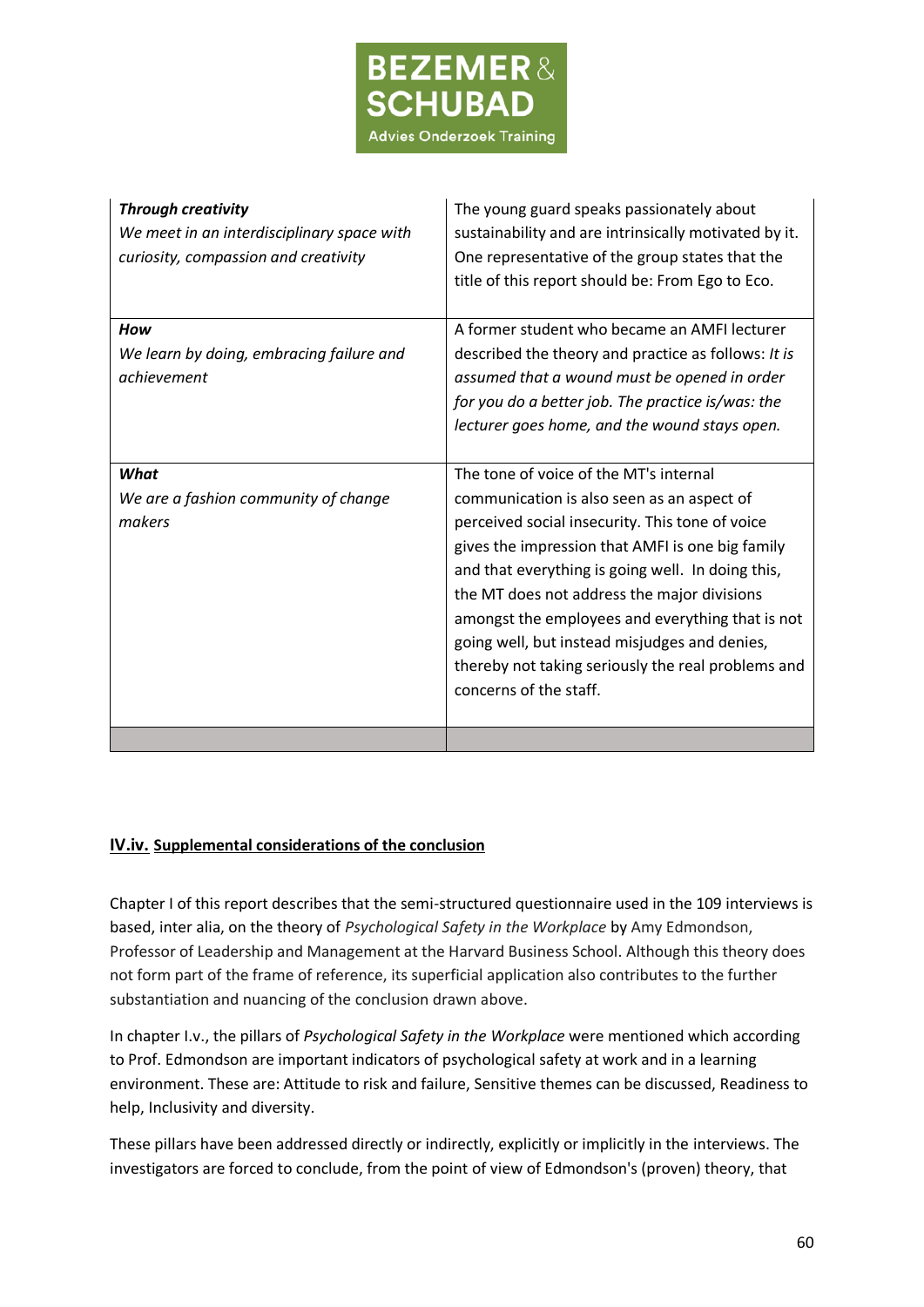

psychological safety is lacking. There are too many noises from both current/former students and staff that in order to avoid criticism you do not stick your neck out, – in other words, people avoid risks. In this respect, the investigators note that the social/psychological safety is also an obstacle to innovation.

For the same reason, i.e. avoidance of criticism, investigators sense the accustomed reluctance among current and former students and staff to raise transparently sensitive issues. The unanimous criticism of Martijn N.'s activities for AMFI speaks volumes in that regard.

The willingness to help each other is hampered by the silo culture. Perhaps this is inherent in the farreaching specialisation of a number of teachers and 'silos' are difficult to avoid because of such specialization, but this does not detract from the fact that people themselves refer to a silo culture. The investigators add that a silo culture not only creates a lack of psychological security but also inhibits synergy. And that is another key pillar for an organisation such as AMFI to stride robustly into the future. After all, fashion is not static, fashion is dynamic, and technical developments in the fashion industry require synergy.

The twin themes of inclusivity and diversity, the fourth pillar of psychological security according to Edmondson's concept, are present for one of them but not sufficiently present for the other. All sections are in agreement on the total acceptance of LGBTQI+ students and/or staff. However, the investigators are more critical with regard to the true acceptance/inclusion of non-white students. True acceptance/inclusion means that the educational programmes and the assessment of students take account of the different cultures and subcultures from which students originate. Some teachers are aware of this but others think it is nonsensical. However, this is clearly an issue. While culture and subculture may not play a role in mathematics because of the universal assumptions within that field, fashion has so many subjective dimensions that cultures and subcultures cannot be avoided.

In one of her latest publications<sup>1</sup>, Professor Edmondson once again presents the Likert scale by which she identifies and measures *Psychological Safety* in organizations, this time using seven statements:

- 1. *If you make a mistake on this team, it is often held against you.*
- 2. *Members of this team are able to bring up problems and tough issues.*
- 3. *People on this team sometimes reject others for being different.*
- 4. *It is safe to take a risk on this team.*
- 5. *It is difficult to ask other members of this team for help.*
- 6. *No one on this team would deliberately act in a way that undermines my efforts.*
- 7. *Working with members of team, my unique skills and talents are valued and utilized.*

As explained, the persons interviewed were not explicitly asked to score these statements on a fiveor seven-point scale (totally agree - totally disagree). The statements were formulated as open questions in the interviews, for example: *Do you feel that you can engage with colleagues and your* 

<sup>1</sup> Amy C. Edmondson, The Fearless Organization - Creating Psychological Safety in the Workplace for Learning, Innovation and Growth, Wiley, 2019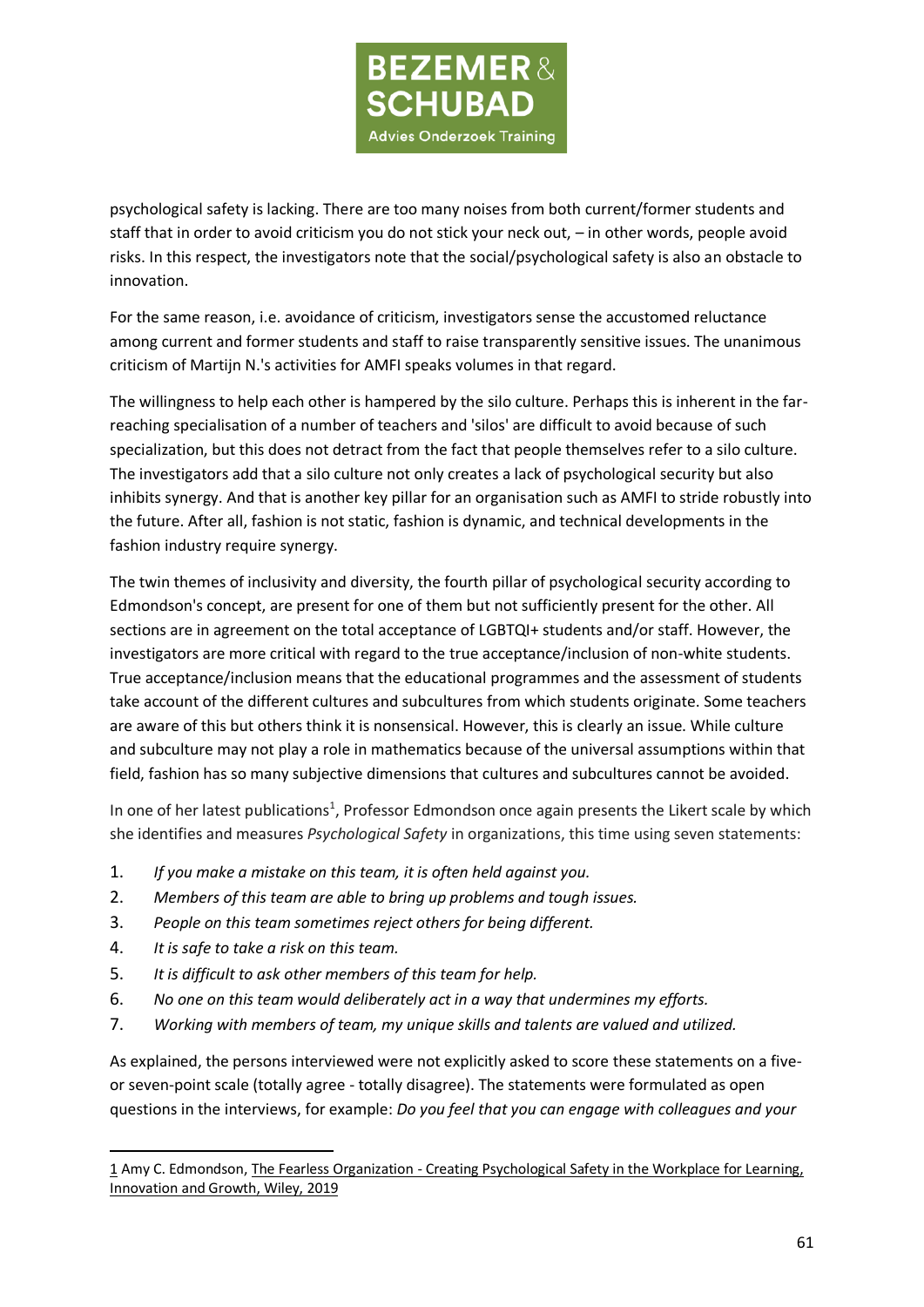

*supervisor in open conversation about difficult or sensitive topics? Do you ever ask for help from colleagues or your supervisor? Do colleagues ever ask you for help? Can you be yourself on the team in which you work? In what way are you able to be and in what way not?* The qualitative answers given in the interviews on these and other theoretically based questions make it highly likely that AMFI, as an overall organisation for current and former students and staff, would also score as unsafe on the Likert scale. And reinforce the conclusion that the application of Amy Edmondson's theory would lead to one and the same conclusion as the application of the frame of reference used.

At the same time, the investigators should and will apply some important nuances. When *team* is understood not to mean the totality of AMFI but rather their own, smaller team in which daily collaboration takes place, current and former students and staff experience more security. In addition to the current and former students who regard their fellow students as competitors and would certainly not dare to expose their vulnerability to each other, there are also examples of students who relate how they helped each other as peers to survive AMFI. And there are staff who state: *AMFI is an unsafe organisation, but it is safe within my team*: as long as it involves a select circle, they are certainly willing to help each other, to address each other about mistakes and to admit to having made mistakes.

Incidentally, it is interesting to read in the same publication *What Psychological Safety is Not*:

- *Psychological Safety Is Not About Being Nice;*
- *Psychological Is Not a Personality Factor;*
- *Psychological Safety Is Not Just Another Word for Trust.*

In other words: You are not obliged always to be nice to each other and uncritical, or always foster an atmosphere of ease or comfort. And in a healthy organization, social safety is not related to an introvert or extravert character. The fact that students in an educational setting such as AMFI have to be subjected to criticism, even strong criticism that takes them out of their comfort zone, does not mean that these situations would immediately qualify as psychologically unsafe situations. After all, it is often 'le ton qui fait la musique'.

### **IV.v. Representativeness also in relation to quantitative analyses**

Above all, each student that experiences social insecurity is one too many, especially if that experience were to lead to burnouts, PTSD, depression and other distress. To this extent, any demand for numbers is completely irrelevant.

However, there remains the essential question as to the extent to which the 39 current and former students interviewed are representative of the total. All answers to this question are speculative. However, two things are worth noting:

• In this context, the acknowledgement and recognition by staff (mainly teachers) of students' criticisms concerning social safety at AMFI is also relevant. Staff do not limit this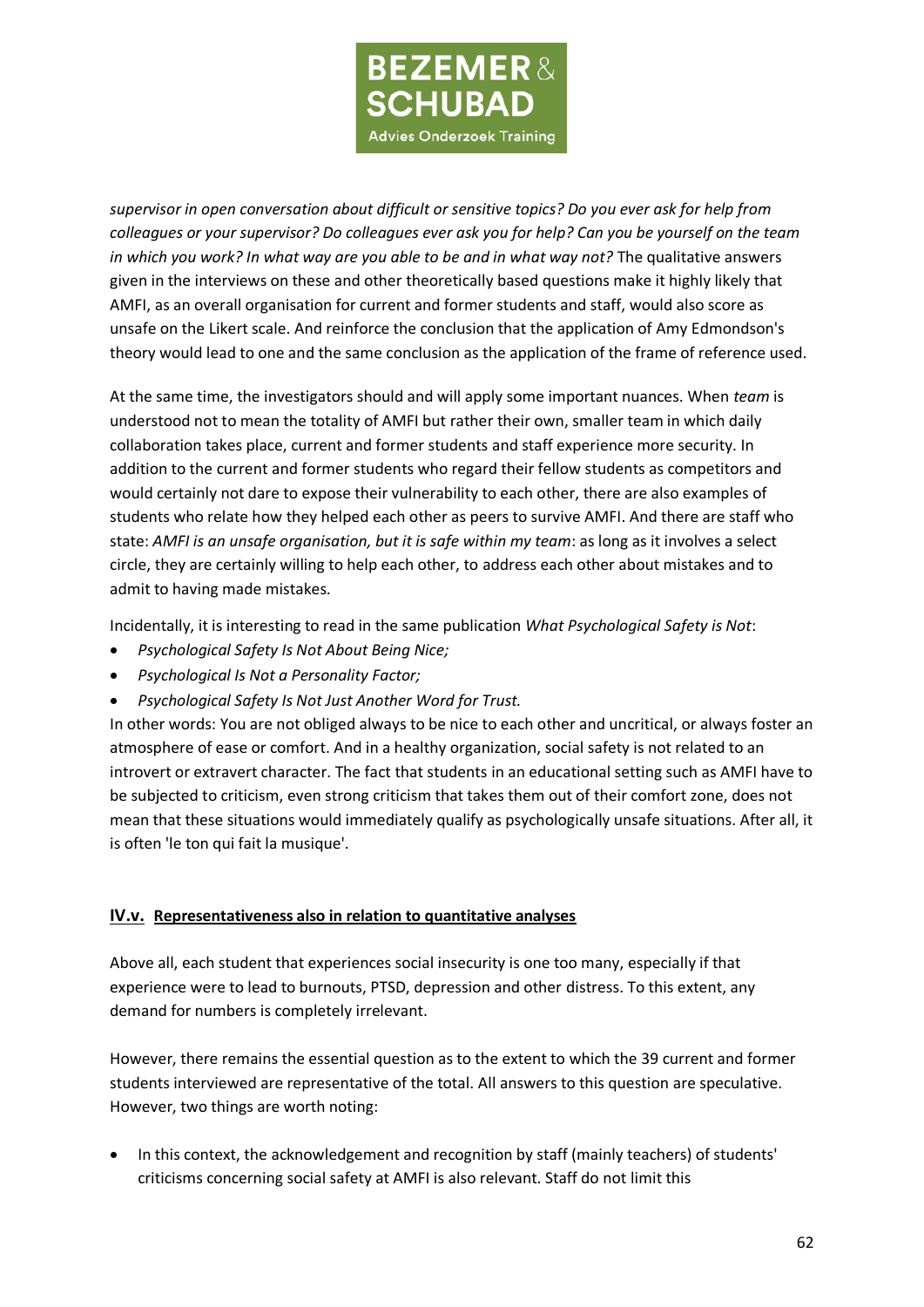

acknowledgement and recognition to a restricted group. This acknowledgement and recognition is therefore indicative of a certain representativeness of the group of students and former students who participated in the study for the total.

- Quantitative analyses produced by AMFI itself and by external parties provide both indications and contraindications for the representativeness of the group of participants for the total number of current and former students. Moreover, the relevance of this finding is limited: quantitative returns from surveys and qualitative returns from interviews are not incomparable. Nevertheless, there follow some quotes from the AMFI document Report on reflective factfinding study re social safety AMFI (April 2021) provided to the investigators:
- *Scores for the student studies (NSE, etc.) up to and including 2018 give a low score (<3.4 on 5 point scale) for the following thematic scores: teachers, study guidance, review and assessment, course load, internship and course and quality care. In this context, it should be noted that there are few thematic scores and scores for elements which are below 3.0. When they are lower, the scores are often just below 3. Elements that score less are for example 'the way your course responds to complaints and problems', having a score lower than 3 for 2015- 2017. There is however 1 really negative outlier in the NSE for the thematic score internship and course that was below 3 in 2015, 2016 and 2018; this is mainly due to the subscore 'preparation for internship by the course, while it is striking that the scores for 'General Atmosphere' and 'Would you recommend the programme to family/friends' almost score a 4 out of 5 each time. After 2018, the scores generally get better and more compliments are given in the open comments.*
- *2018 went into somewhat more detail: AMFI students are significantly less satisfied with their teachers than students on a similar course in the HBO [Higher Professional Education] fashion sector. In the main, they are less satisfied regarding the educational quality of their teachers, the way in which feedback is provided, the accessibility of teachers outside of contact hours and the degree of the teachers' involvement with the students. On the theme of study guidance, AMFI score students lower than a comparable course in the HBO fashion sector. This applies to all the questions on this theme: the possibility of guidance, the quality of guidance and the extent to which the course takes the initiative in support or guidance. AMFI students are also less satisfied with their course load than the national average. This applies to the distribution of course load over the academic year and the feasibility of deadlines. The assessment of internships, internship preparation and internship guidance shows a steady upward trend. The subscore 'preparation for internship by the course' was a negative outlier in 2018 as we saw also in previous years. For quality of care, the score for 'the way your course responds to complaints and problems' is low; and the score for 'the way your course handles the educational evaluations' is also low.*
- *HBO monitor 2019: Completed by 39 former AMFI students (BA Technical Commercial Garment Technology). 20.5% of the former students were (very) dissatisfied with their teachers.*
- *100 days monitor 2019/2020 Completed by 84 of the 442 first-year students. AMFI students are*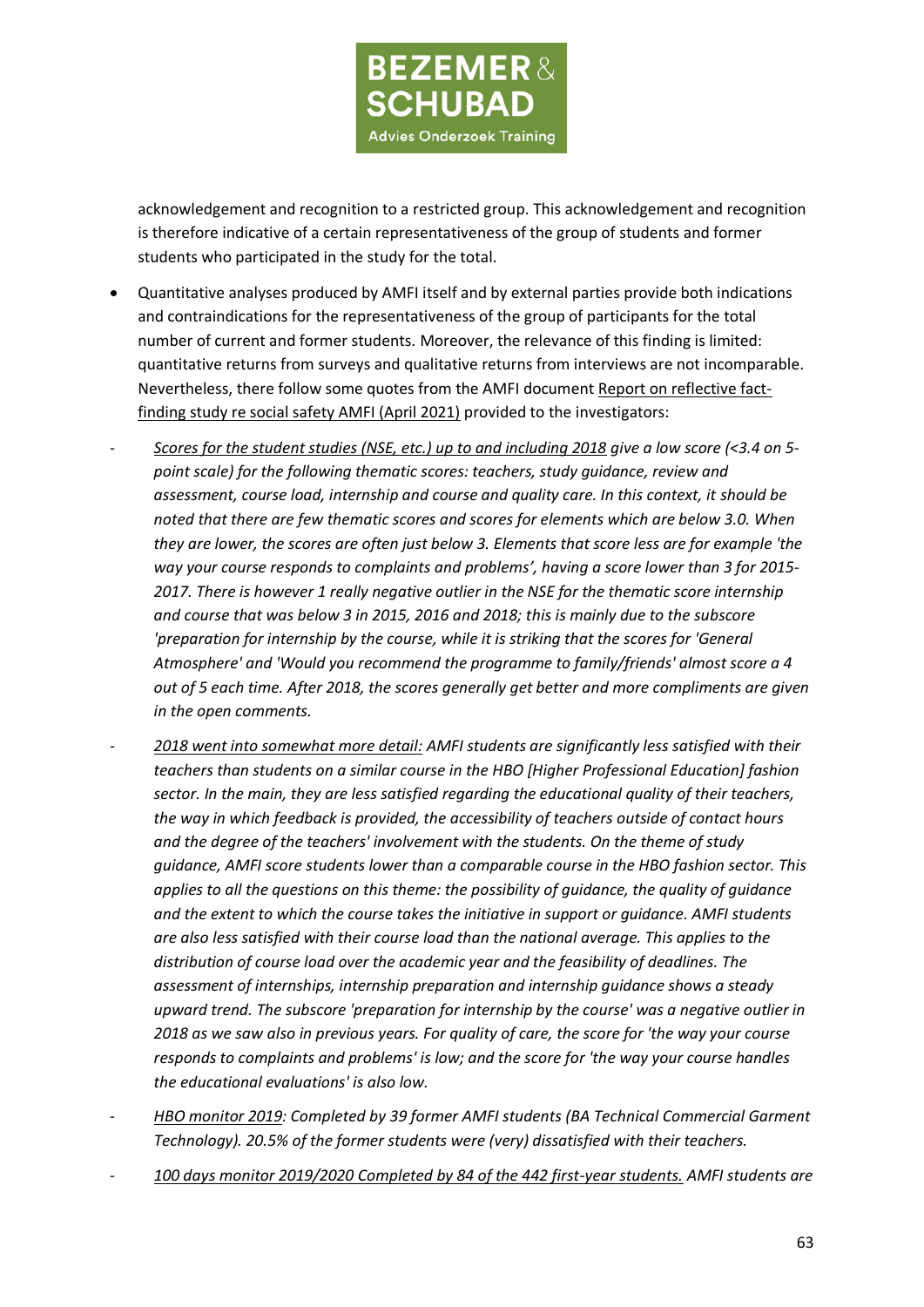

*significantly less satisfied with their course than students on other AUAS courses. More than half of AMFI students (52%) consider teachers to have high expectations of them. The open answers were filled in by half of the students (42). In the open questions, students are particularly critical of the new programme that in 2019 does not always work well in terms of organisation. The workload seems to be significantly better. Most students also say that they are very happy with their course and that the atmosphere and course load are fine. Two students comment about a negative and/or unfair attitude of teachers.*

These and many other conclusions from the internal investigation (e.g.: *Teacher feedback can be far too harsh and often seems based on individual teachers' opinions and is not shared constructively with a student but is shared when multiple classmates are present. Students are belittled. This makes them insecure and some have developed fear of failure*) correspond to the experiences of the 39 students interviewed.

This is fundamentally different from the figures for intermediate deregistrations and success rate figures: current and former students tell the investigators that up to 70% of students would drop out in the interim. However, the figures show a different picture:

- Exit monitor 2019/2020 A total of 43 (of approximately 1,200) students deregistered in the interim (P, BA and MA). About half of them (23 students) completed the questionnaire. Reasons for quitting often relate to: • Course content (for 83% of the students who deregistered) • The organisation of the course (for 87% of the students who deregistered) • 10 out of 23 students indicated 'I don't feel at home' as a reason for dropping out • 8 out of 23 students indicated 'insufficient study guidance and support. • Indications from open answers: criticism rather than support from teachers, not accessible to students with functional disabilities, excessive workload.
- Exit monitor 2020/2021: A total of 28 (of approximately 1,200) students deregistered in the interim (P, BA and MA). About half of them (14 students) completed the questionnaire. Reasons for quitting often relate to: • Course content (for 72% of the students who deregistered) • The organisation of the course (for 72% of the students who deregistered) • Indications from open answers: not comfortable with the manner of teaching, not impressed with the teachers, excessive workload and little guidance.

In addition to the above-mentioned Report on reflective fact-finding study re social safety, AMFI provided the investigators with the most recent Cohort Analysis of the success rate for the student cohort that started their studies in 2019:

− Cohort Analysis: Of the cohort of 399 students who started at AMFI in 2019, 14% had dropped out after one year. 84% had passed the propaedeutic examination after one year (i.e. successfully completed the first year of their course). In the seven previous years, both percentages were significantly less favourable (drop-out rate 34-41% and passed propaedeutic examination after one year 31-40%).

It seems plausible that current and former students' inaccurate image about success rates and drop-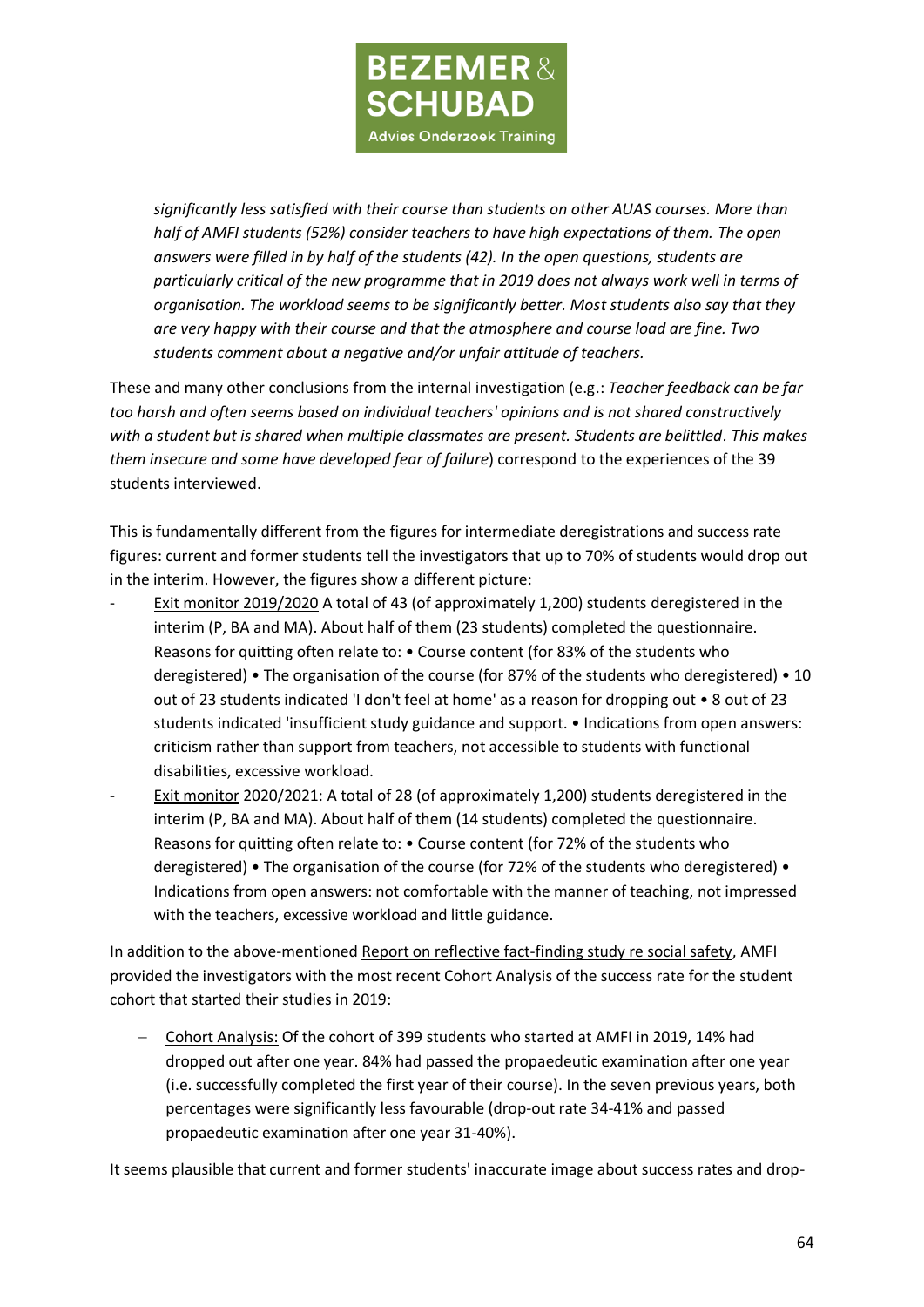

out rates that is not supported by the figures cannot be attributed solely to a lack of judgement. After all, as repeatedly said, it was the teachers themselves who would continuously emphasize that AMFI is actually a drop-out race. During the introduction, the elite and selective nature of AMFI would be cited with a certain degree of pride as meaning that few would make it to the finish line. A teacher allegedly said halfway through the first year: There are still a lot of you but the intention is that more people will drop out.

The positive developments in the success rates are also reflected in the results of the most recent NSE. These became known during the course of this investigation. The AMFI scores on the five-point scale now are no longer lower but higher or completely consistent with those of similar courses in the fashion sector:

| <b>Theme scores</b>                                             | Amsterdam<br><b>University of</b><br><b>Applied</b><br><b>Sciences</b> | <b>Similar Course</b> |
|-----------------------------------------------------------------|------------------------------------------------------------------------|-----------------------|
| Theme score Content and design of the tuition                   | 3.64                                                                   | 3.64                  |
| Theme score Alignment with professional practice / professional |                                                                        |                       |
| career                                                          | 3.42                                                                   | 3.45                  |
| Theme score Teachers for the course                             | 3.53                                                                   | 3.57                  |
| Theme score Study guidance                                      | 3.48                                                                   | 3.66                  |
| Theme score Review and assessment                               | 3.53                                                                   | 3.44                  |
| Theme score Involvement and contact                             | 3.76                                                                   | 3.64                  |

In particular, the subfigures on the Theme involvement and contact are indicative of the positive effects of the innovation process established. The feeling of safety is almost 4 on the five-point scale.

| <b>Theme: involvement and contact</b>                            | <b>Amsterdam</b><br><b>University of</b><br><b>Applied</b><br><b>Sciences</b> | <b>Similar Course</b> |
|------------------------------------------------------------------|-------------------------------------------------------------------------------|-----------------------|
| To what extent do you agree with the following statements: (1 -  |                                                                               |                       |
| strongly disagree, 5 - strongly agree)                           |                                                                               |                       |
| I can reach teachers if I need to.                               | 3.72                                                                          | 3.58                  |
| I get feedback on my work that helps me understand the material  | 3.60                                                                          | 3.52                  |
| If feel safe to be myself at the institution where I am studying | 3.96                                                                          | 4.09                  |
| I feel at home on the course I am studying                       | 3.75                                                                          | 3.76                  |
| If feel inspired by what I learn during my course                | 3.87                                                                          | 3.67                  |
| I am regularly engaged in learning and working with the lecture  |                                                                               |                       |
| <b>Imaterials</b>                                                | 3.95                                                                          | 3.43I                 |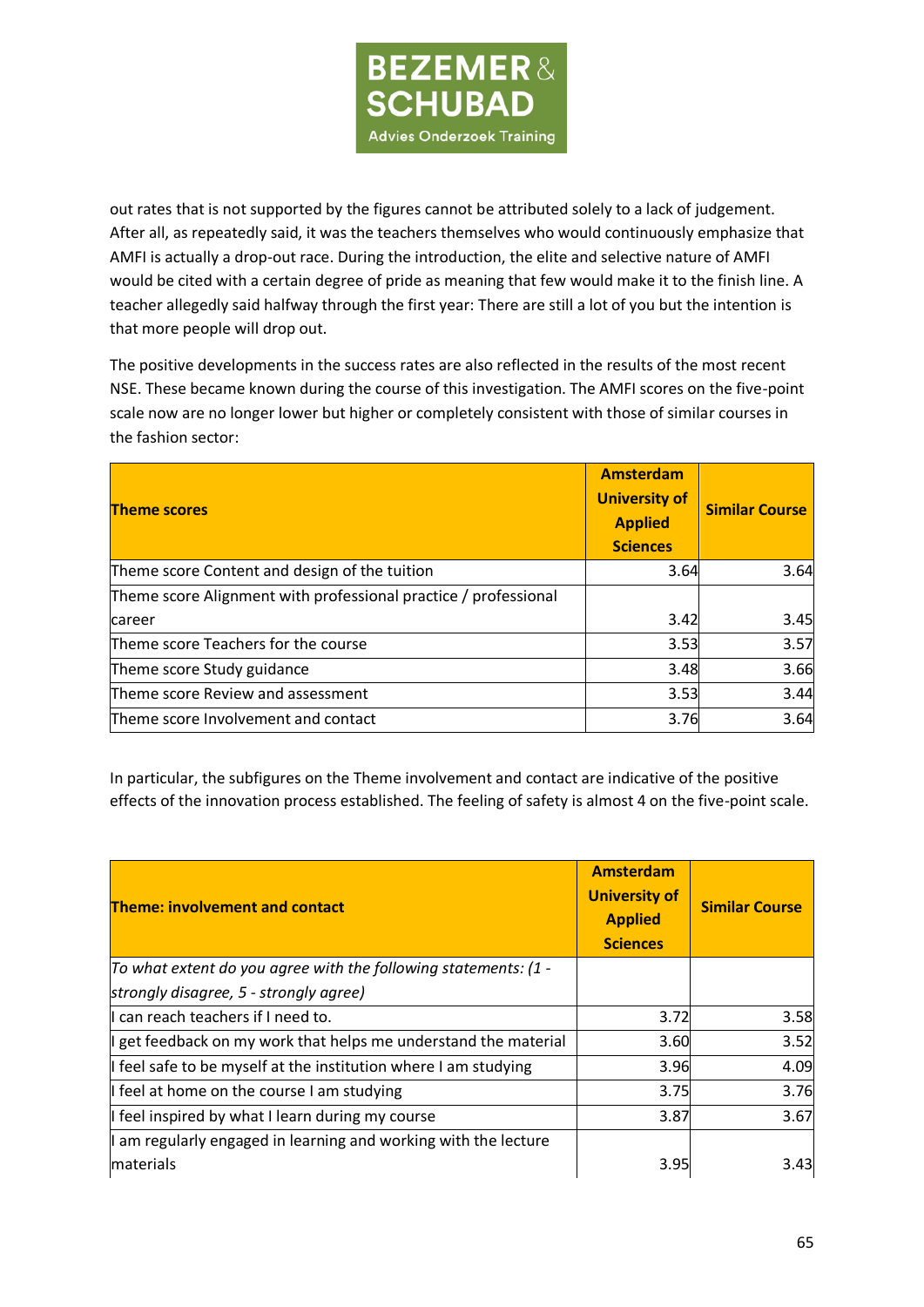

| In addition to the regular classes and assignments, I am also |      |      |
|---------------------------------------------------------------|------|------|
| actively engaged with my course                               | 3.87 | 3.58 |
| Teachers appreciate student feedback about the course         | 3.47 | 3.46 |
| My course is open to feedback from students                   | 3.67 | 3.69 |

It should be repeated that any assessment of the degree of representativeness of the current and former students involved in this investigation is purely speculative. The investigators do go so far as to say that, apart from a single exception, they have not found any obvious contraindications to there being a meaningful degree of representativeness: the number of students and former students involved in this investigation was small but this does not mean that their powerful signal may be ignored. The investigators would emphasize that recent figures suggest that the representativeness of respondents for the former student population is greater than for the current student population. The current students are more satisfied and this extends to factors with an impact on social safety.

As with the students, figures can also be quoted for the staff who show a more positive picture than is outlined in the interviews. For example, an interview cycle definitely exists: In the 2019 Staff Monitor, 85% of AMFI staff indicated that they had an annual interview less than a year ago. And the dramatic picture of *last man standing* as a result of ubiquitous burnouts does not hold up when measured against the industry-compliant sickness absence rates of the entire faculty and of AUAS. However, these nuances cannot eliminate the fact that the question of the extent to which the 70 employees interviewed are representative of the total is actually irrelevant. Even in the hypothetical case that all 90 non-interviewed staff would fundamentally disagree with their 70 colleagues and outline a very positive picture of AMFI as an employer and as a school, the conclusion remains that there is a deeply divided team of which approximately 40% (70 minus the one individual who presents a positive picture) experiences AMFI as a socially unsafe working environment.

### **IV.vi. Assessment of the Reporting structure**

The last part of the investigation assignment to be discussed is an assessment of the reporting structure and culture within AMFI. The findings from Chapters II and III that are relevant to this section are repeated in italics below.

- students
- teachers

With a few exceptions, the counsellor is now well-liked.

These findings are largely self-evident in terms of how they translate into conclusions and recommendations:

- The awareness of and access to the support structure for students in particular can be greatly improved. A common complaint voiced – even from respondents with big questions, concerns and problems – was that people were unaware of the existence of confidential counsellors. Some students say they lacked a student psychologist or counsellor, although such were available.
- For students and teachers who were aware of the existence of the support structure, there was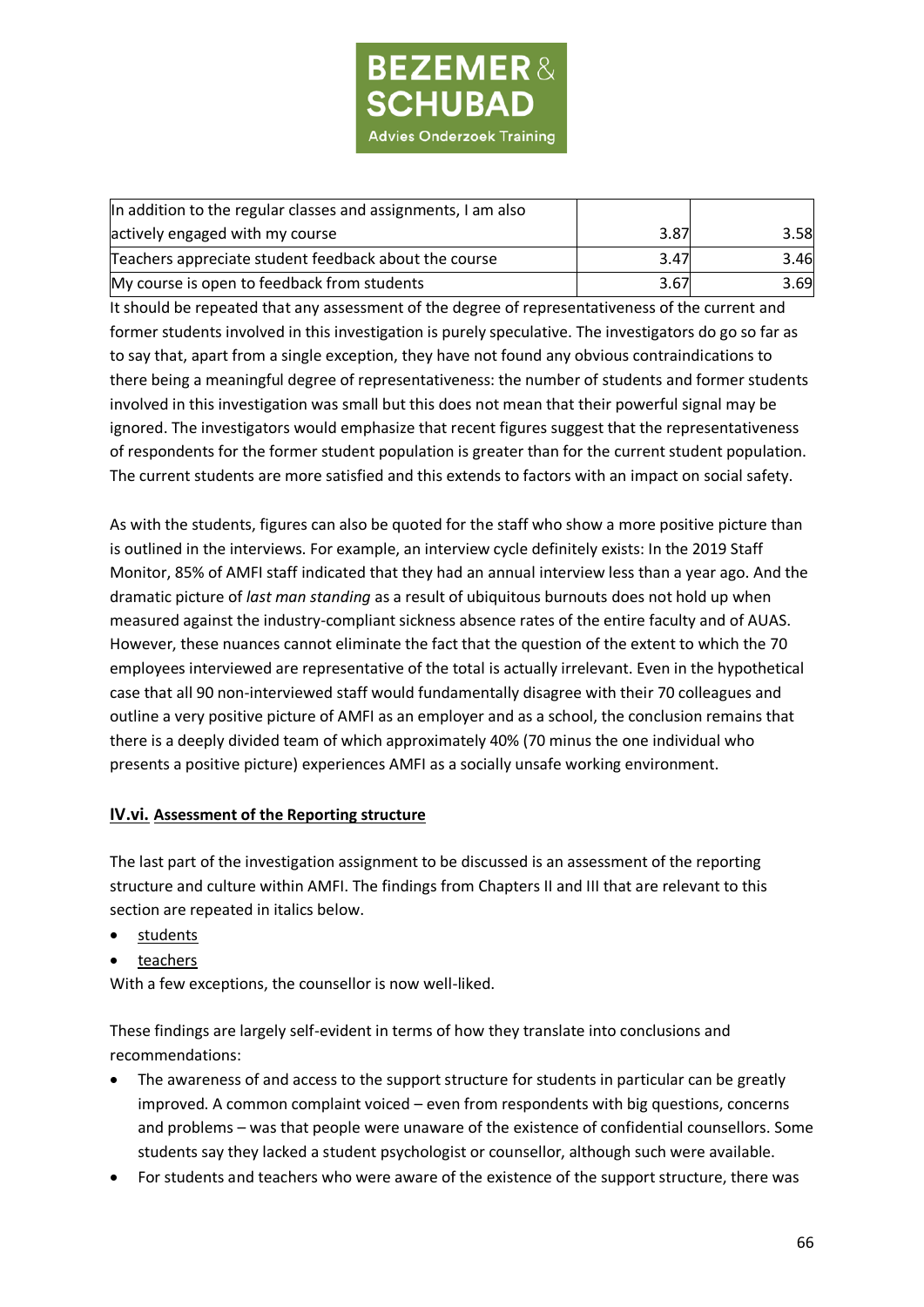**BEZEMER& SCHUBAD Advies Onderzoek Training** 

in some cases a lack of confidence as to the independence and professional distance of the persons involved in the support structure. Prerequisites for a properly functioning support structure are guaranteeing the independence and professional distance and having confidence in that guarantee.

- Persons who request help must have the confidence and this cannot be taken for granted that the support structure can do something for them. And that depends on the perception of the managerial support for the policy against unwanted behaviour and unacceptable forms of behaviour on the part of the persons requesting help.
- On the other hand: student and staff expectations of counsellors and confidential advisers are not always real. Student counsellors are not psychologists or brokers for student housing. And confidential advisers are limited in their scope of action precisely because of confidentiality. Managing these expectations warrants attention.
- AMFI as an organisation missed important signals about the insecurity surrounding Martijn N. due to defective or missing communication between teachers, mentors, the internship office and members of the management team. This finding differs from that of the claims of interviewed teachers but is consonant with the experiences of many interviewed students. Teachers who distanced themselves from Martijn N.'s investigators would have mentioned him as an example to students, promoted his company as an internship address, or hired him as a guest teacher or external assessor.

Even more important than all organisational aspects is the culture in the institution. Students describe a culture in which asking for help is seen as a sign of weakness. If that culture is left in place, then there is no point in making any changes in the structure around reporting. Support for the policy against unwanted behaviour and unacceptable forms of behaviour will only be created if all those responsible, and especially managerial staff, visibly endorse it by:

- Displaying positive exemplary behaviour;
- Being open to students and staff who are suffering from unwanted behaviour;
- Having the (visible) willingness to intervene in the case of reports about unwanted behaviour;
- Discussing of their own accord desirable and undesirable behaviour in a serious way on both informal (chats during coffee) and formal opportunities (performance reviews).

The investigators deduce from the interviews with some of the teachers in particular (the old guard) that there is scant support for the policy. This means that in the future use should be made of training teachers and other staff about their duties and responsibilities regarding unwanted behaviour: awareness training and training in skills to deal adequately with situations of unacceptable behaviour (counteracting the inability to respond adequately).

Even the best support structure will not achieve much in the absence of visible and evident support for a policy against unwanted behaviour. Those in need of help will make little use of it. And if anyone does make use of it, in the absence of support, the confidential adviser may not be able to do anything. And that will be another source of complaints.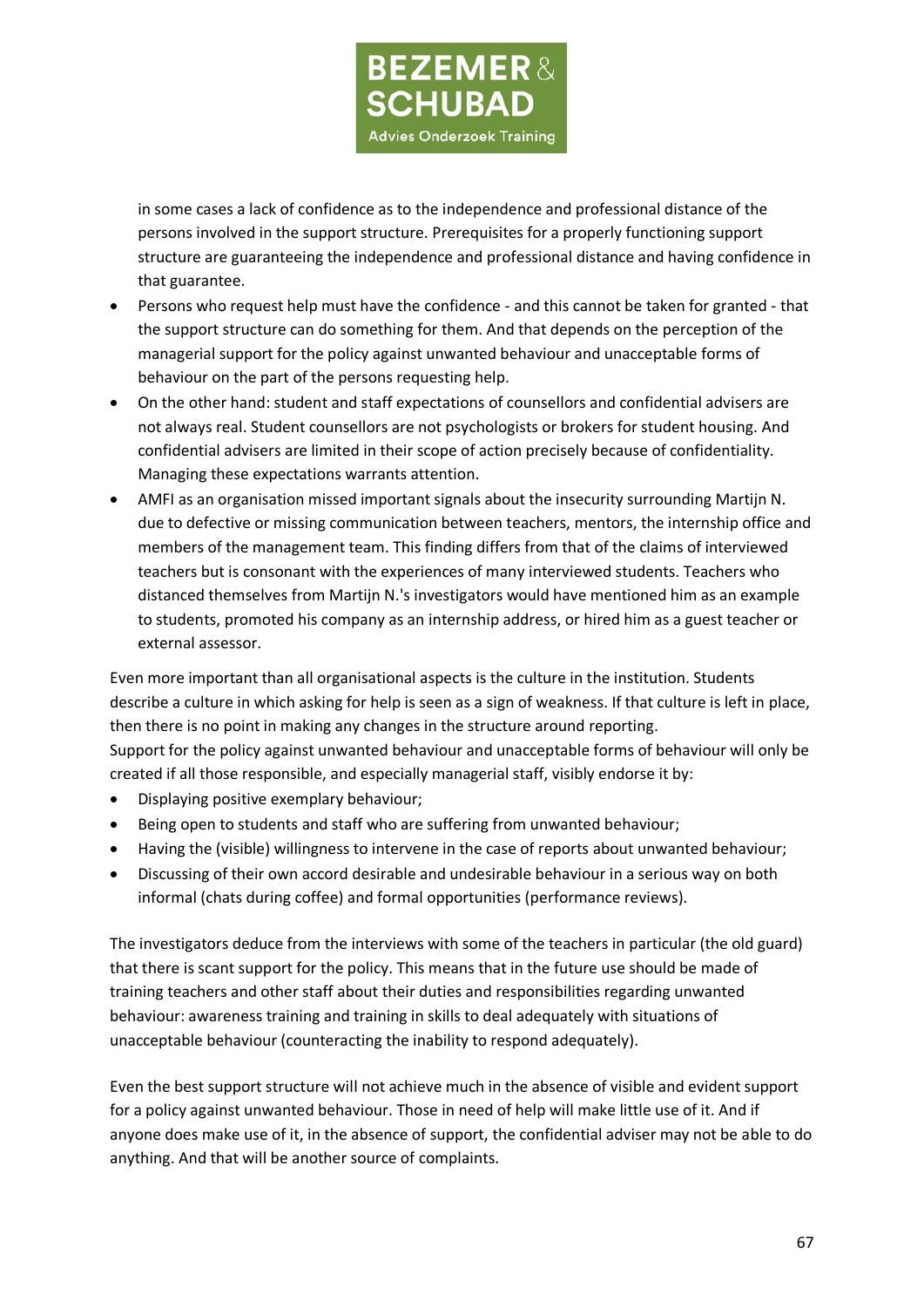

#### **IV.vii.Present and Past - How to proceed - Recommendations and Final Remarks**

Whatever happens, AMFI will have to come to terms with its past. That process begins with the frank recognition, sorely missed by many, that things have not gone well in the past and that students have been harmed at a vulnerable stage in their lives. A frank recognition of its own failure. And not an excuse that puts the blame on the other person (*We are sorry if former students have experienced our way of doing things as painful*).

A member of staff rightly notes as advice to the management that there will have to be a cleansing at AMFI in order to come to terms with the past. Referring to the student's quote about teachers who open but never close wounds, a process of healing will need to take place.

The recommendations forthcoming from this investigation are self-evident and/or explicitly mentioned in the foregoing. In summary:

- 1. Ensure that there is a clear, sustained and unambiguous long-term strategy for the department, resulting in stability and fostering feelings of security and safety.
- 2. Inculcate transparency, coherence, consistency and predictability into the management team's behaviour. Avoid ad hoc and incident-driven decision-making.
- 3. Put an end to what is referred to as window-dressing management. Let the message be congruent with reality and the historical facts, even if they conflict with the desired image.
- 4. Implement a clear, sustained and unified vision of education and the future professional image of students. In doing so, avoid frictions and uncertainties among students and teachers, partisanship and clique-forming among teachers and gaps in the design of the curriculum that lead to insecurity.
- 5. Give a powerful boost to the educational innovation that has already been set in train. Eliminate all trace of the educational approach that was directed towards the heavy-handed erosion of students' self-esteem and self-confidence characterized by unpredictability, arbitrariness, subjectivity and favouritism, and which forced them publicly to reflect on intimate and confidential details of their private life and personal history, partly prompted by profoundly intrusive questions from teachers.
- 6. Promote collaboration and team building among students in place of competition.
- 7. Bring the study and work pressure for students and teachers to an acceptable level. No one seems to have any trouble working hard. But not under the kind of pressure that leads to exhaustion, burnouts, tensions and drop-outs without offering any form of assistance and/or guidance.
- 8. Introduce a sense of peace into the organisation. Ensure clear and, above all, definitive decision-making so that a decision taken does not always trigger a new discussion. Be clear about duties, powers and responsibilities of the coordinators in particular.
- 9. Clarify the position of AMFI as part of the Amsterdam University of Applied Sciences.
- 10. Do not take it for granted that AMFI is inclusive and diverse in all respects. Prevent students and staff from feeling excluded and/or discriminated against for various reasons (ethnicity,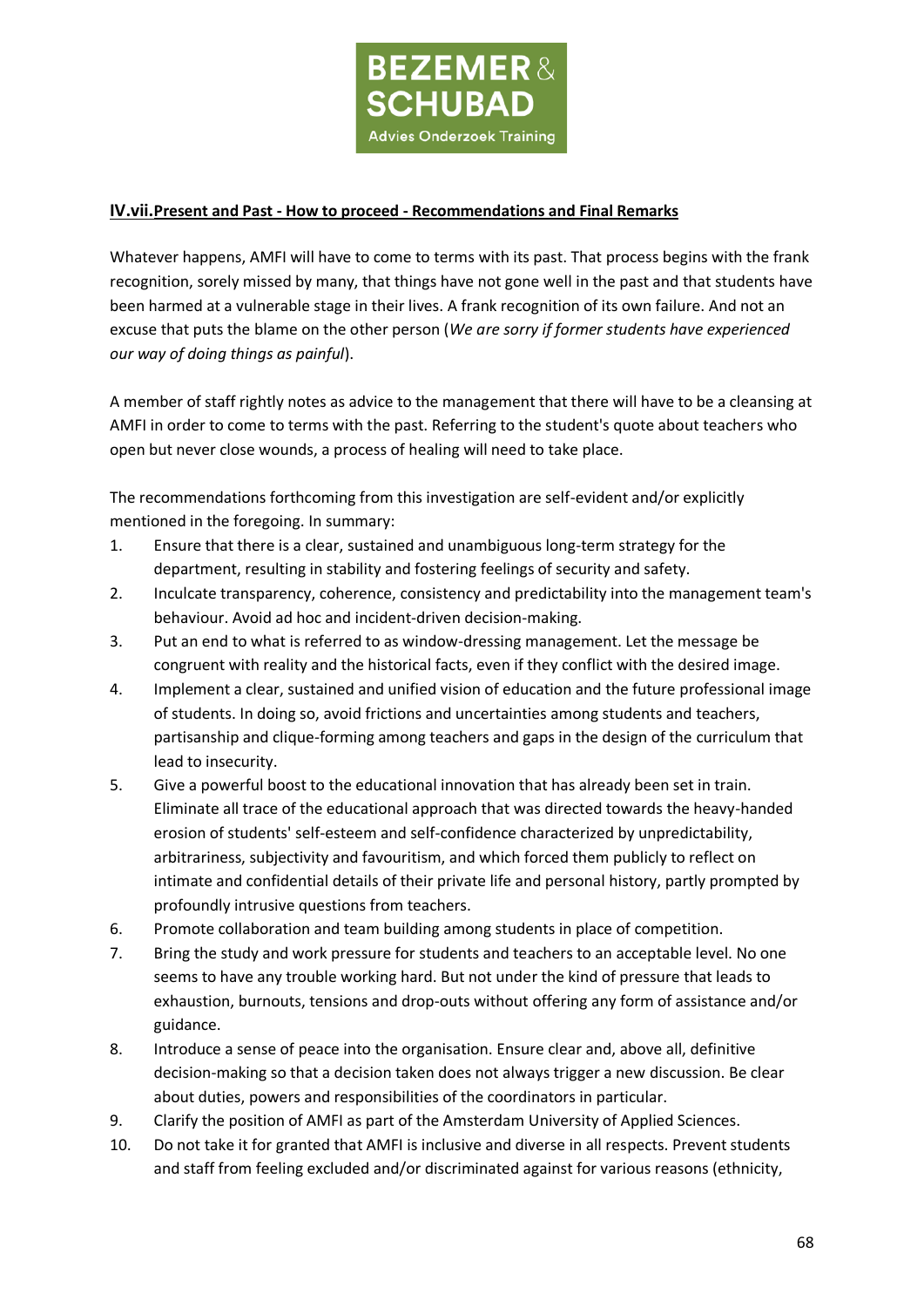

income, background, character).

- 11. Develop a culture in which seeking help is not a sign of weakness. Make sure that this help can be found and that it is reliable.
- 12. Work on a culture in which others are called to account, one in which everyone is clear about what behaviour is expected of an AMFI teacher and where behaviour that departs from expectations does not become accepted and normalized but is addressed.
- 13. Improve the guidance for new teachers and work on the ongoing training and coaching of teachers already in tenure. Evaluate critically the recruitment policy that results in the high number of former students among the teachers.

And furthermore:

14. As responsible executives, consider not only necessary changes in the structure and culture of the organisation but also pay full attention to the concrete composition of the AMFI staff and to individual casuistry.

Certainly not everything from the past was wrong. AMFI also has a rich history that it can reference with pride. In order to extend this history into the future, major changes are needed in many areas, ranging from the vision for education and professional image to guidance of students, and from organisation to staffing levels. This report contains several pointers in that regard.

The beginning of this change is visible: in the revised first year, in the still somewhat hesitant confidence in the direction of the newly assembled management team and in the widely held awareness that things have to change.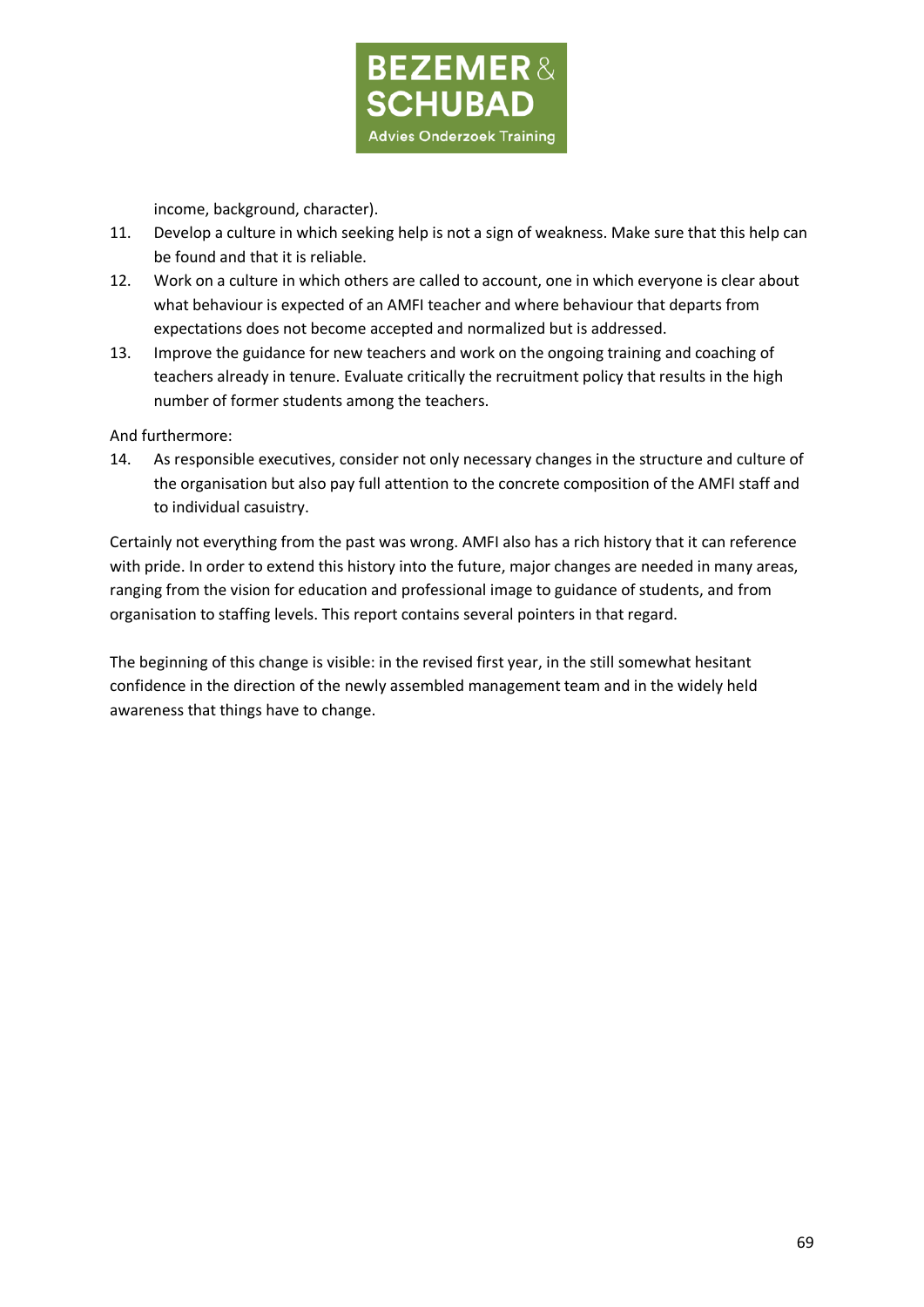

## **Annex: Semi-structured questionnaires for staff and current and former students**

### **Semi-structured questionnaire staff**

- 1. What do you think about this investigation being conducted?
- 2. What is the reason you signed up for an interview/conversation?
- 3. What do you think is important to bring out about social safety at AMFI?
- 4. Where people work, mistakes are made. How do you, colleagues and your supervisor deal with mistakes that are made? Is it easy for you to report it yourself if you make a mistake? How do others deal with that? Do you feel that you learn from mistakes?
- 5. Do you feel that you can engage with colleagues and your supervisor in open conversation about difficult or sensitive topics? How does that work in practice? Are there taboo topics?
- 6. Do you ever ask for help from colleagues or your supervisor? Do colleagues ever ask you for help? If so, what happens then?
- 7. Can you be yourself in the team where you work? In what way are you able to be and in what way not?
- 8. The themes of inclusion/exclusion are widely used nowadays. Themes: gender, ethnic background, LGBTQI+. How inclusive/exclusive do you consider AMFI to be? Comment.
- 9. How do you and your colleagues and your supervisor handle gossip. Is there a lot of gossip? On what subjects?
- 10. How do you feel about possibly excluding or ignoring colleagues? Does that happen? If so, in what way? Who is affected by that?
- 11. Can you say how you experience the management style of your supervisor? Possibly that of the senior supervisor? Do you discuss that with him/her?
- 12. What do you think are the real blockers to communication at the institute?
- 13. Are you aware of the confidential adviser? Other support structures? Would you make use of them? Why or why not?
- 14. What can you do yourself to optimize social safety at AMFI?
- 15. What can the leadership/management/AUAS do?

### **Semi-structured questionnaires for students and former students**

- 1. What do you think about this investigation being conducted?
- 2. What is the reason you signed up for an interview/conversation?
- 3. What do you think is important to bring out about social safety at AMFI?
- 4. You come to AMFI for your education. Part of that will involve your study results/your work being assessed. Is this done in an honest manner at AMFI in your opinion? Do you believe the criteria on which assessments take place are (sufficiently) objective? And (sufficiently) respectful? Do you feel that some students are being favoured?
- 5. Do you feel that you can engage in open discussion with fellow students and teachers about difficult or sensitive topics? How does that work in practice? Are there taboo topics?